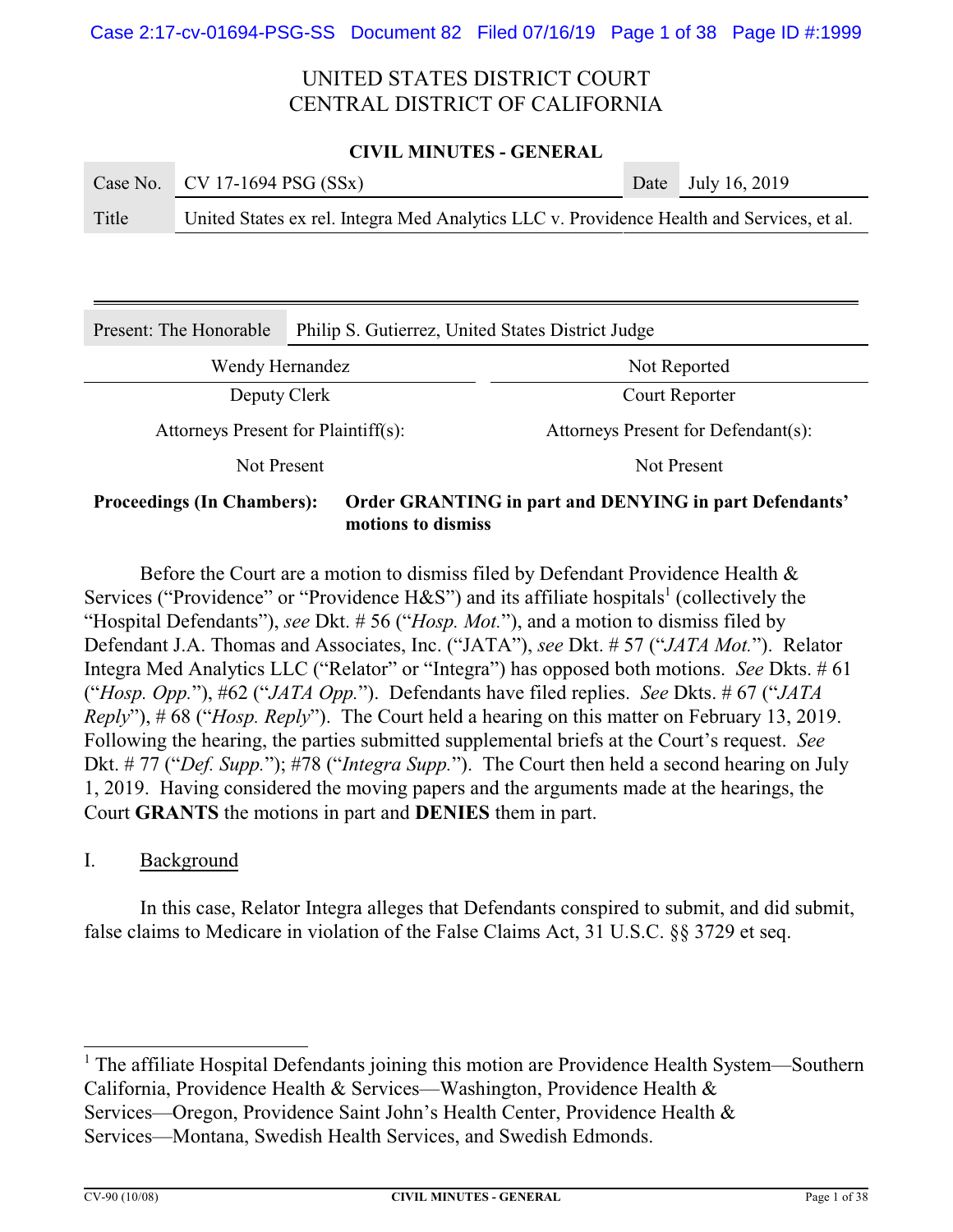### **CIVIL MINUTES - GENERAL**

|       | Case No. CV 17-1694 PSG $(SSx)$                                                           | Date July 16, 2019 |
|-------|-------------------------------------------------------------------------------------------|--------------------|
| Title | United States ex rel. Integra Med Analytics LLC v. Providence Health and Services, et al. |                    |

## A. Factual Background

Defendant Providence H&S is "one of the nation's largest health systems, operating 34 hospitals and 600 clinics across five states." *Second Amended Complaint*, Dkt. # 39 ("*SAC*"), ¶ 2. The seven other Hospital Defendants are affiliates of Providence H&S. *Id.* Providence H&S's business relies in large part on reimbursements from Medicare. For example, of Providence H&S's \$14.4 billion in revenue in 2015, approximately \$6.2 billion came from Medicare reimbursements. *Id.*

Medicare pays hospitals on a "per-discharge" basis—that is, it makes a single payment for each inpatient hospital stay. *Id.* ¶ 21. This payment is "designed to cover the average cost of resources needed to treat each patient's needs." *Id.* As part of the payment calculation, Medicare assigns each hospital discharge to a "diagnosis related group" ("DRG"). *Id.* According to Relator, the DRG "is the single most impactful factor in determining the average payment for a claim." *Id.* The DRG is primarily determined by three types of codes: (1) the principal diagnosis code (defined as the "condition established after study to be chiefly responsible for occasioning the admission of the patient to the hospital for care"), (2) the surgical procedure code (representing any surgical procedures performed), and (3) secondary diagnosis codes (which represent "all conditions that coexist at the time of admission, that develop subsequently, or that affect the treatment received and/or the length of the stay"). *Id.* ¶ 22.

These codes produce more than 330 base DRGs. *Id.* ¶ 23. Adding another level of complexity, each DRG can have up to three severity levels: (1) "without Complication or Major Complication," (2) "with Complication," or (3) "with Major Complication." *Id.* The severity level of a DRG is determined by the secondary diagnoses present. *Id.* Each year, the Centers for Medicare and Medicaid Services ("CMS"), the federal agency that administers the Medicare program, publishes a list of codes that, when added to a claim, result in the claim being considered a Complication or Comorbidity (a "CC") or a Major Complication or Comorbidity ("MCC"). *Id.* Adding a CC or MCC code to a claim can increase the severity level of the DRG from the base level of "without Complication or Major Complication" to the higher levels of "with Complication" or "with Major Complication." *Id.* Importantly, increasing the severity level can increase the amount of the reimbursement that the hospital receives from Medicare. For example, Relator alleges that adding a CC secondary code can increase the value of the reimbursement by \$1,000 to \$10,000 and adding an MCC secondary code can increase the value by \$1,000 to \$25,000. *Id.*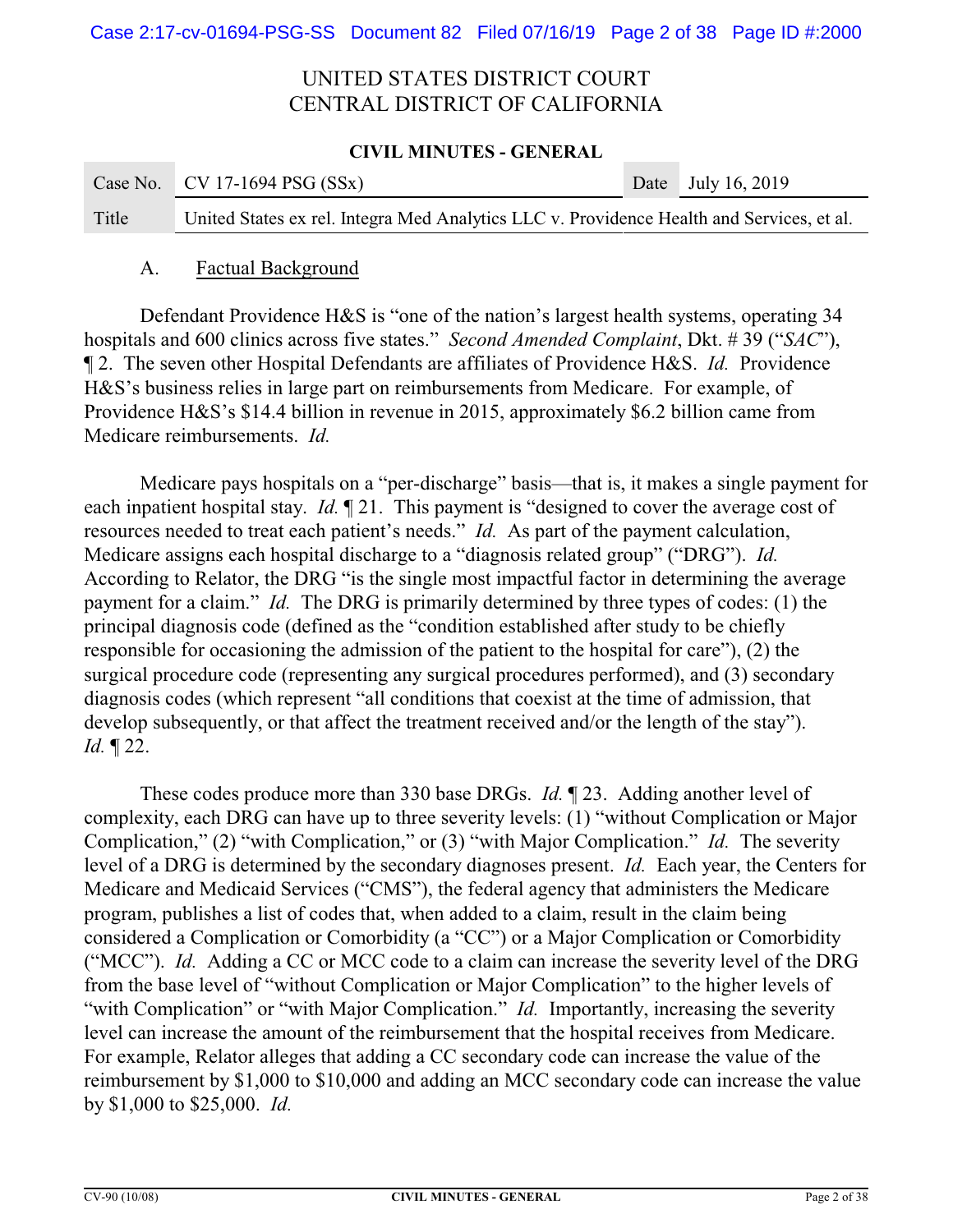### **CIVIL MINUTES - GENERAL**

|       | Case No. CV 17-1694 PSG $(SSx)$                                                           | Date July 16, 2019 |
|-------|-------------------------------------------------------------------------------------------|--------------------|
| Title | United States ex rel. Integra Med Analytics LLC v. Providence Health and Services, et al. |                    |

To translate the clinical language that medical professionals use during treatment into codes that satisfy Medicare's coding standards, the Hospital Defendants, like many hospitals, have a "clinical documentation improvement" ("CDI") program. *Id.* ¶ 24. The Hospital Defendants retained Defendant JATA to assist with that program. *Id.* JATA is a company that provides CDI consulting services, purporting to help hospitals "ensure the accuracy of clinical documentation reflecting the appropriate severity of illness." *Id.*

Relator alleges that JATA and the Hospital Defendants worked together to train doctors to describe medical conditions with language that would support adding secondary CCs and MCCs, thereby allowing the Hospital Defendants to increase the severity level of the DRGs they reported to Medicare, leading to larger reimbursements. *Id.* Because the "documentation tips" that JATA provided to Providence doctors "often bore no relation to the clinical realities," Relator alleges that they resulted in "upcoding" of CCs and MCCs—in other words, adding CCs and MCCs to claims when the clinical circumstances did not merit such designations—leading to Defendants receiving more money from Medicare than they were entitled to.

Integra is not a prototypical False Claims Act relator. Parties bringing *qui tam* cases under the FCA are often insiders who claim knowledge of false claims from their previous relationships and/or interactions with the defendant. *See United States ex rel. McCready v. Columbia/HCA Healthcare Corp.*, 251 F. Supp. 2d 114, 119 (D.D.C. 2003). Integra was not an insider of Defendants or the Government and has no first-hand knowledge of the upcoding that it alleges. Instead, it bases its claims on analysis it performed on data it received from CMS regarding inpatient claims from short term acute care hospitals as well as information it has gathered about JATA's business practices. *See SAC* ¶ 49.

Integra's analysis compared the rate at which the Hospital Defendants submitted claims with certain MCCs accompanying certain diagnoses to the rates at which those MCCs accompanied the same diagnoses in claims submitted by other hospitals. *See id.* Integra describes its methodology as follows. It first formed groupings corresponding to 312 specific principal diagnosis codes. *Id.* ¶ 50. For each of these diagnosis codes—what Integra refers to as comparative "bins"—it compared the rates at which specific MCCs were used at hospitals in the Providence system to the usage rates in other acute care inpatient hospitals. *Id.* "To ensure that only the truly fraudulent claims were analyzed," Integra excluded any diagnosis codes for which adding an MCC did not increase the value of the Medicare reimbursement.<sup>2</sup> See id. 1 50 and n.8.

<sup>&</sup>lt;sup>2</sup> Integra also excluded claims involving patients who died during treatment as it alleges that "these claims tend to involve patients that are sicker and have higher rates of MCCs." *SAC* ¶ 50.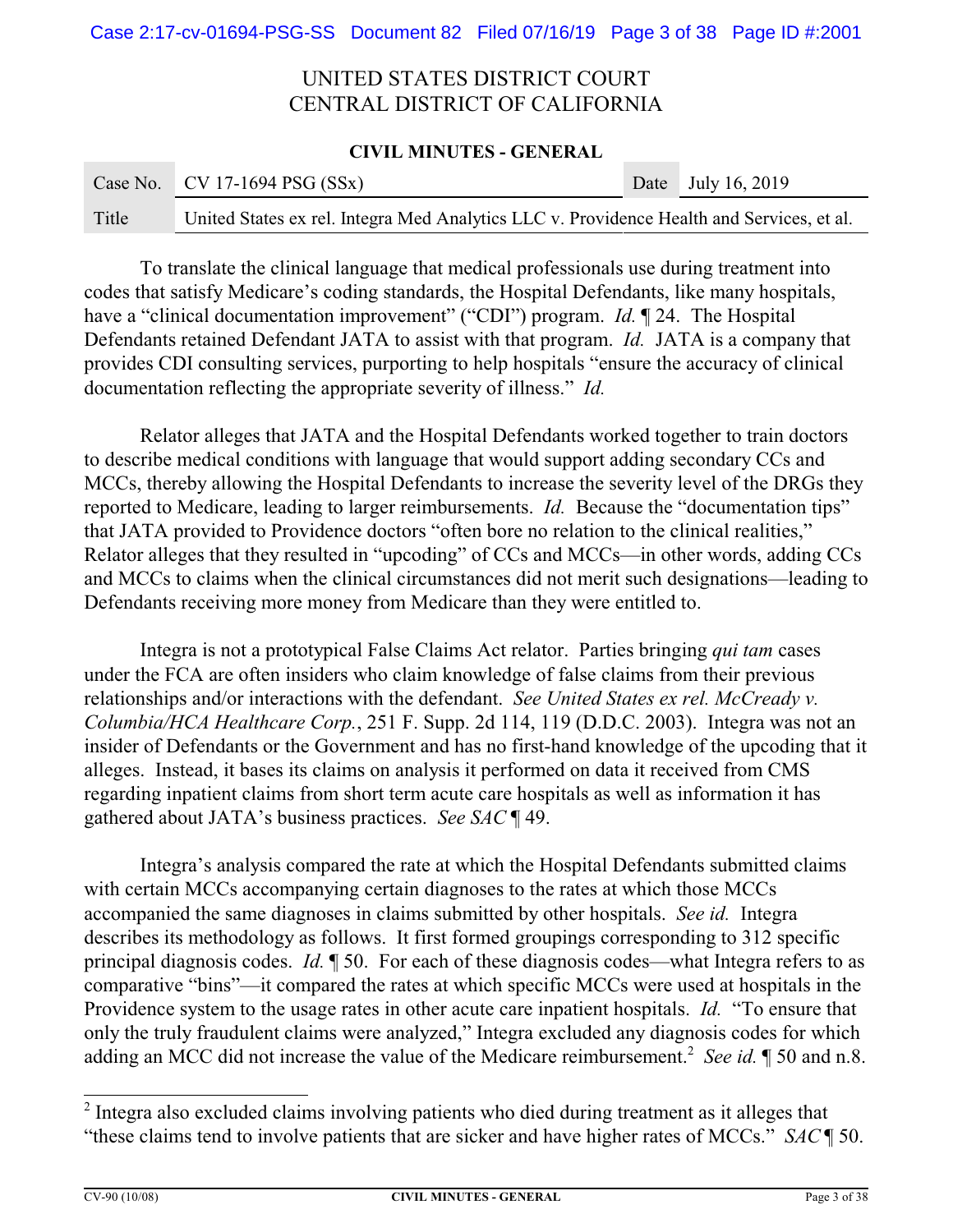### **CIVIL MINUTES - GENERAL**

|       | Case No. $\vert$ CV 17-1694 PSG (SSx)                                                     | Date July 16, 2019 |
|-------|-------------------------------------------------------------------------------------------|--------------------|
| Title | United States ex rel. Integra Med Analytics LLC v. Providence Health and Services, et al. |                    |

To account for natural variation in usage among hospitals and to "further ensure that it identified truly abnormal usage" of MCCs, Integra labeled the use of a particular MCC a false claim only when it was either (1) used at more than twice the national rate or (2) at a rate three percentage points higher than in other hospitals. *Id.* ¶ 51.

Using this methodology, Integra alleges that it "identified 271 combinations of principal diagnosis codes and Misstated MCCs in which Providence excessively upcodes." *Id.* Its claims in this case focus on three categories of secondary MCC codes that it alleges the Hospital Defendants, in consultation with JATA, used to increase the value of their claims: (1) encephalopathy<sup>3</sup> (including toxic encephalopathy), (2) respiratory failure (including pulmonary insufficiency), and (3) severe malnutrition. *Id.* ¶ 55. As one example of the disparity Relator alleges between Providence's claims and the claims of other hospitals, among Providence's more than 11,000 claims involving a "Fracture of the Neck of the Femur" (i.e. the hip), 12.34 percent of them were coded with a secondary MCC of encephalopathy. *Id.* ¶ 52. In contrast, of the more than 1.1 million femoral neck fracture claims submitted by other hospitals, only 4.46 percent of them were coded with a secondary MCC of encephalopathy. *Id.* In other words, Integra alleges that the Hospital Defendants coded encephalopathy in conjunction with femoral neck fracture claims at a rate 2.77 times higher than comparable hospitals and "profited nearly \$7,500 each time it did so." *Id.*

Relator alleges that this upcoding was driven in part by tip sheets created by Defendant JATA, which trained Providence doctors on how to document conditions so that the medical records would support adding an MCC to the diagnosis code. *Id.* ¶ 29. For example, one tip sheet informed doctors that encephalopathy is an MCC, whereas "delirium" is not a CC unless specified as a certain type, and "altered MS [mental state] is a *symptom*—not even a CC." *Id.* The same sheet also informed doctors that "acute respiratory failure" is an MCC, whereas "respiratory distress" is "low severity." *Id.* And another tip sheet instructed doctors to "document *severe malnutrition*—it not only adds severity as an MCC, it will likely prolong the post-op course thereby aligning the illness severity with length of stay." *Id.* ¶ 30. In short, these tip sheets informed Providence doctors of the diagnoses that would support adding CCs and

<sup>&</sup>lt;sup>3</sup> According to the allegations in the complaint, "[e]ncephalopathy is a term for brain disease or damage to the brain where the brain is regarded as 'altered in its structure or function.' The telltale symptom is an altered mental state, but altered mental state alone is insufficient for diagnosing encephalopathy . . . . [Encephalopathy] commonly manifests as confusion, agitation, or lethargy, but may include aphasia (altered speech), ataxia (altered gait) and memory loss." *SAC* ¶ 59.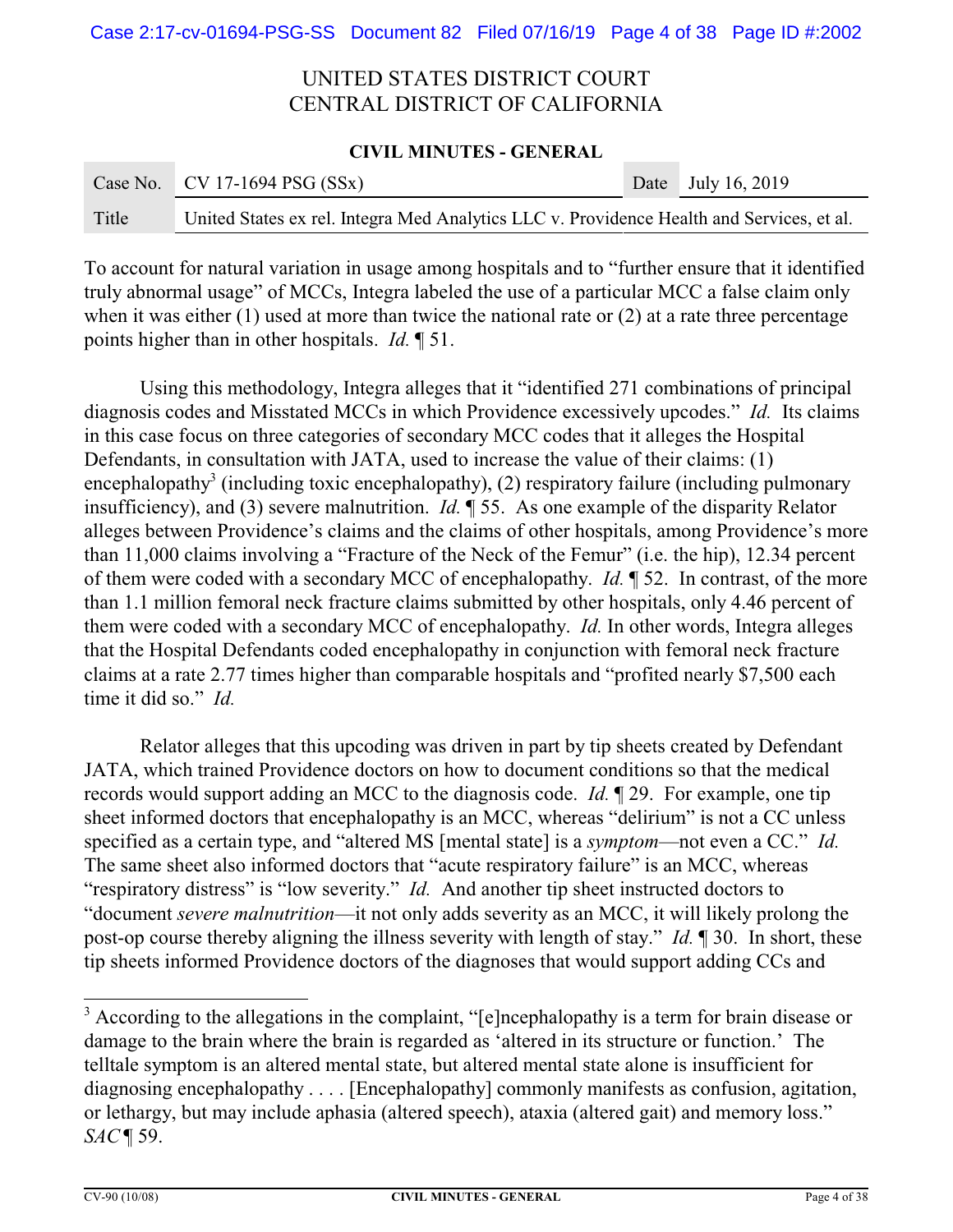### **CIVIL MINUTES - GENERAL**

|       | Case No. CV 17-1694 PSG $(SSx)$                                                           | Date July 16, 2019 |
|-------|-------------------------------------------------------------------------------------------|--------------------|
| Title | United States ex rel. Integra Med Analytics LLC v. Providence Health and Services, et al. |                    |

MCCs, and therefore potentially increase the hospitals' reimbursements. Relator alleges that the physicians then went on to use the MCCs emphasized in the JATA tips sheets at a rate disproportionate to comparable hospitals. *See id.* ¶ 41.

Relator also alleges that Defendants' practice of using "leading queries" led to miscoding of these MCCs. Hospitals may only add CCs or MCCs to a claim when information supporting them is sufficiently documented in the patient's medical files. *Id.* ¶ 32. Relator alleges that Providence's CDI specialists sent "queries" to doctors that were phrased in a manner "designed to push them to change their initial assessments in ways that would justify coding of a CC or MCC." *Id.* The practice of querying doctors in a way that directs them to specific diagnoses allegedly failed to conform to industry standards. *Id.* ¶ 33 n.6. Relator also alleges that Defendants pressured doctors "to document for higher severity to the point of acquiescence." *Id.* ¶ 38. JATA's regional director allegedly taught Providence doctors that the only way to avoid being queried would be to initially document an MCC. *Id.* This sometimes led to contradictory medical records as doctors initially documented a less severe condition before "hastily adding [an MCC] to the bottom of the chart." *Id.* ¶ 38. Relator alleges that the pressure Defendants put on doctors predictably led them to code MCCs at excessive rates. *Id.* ¶ 39.

## B. Procedural History

Relator brings this case under the FCA, which allows individuals having knowledge of false claims submitted to the federal government to bring suit on behalf of the government, and, if successful, to receive a percentage of the money recovered. *See* 31 U.S.C. § 3730(b). It asserts two causes of action, both against all Defendants:

First Cause of Action: Violation of the FCA, arising from falsifying patient diagnoses, complications, and comorbidities. This also contains allegations of a "reverse" FCA claim and a claim of a conspiracy to violate the FCA. *SAC* ¶¶ 129–33.

Second Cause of Action: Violation of the FCA, arising from the Defendants' violations of the Anti-Kickback Statute. *Id.* ¶¶ 134–42.

The United States declined to exercise its statutory right to intervene and prosecute the action. *See* Dkt. # 28; 31 U.S.C. § 3730(b)(4). Defendants now move to dismiss under Federal Rule of Civil Procedure 12(b)(6), arguing that the allegations in the Second Amended Complaint ("SAC") fail to state a claim upon which relief can be granted. *See generally Hosp. Mot.*; *JATA Mot.*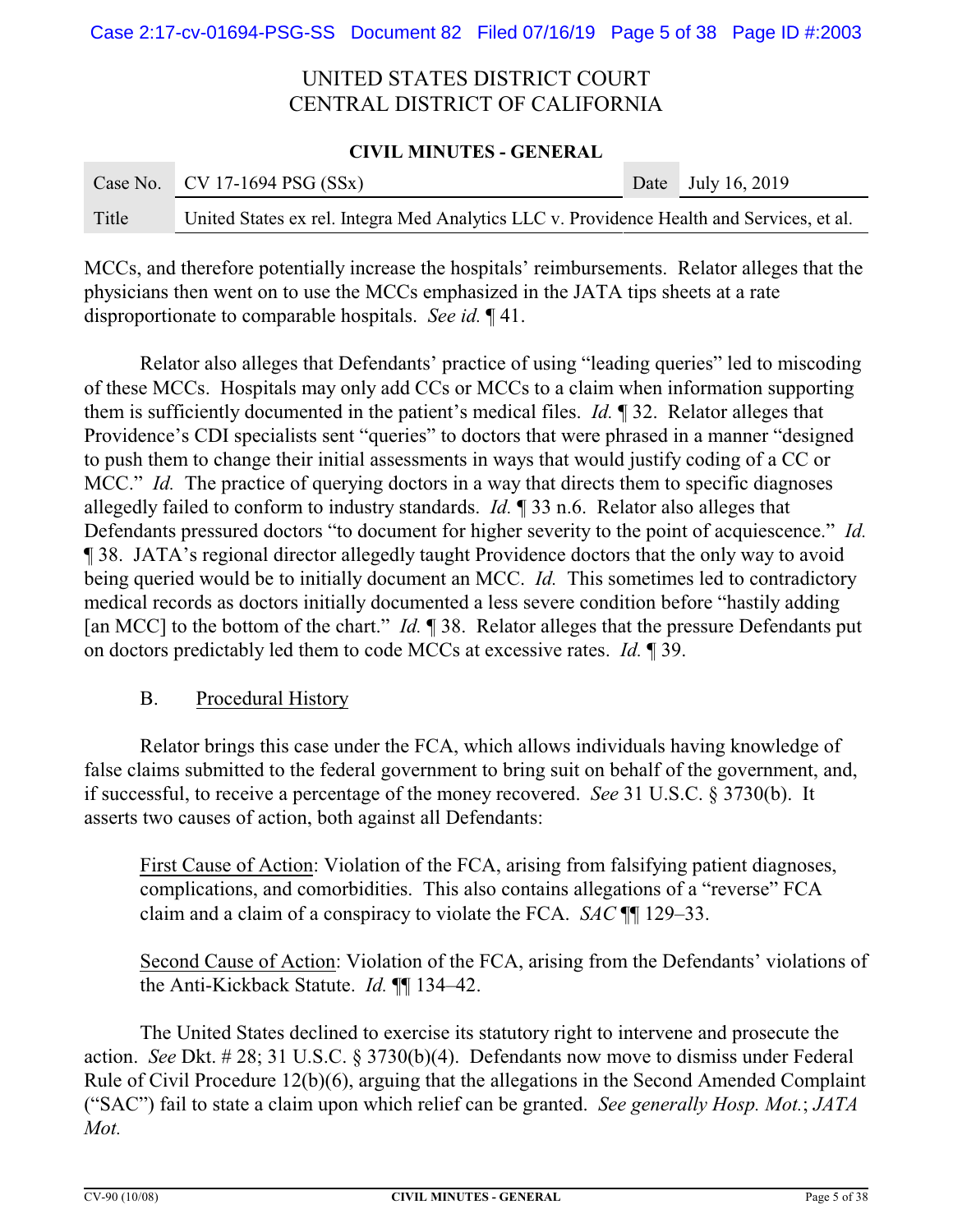### **CIVIL MINUTES - GENERAL**

|       | Case No. $\vert$ CV 17-1694 PSG (SSx)                                                     | Date July 16, 2019 |
|-------|-------------------------------------------------------------------------------------------|--------------------|
| Title | United States ex rel. Integra Med Analytics LLC v. Providence Health and Services, et al. |                    |

### II. Legal Standard

To survive a motion to dismiss under Rule 12(b)(6), a complaint must "contain sufficient factual matter, accepted as true, to 'state a claim to relief that is plausible on its face.'" *Ashcroft v. Iqbal*, 556 U.S. 662, 678 (2009) (quoting *Bell Atl. Corp. v. Twombly*, 550 U.S. 544, 570 (2007)). In assessing the adequacy of the complaint, the court must accept all pleaded facts as true and construe them in the light most favorable to the plaintiff. *See Turner v. City & Cty. of San Francisco*, 788 F.3d 1206, 1210 (9th Cir. 2015); *Cousins v. Lockyer*, 568 F.3d 1063, 1067 (9th Cir. 2009). The court then determines whether the complaint "allows the court to draw the reasonable inference that the defendant is liable for the misconduct alleged." *Iqbal*, 556 U.S. at 678. However, "[t]hreadbare recitals of the elements of a cause of action, supported by mere conclusory statements, do not suffice." *Id*. Accordingly, "for a complaint to survive a motion to dismiss, the non-conclusory factual content, and reasonable inferences from that content, must be plausibly suggestive of a claim entitling the plaintiff to relief." *Moss v. U.S. Secret Serv.*, 572 F.3d 962, 969 (9th Cir. 2009) (internal quotation marks omitted).

Rule 9(b) requires a party alleging fraud to "state with particularity the circumstances constituting fraud." Fed. R. Civ. P. 9(b). To plead fraud with particularity, the pleader must state the time, place, and specific content of the false representations. *See Odom v. Microsoft Corp.*, 486 F.3d 541, 553 (9th Cir. 2007). The allegations "must set forth more than neutral facts necessary to identify the transaction. The plaintiff must set forth what is false or misleading about the statement, and why it is false." *Vess v. Ciba-Geigy Corp. USA*, 317 F.3d 1097, 1106 (9th Cir. 2003) (internal quotation marks omitted). In essence, the defendant must be able to prepare an adequate answer to the allegations of fraud.

### III. Judicial Notice

JATA has asked the Court to take judicial notice of thirty-three exhibits it has proffered with its motion to dismiss. *JATA Request for Judicial Notice*, Dkt. # 59 ("*RJN*").

"Generally, the scope of review on a motion to dismiss . . . is limited to the contents of the complaint." *Marder v. Lopez*, 450 F.3d 445, 448 (9th Cir. 2006); *see also Van Buskirk v. Cable News Network, Inc.*, 284 F.3d 977, 980 (9th Cir. 2002) ("Ordinarily, a court may look only at the face of the complaint to decide a motion to dismiss."). Courts may also, however, consider "attached exhibits, documents incorporated by reference, and matters properly subject to judicial notice." *In re NVIDIA Corp. Sec. Litig.*, 768 F.3d 1046, 1051 (9th Cir. 2014).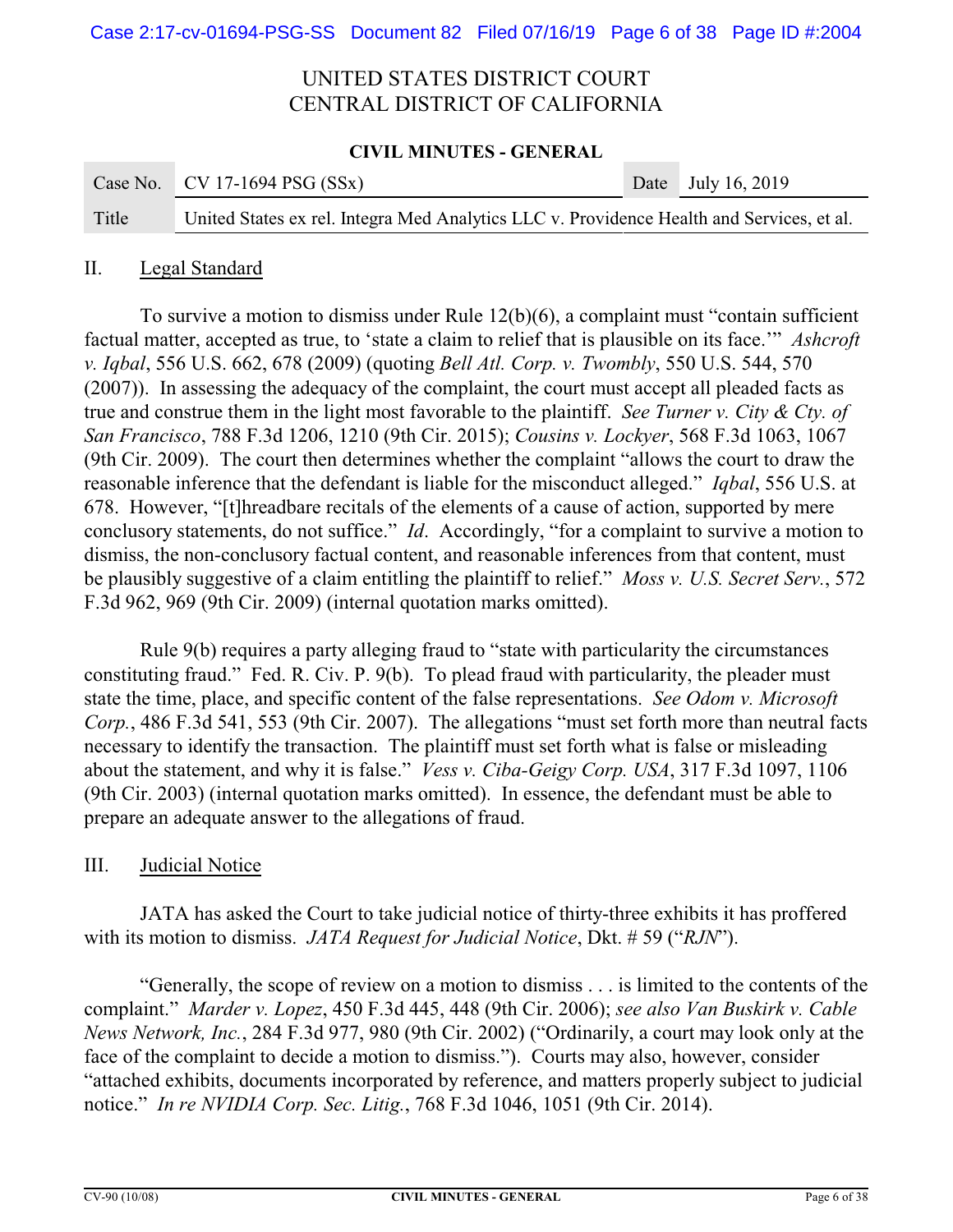### **CIVIL MINUTES - GENERAL**

|       | Case No. $\vert$ CV 17-1694 PSG (SSx)                                                     | Date July 16, 2019 |
|-------|-------------------------------------------------------------------------------------------|--------------------|
| Title | United States ex rel. Integra Med Analytics LLC v. Providence Health and Services, et al. |                    |

Under Federal Rule of Evidence 201, the court "can take judicial notice of '[p]ublic records and government documents available from reliable sources on the Internet,' such as websites run by governmental agencies." *Gerritsen v. Warner Bros. Entm't Inc.*, 112 F. Supp. 3d 1011, 1033 (C.D. Cal. 2015) (quoting *Hansen Beverage Co. v. Innovation Ventures, LLC*, No. 08-CV-1166-IEG (POR), 2009 WL 6598891, at \*2 (S.D. Cal. Dec. 23, 2009)); *see also L'Garde, Inc. v. Raytheon Space & Airborne Sys.*, 805 F. Supp. 2d 932, 937–38 (C.D. Cal. 2011) (noting that public records from the internet are "generally considered not to be subject to reasonable dispute") (internal quotation marks omitted).

The documents for which JATA seeks judicial notice fall into three categories: (1) documents incorporated by reference into the SAC, (2) government documents available from reliable sources, and (3) other documents available on the internet for which JATA asks the Court only to take judicial notice of the fact that they are publicly available. *See RJN*, Addendum A.

The Court will discuss the online sources in the third category further below. As for the other two categories, Relator has not opposed JATA's request. In light of this non-opposition and the fact that many of the documents are not helpful in deciding the current motions, the Court does not analyze here whether each document is a proper subject for judicial notice. Rather, to the extent the Court relies on a document, it finds that judicial notice is proper and therefore **GRANTS** judicial notice as to that document.

## IV. Discussion

Defendants' arguments for dismissal fall into five categories: (1) Relator's suit is barred by the FCA's "public disclosure bar"; (2) Relator has failed to adequately allege elements of its FCA claim (falsity, materiality, and scienter) under Federal Rules of Civil Procedure 9(b) and 12(b)(6); (3) Relator has not adequately pleaded a "reverse FCA" claim; (4) Relator has not adequately pleaded a conspiracy to violate the FCA; and (5) Relator has not adequately pleaded an FCA claim based on violation of the Anti-Kickback Statute. *See generally Hosp. Mot.*; *JATA Mot.*<sup>4</sup> The Court addresses each in turn.

<sup>&</sup>lt;sup>4</sup> For sake of brevity, where both motions address the same issue, the Court cites to only one of the motions.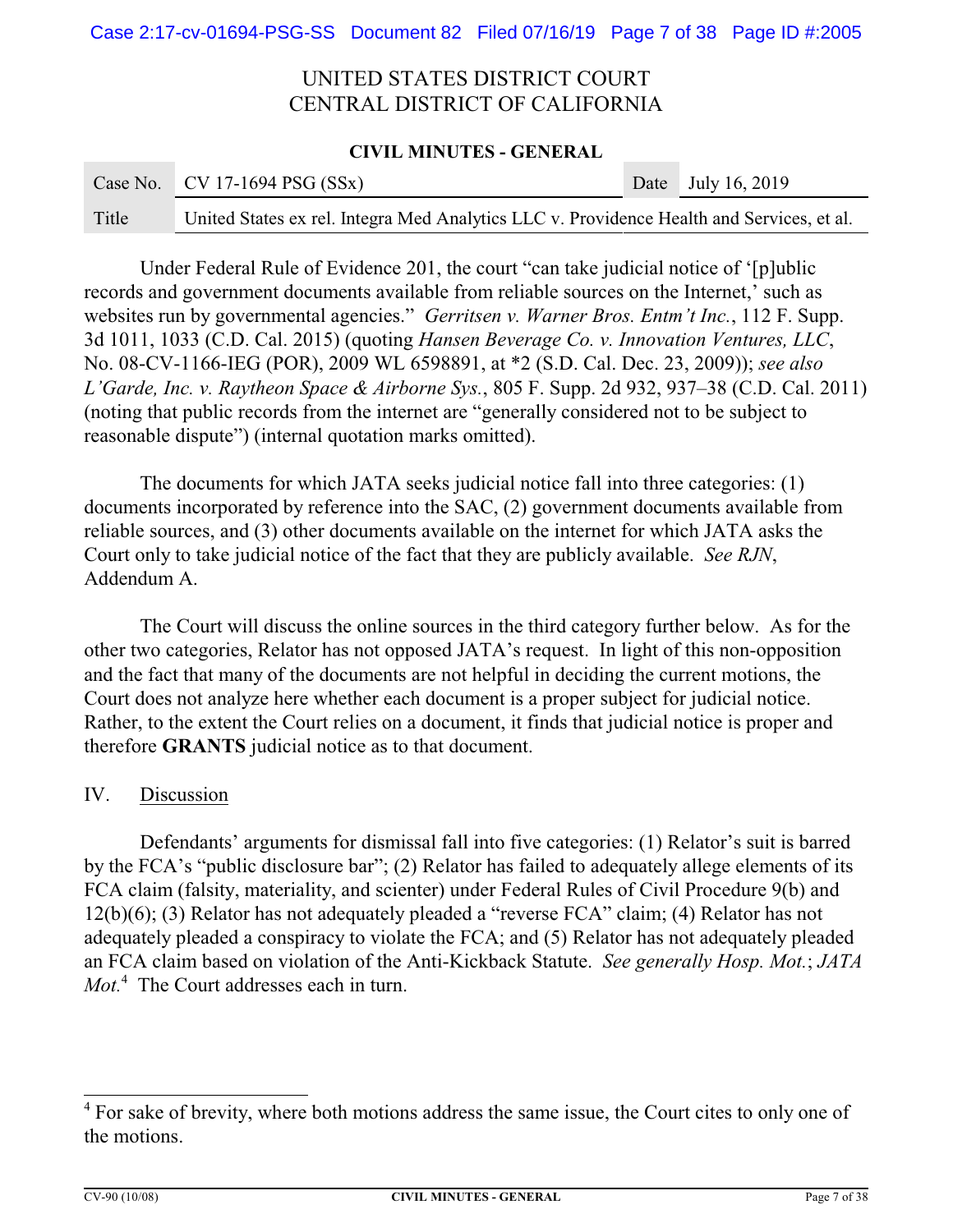### **CIVIL MINUTES - GENERAL**

|       | Case No. CV 17-1694 PSG $(SSx)$                                                           | Date July 16, 2019 |
|-------|-------------------------------------------------------------------------------------------|--------------------|
| Title | United States ex rel. Integra Med Analytics LLC v. Providence Health and Services, et al. |                    |

### A. Public Disclosure Bar

As explained above, Integra is not a prototypical FCA relator in that it had no insider relationship with Defendants. This on its own, however, is not enough to bar its suit. While "[i]t is generally contemplated than an FCA relator will be an insider . . . the statute contains no such requirement." *McGready*, 251 F. Supp. at 119. Instead, "[a]ny person who can muster significant evidence of fraud, that is not publicly disclosed, and be the first to file a complaint alleging that fraud, may maintain a *qui tam* suit." *Id.*

Whether information has previously been publicly disclosed is a key factor in determining whether a relator may bring suit under the FCA. If there has been a public disclosure, the suit may be maintained only if the relator was the "original source" of the information. *See* 31 U.S.C. § 3730(e)(4)(A) ("The court shall dismiss an action or claim under this section . . . if substantially the same allegations or transactions as in the action or claim were publicly disclosed [through specified channels]."); *United States ex rel. Lee v. Corinthian Colls.*, No. CV 07-1984 PSG (MANx), 2013 WL 12114015, at \*3 (C.D. Cal. Mar. 15, 2013). "This public disclosure bar is based on the proposition that, where the government is already in possession of information regarding allegations or transactions that would put it on notice that some person is obtaining government funds through fraud or false pretenses, no public benefit is derived from permitting the private party to proceed with the case unless that party was the source of the information." *Lee*, 2013 WL 12114015, at \*3.

The FCA's public disclosure bar is triggered only if three conditions are met: (1) the disclosure occurred through one of the channels specified in the statute, (2) the disclosure was "public," and (3) the lawsuit is "based upon" the allegations or transactions publicly disclosed. *United States ex rel. Solis v. Millennium Pharms., Inc.*, 885 F.3d 623, 626 (9th Cir. 2018). The public disclosure bar is an affirmative defense. *Prather v. AT&T, Inc.*, 847 F.3d 1097, 1103 (9th Cir. 2017). The Court may consider it on a motion to dismiss only when the allegations in the complaint or materials that are subject to judicial notice are sufficient to establish the defense. *See Sams v. Yahoo! Inc.*, 713 F.3d 1175, 1179 (9th Cir. 2013).

Defendants argue that Relator's claims are barred by the public disclosure bar because they are based on information gleaned from three categories of public disclosures: (1) the Medicare claims data that CMS provided to Relator, (2) information about JATA's business practices, which was available from online sources, and (3) reports issued by the Department of Health and Human Services Office of the Inspector General ("HHS OIG") relating to improper use of the diagnosis code of kwashiorkor, a form of malnutrition. *See JATA Mot.* 26:15–30:23.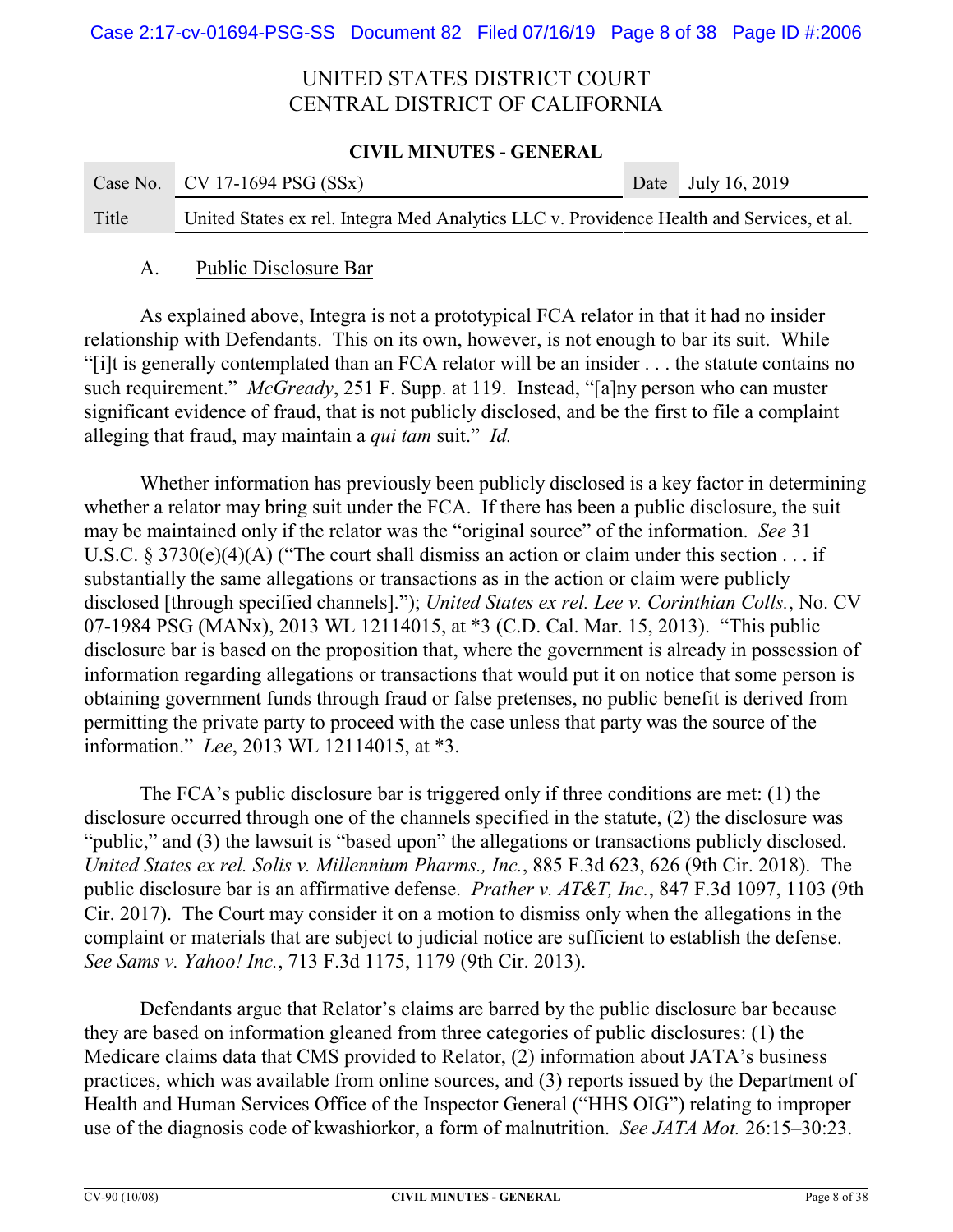### **CIVIL MINUTES - GENERAL**

|       | Case No. $\vert$ CV 17-1694 PSG (SSx)                                                     | Date July 16, 2019 |
|-------|-------------------------------------------------------------------------------------------|--------------------|
| Title | United States ex rel. Integra Med Analytics LLC v. Providence Health and Services, et al. |                    |

The Court first addresses whether each of the three categories of information were publicly disclosed through a channel specified in the FCA before turning to the question of whether Plaintiff's complaint was based upon publicly disclosed information such that it is precluded by the public disclosure bar.

- *i. Public Disclosure*
	- *a. Medicare Claims Data*

The public disclosure bar applies to, among other things, lawsuits based upon information publicly disclosed in a "Federal report." 31 U.S.C. § 3730(e)(4)(A)(ii). Defendants argue that the claims data Relator received from Medicare falls within this provision. *See JATA Mot.* 26:15–28:2. The Court will first analyze whether the claims data was a "Federal report" within the meaning of the statute before determining whether it was publicly disclosed.

## *1. Federal Report*

The Court's analysis of whether the Medicare claims data was disclosed in a "Federal report" is guided by the Supreme Court's decision in *Schindler Elevator Corp. v. United States ex rel. Kirk*, 563 U.S. 401 (2011), which construed that term in the FCA. The relator in *Schindler Elevator* alleged that the defendant submitted false claims by failing to file required reports with its claims and including false information in the reports it did file. *See id.* at 405. To support his allegations, the relator relied on information that his wife had received from the relevant government agency via Freedom of Information Act ("FOIA") requests, which had been used to obtain copies of the reports at issue as well as information about the years in which the defendant failed to file the required reports. *See id.* at 406. The case presented the question of whether the responses to the FOIA requests were "reports" within the meaning of the FCA's public disclosure bar. *Id.*

As the term "report" is not defined in the FCA, the Supreme Court first looked to its ordinary meaning, finding that a "report" is "something that gives information" or a "notification," or is "an official or formal statement of facts or proceedings." *See id.* at 407–08 (cleaned up) (quoting Webster's Third New International Dictionary (1986) and Black's Law Dictionary (6th ed. 1990)). The Court noted that this definition, which it acknowledged was "broad," was "consistent with the generally broad scope of the FCA's public disclosure bar." *Id.* at 408. Relying on this definition, the Court held that the FOIA responses were "reports,"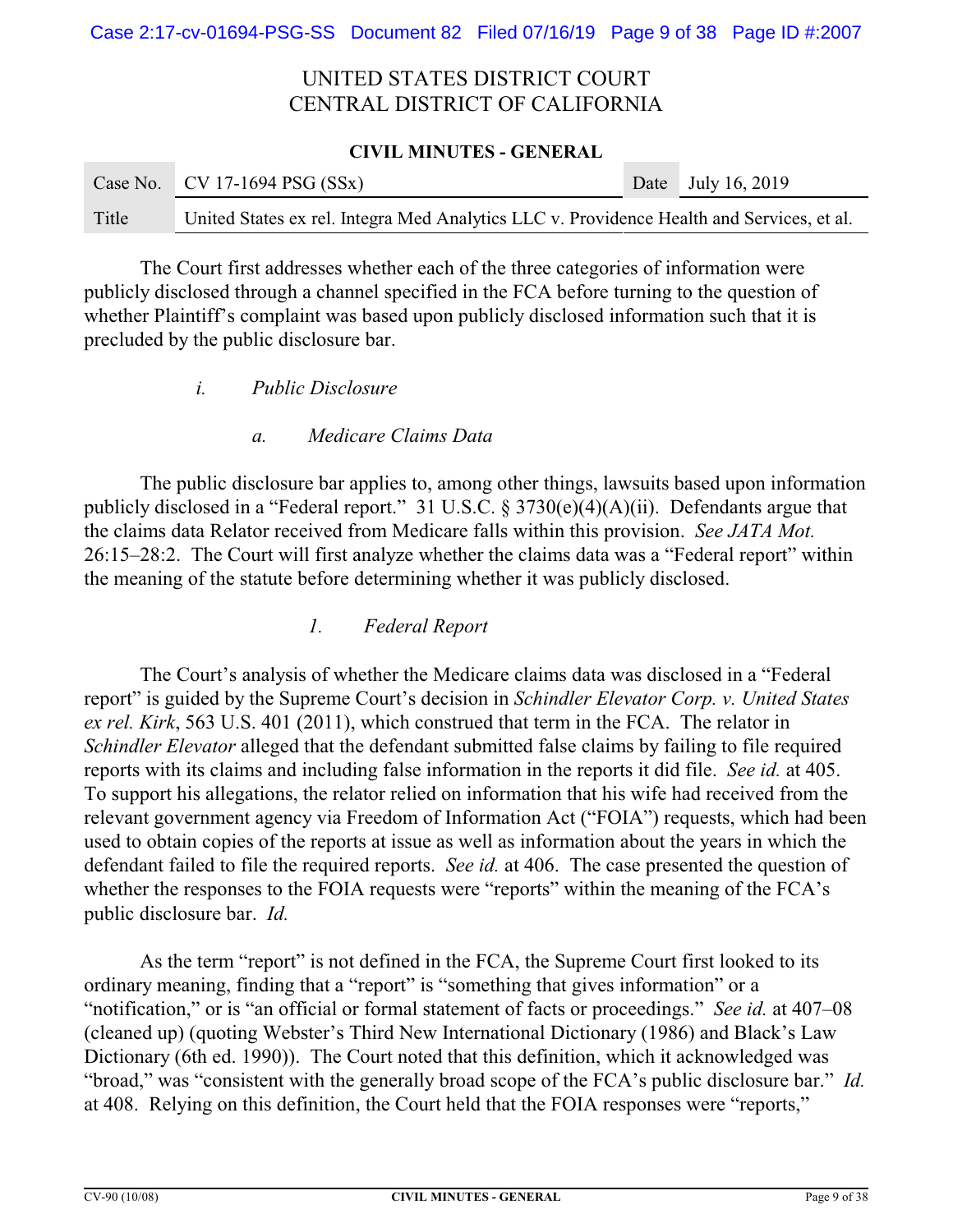### **CIVIL MINUTES - GENERAL**

|       | Case No. CV 17-1694 PSG $(SSx)$                                                           | Date July 16, 2019 |
|-------|-------------------------------------------------------------------------------------------|--------------------|
| Title | United States ex rel. Integra Med Analytics LLC v. Providence Health and Services, et al. |                    |

because "[e]ach response was an 'official or formal statement' that 'gave information' and 'notified [the requestor]' of the agency's resolution of [the] FOIA request." *Id.* at 410–11.

With *Schindler Elevator* as a guide, the Court now turns to the question of whether the Medicare data Relator received from CMS was disclosed through a federal report because it "gave information" or was "an official or formal statement of facts or proceedings." *See id.* at 407–08. There are many similarities between the relator's actions in *Schindler Elevator* and Integra's actions here. As in that case, Integra had no previous relationship with Defendants and received the information underlying its claims via a request to a government agency. In arguing that the Medicare data should not be considered a federal report, Integra focuses heavily on the fact that unlike information discovered through a FOIA request, the Medicare data was released only to researchers who intend to "improve the quality of life for Medicare beneficiaries or improve the administration of the Medicare program" and was subject to various restrictions designed to preserve the confidentiality of Medicare beneficiaries. *See Hosp. Opp.* 12:9–22 (citing Ctrs. for Medicare & Medicaid Servs., Instructions for Completing the Limited Data Set Data Use Agreement, *available at* https://goo.gl/HJMiro; *CMS Cell Size Suppression Policy*, Ctrs. for Medicare & Medicaid Servs., Research Data Assistance Ctr., https://www.resdac.org/articles/cms-cell-size-suppression-policy (last updated May 8, 2017)).<sup>5</sup> But this conflates two separate elements of the public disclosure bar analysis: whether the data was disclosed in a federal report and whether the disclosure was "public." *See Solis*, 885 F.3d at 626. The restrictions placed on the Medicare data will be discussed further below in the context of determining whether it was publicly disclosed, but they say nothing about whether the data was disclosed through a means that "gave information" or was "an official or formal statement of facts or proceedings." *See Schindler Elevator*, 563 U.S. at 407–08.

Relator additionally argues that "[t]he data [it] obtained from CMS was not part of any kind of report . . . [but] was simply confidential, raw data provided to researchers." *See Hosp. Opp.* 14:9–11. This argument is similar to the position taken by the dissent in *Schindler Elevator*. *See* 563 U.S. at 419 (Ginsburg, J., dissenting) (favorably citing the Court of Appeals's conclusion that the FOIA responses were not reports because they "merely assembled and duplicated records, or noted the absence of records" and did not "synthesize the documents or their contents with the aim of . . . gleaning any insight or information"). But the majority rejected this proposition, instead taking the broad view that a report is "something that gives information" or is "an official or formal statement of facts or proceedings." *Id.* at 407–08

<sup>&</sup>lt;sup>5</sup> The Court takes judicial notice of these government documents, which are publicly available on the agencies' websites.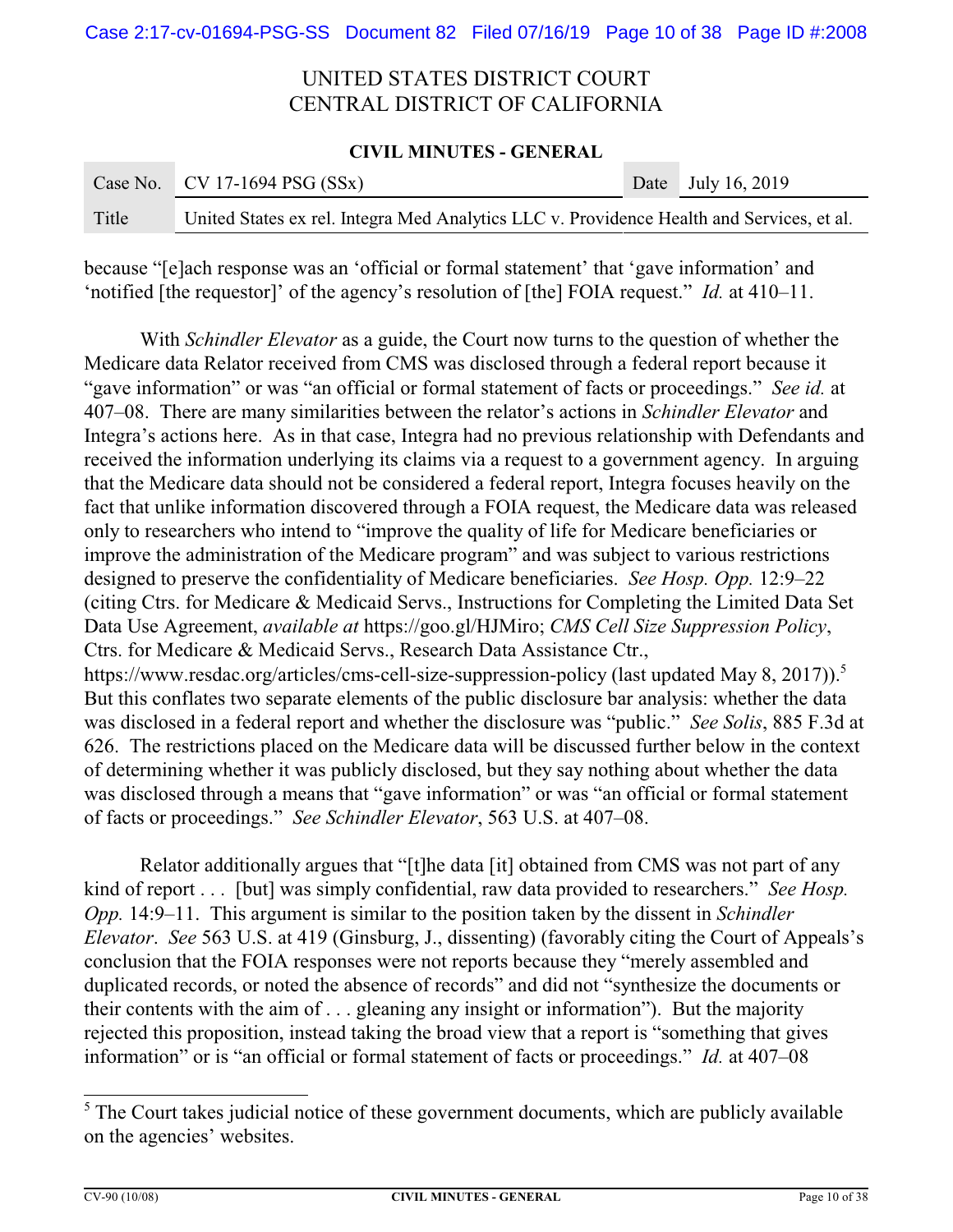### **CIVIL MINUTES - GENERAL**

|       | Case No. CV 17-1694 PSG $(SSx)$                                                           | Date July 16, 2019 |
|-------|-------------------------------------------------------------------------------------------|--------------------|
| Title | United States ex rel. Integra Med Analytics LLC v. Providence Health and Services, et al. |                    |

(cleaned up). Just as the FOIA responses in *Schindler Elevator* disclosed the contents of reports filed with the government, the Medicare data that CMS provided to Integra disclosed the contents of Medicare claims filed with the government. As the disclosure gave Integra information about Medicare claims and was an official statement of the claims that had been filed, the Court concludes that it constituted a federal report within the meaning of the public disclosure bar. *See id.*

## *2. Public Disclosure*

Having concluded that the Medicare claims data was disclosed to Relator in a federal report, the Court now turns to the question of whether that disclosure was "public." *See* 31 U.S.C. § 3730(e)(4)(A); *Solis*, 885 F.3d at 626. As detailed above, Relator argues that Medicare claims data was not disclosed publicly because it was given only to researchers seeking to improve the life of Medicare beneficiaries or the administration of the Medicare system and was subject to various privacy provisions. *See Hosp. Opp.* 12:9–22

In this Circuit, "a disclosure need not be made to the public at large to qualify as 'public'" under the FCA. *Malhotra v. Steinberg*, 770 F.3d 853, 858 (9th Cir. 2014) (citing *Seal 1 v. Seal A*, 255 F.3d 1154, 1161–62 (9th Cir. 2001)). To evaluate whether information was publicly disclosed, the Ninth Circuit has looked to whether the individual receiving the disclosure was an "insider" or "outsider" with regard to the information's subject matter. *See Malhotra*, 770 F.3d at 858–60; *Seal 1*, 255 F.3d at 1161–62.

For example, in *Seal 1*, the relator developed a relationship with lawyers from the U.S. Attorney's Office who were investigating fraud committed by his former employer. *See* 255 F.3d at 1156. Over the course of this relationship, the government lawyers allowed the relator to view internal documents that revealed that one of his employer's competitors, Zenith, was likely committing the same type of fraud. *See id.* The court concluded that this sharing of information was a public disclosure because the relator "was an outsider to the Zenith investigation at the time he received the information [from] the U.S. Attorney's office." *Id.* at 1161. It rejected the relator's contention that the disclosure was not public because he had signed a declaration requiring him to keep the information confidential, finding that a determination that the disclosure was public was "consistent with Congress' intent that the FCA not be used by people attempting to 'free ride' in information obtained from the government." *Id.* at 1161–62.

The Ninth Circuit elaborated on this insider/outsider distinction in *Malhotra*. *See* 770 F.3d at 858–61. The relators in that case believed that the trustee appointed to administer their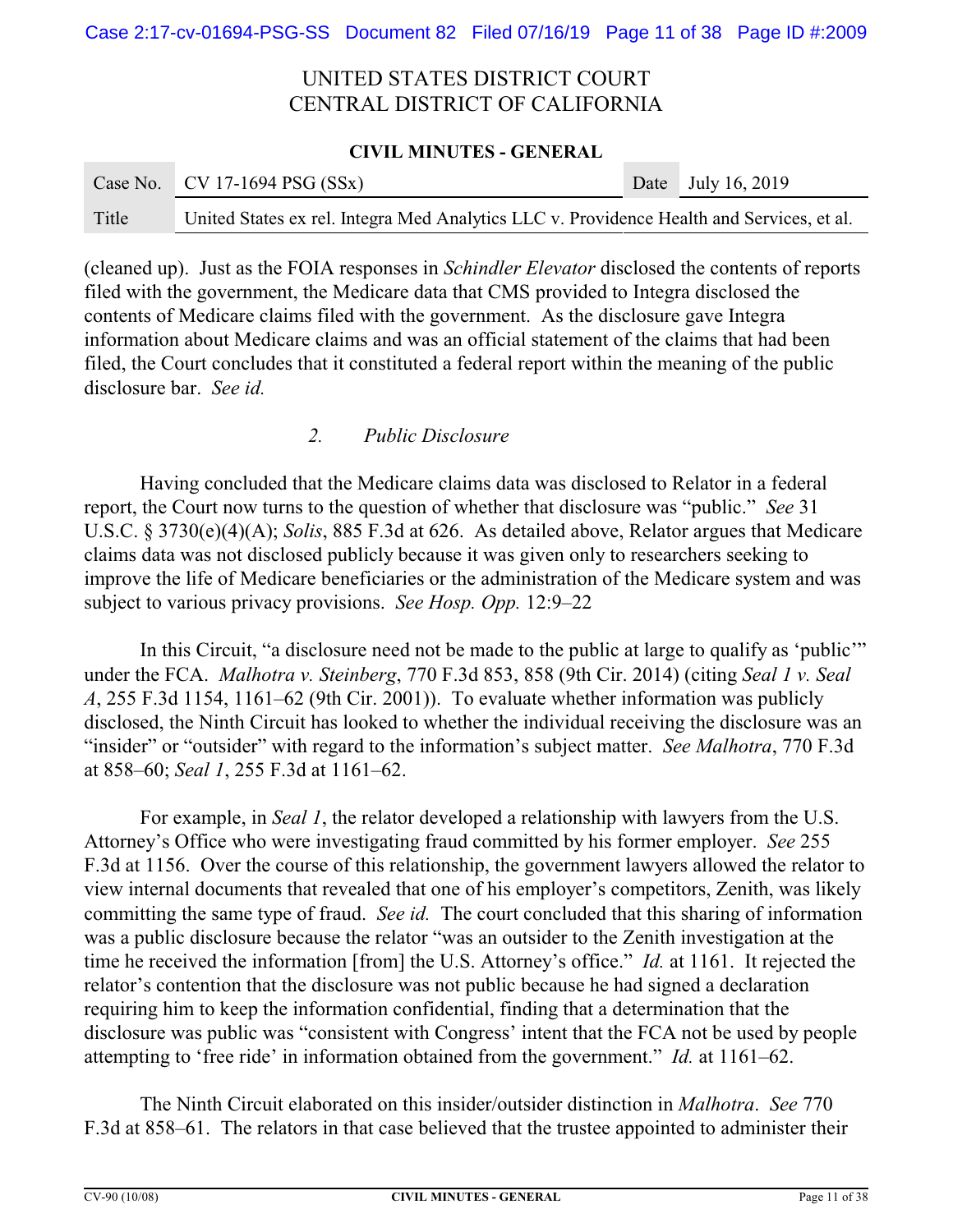### **CIVIL MINUTES - GENERAL**

|       | Case No. CV 17-1694 PSG $(SSx)$                                                           | Date July 16, 2019 |
|-------|-------------------------------------------------------------------------------------------|--------------------|
| Title | United States ex rel. Integra Med Analytics LLC v. Providence Health and Services, et al. |                    |

bankruptcy, named Steinberg, was engaging in fraudulent conduct. *See id.* at 855. They began conducting their own investigation into his conduct, reviewing thousands of pages of bankruptcy court and county assessor records. *Id.* The relators shared the fruits of their investigation with the Office of the United States Trustee, which eventually decided to depose an associate of Steinberg's. *Id.* at 856. At the deposition, which the relators attended, the associate revealed information that led the relators to believe that Steinberg had engaged in fraudulent conduct with regard to several other bankruptcies. *Id.* On the basis of this information, they filed an FCA case against Steinberg. *Id.* The Ninth Circuit determined that the information the relators had received at the deposition was a public disclosure. While recognizing that the relators had conducted their own investigation into Steinberg's actions and that they might be considered insiders with regard to their *own* bankruptcy, the court held that they were outsiders with regard to the U.S. Trustee's investigation into Steinberg's conduct *in other bankruptcies* and therefore could not rely on the information as the basis for their FCA claims.<sup>6</sup> *Id.* at 860.

The Court believes that it is clear under *Seal 1* and *Malhotra* that Integra was an outsider for purposes of the allegations against Defendants, and therefore CMS's disclosure of Medicare claims data to Integra was a public disclosure. Integra was neither an employee of Defendants nor an employee of the government. *See id.* at 859. Nor was it in anyway deputized by the government to conduct an investigation into Medicare fraud. Integra's contention that the data would not have been released to just anyone is therefore beside the point. *See Hosp. Opp.* 12:9–14:11. The Ninth Circuit has expressly held that "[d]isclosure of information to one member of the public, when that person seeks to take advantage of that information by filing an FCA action, is public disclosure" because Congress did not intend for the FCA to be "used by people attempting to 'free ride' on information obtained from the government." *Seal 1*, 255 F.3d

<sup>&</sup>lt;sup>6</sup> In *Malhotra*, the Ninth Circuit appears to have held that only employees of the target of an investigation or employees of the government can be considered "insiders," such that a disclosure of information to them is not a public disclosure. *See* 770 F.3d at 859 ("In *Seal 1*, we had no occasion to define with precision the meaning of 'outsider.' [The relator in that case] was neither an employee of the target of the investigation (Zenith) nor an employee of the government—the two categories of individuals who, even under the broadest reading of our precedents, could be considered insiders. That made it easy to conclude that [the relator] was an 'outsider' to the Zenith investigation.") It is not clear, however, whether the Ninth Circuit was contemplating situations in which there is no existing government investigation into the defendant in the FCA case. Ultimately, the Court does not need to decide if insider status is limited to employees of targets of investigations or the government because it concludes that Integra was an outsider under any definition.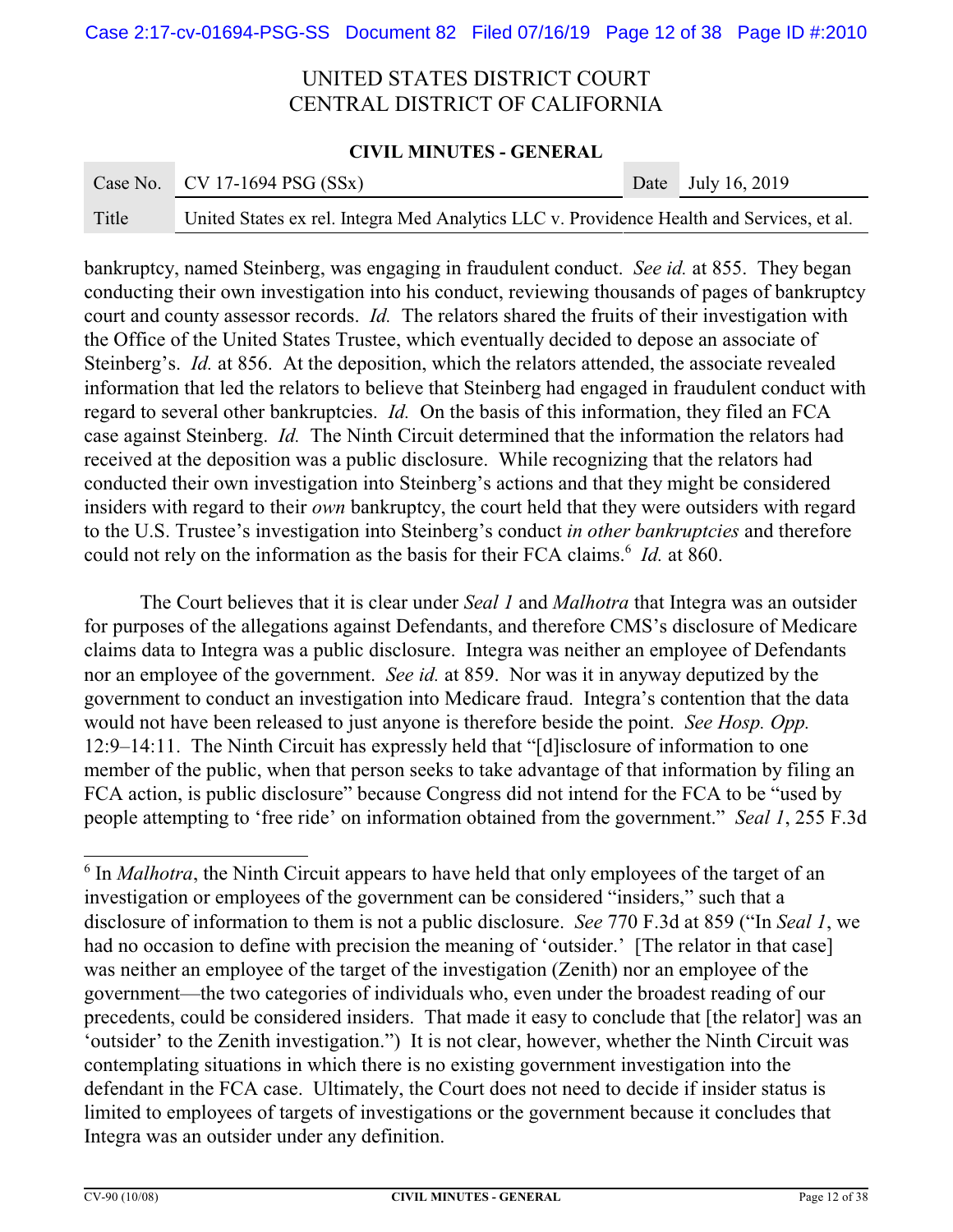### **CIVIL MINUTES - GENERAL**

|       | Case No. CV 17-1694 PSG $(SSx)$                                                           | Date July 16, 2019 |
|-------|-------------------------------------------------------------------------------------------|--------------------|
| Title | United States ex rel. Integra Med Analytics LLC v. Providence Health and Services, et al. |                    |

at 1162. As for Integra's argument that the privacy and confidentiality restrictions render the disclosure private, the Ninth Circuit rejected an essentially identical argument in *Seal 1*. *See Seal 1*, 255 F.3d at 1162 ("The relator] signed a 'Declaration' requiring him to keep confidential the information he obtained from the USAO, but this does not undermine our conclusion that [he] is a member of the public for purposes of his suit.").

Relator largely ignores *Seal 1* and *Malhotra*, instead arguing that the Ninth Circuit's decision in *Berg v. Honeywell Int'l, Inc.*, 502 F. App'x 674 (9th Cir. 2012), "expressly limited the holding" in *Seal 1*. *See Hosp. Opp.* 13 n.6. However, as an unpublished memorandum disposition, *Berg* cannot limit *Seal 1*, a published decision. It certainly cannot limit *Malhotra*, a published precedential decision *that postdated it*. But even taking Relator's argument at face value, the Court finds it unconvincing.

In *Berg*, the Ninth Circuit found that a government report was not publicly disclosed when it was given to a private company hired by the government to conduct an audit. 502 F. App'x at 676. The court reached this conclusion because the recipient of the report "was not an 'outsider' to the investigation, but rather was acting on behalf of the government and had an incentive to keep confidential the information learned during its audit." *Id.* In contrast, Integra was not hired by the government or otherwise acting on its behalf. Instead, it was given the information for its own purposes. And beyond complying with the confidentiality provisions designed to protect the privacy of Medicare beneficiaries, Integra had no incentive to keep the information it learned during its analysis confidential. Indeed, it turned around and used that information as the basis of this suit.

Relator relies heavily on the decision in *United States ex rel. Spey v. CVS Caremark Corp.*, 913 F. Supp. 2d 125 (E.D. Pa. 2012), *see Hosp. Opp.* 12:23–13:9, but *Spey* addressed an entirely different issue. In that case, the defendants argued that various reports should be considered publicly disclosed because the defendants themselves had submitted them to the government, at which point members of the public theoretically could have obtained them by making a request. *Spey*, 913 F. Supp. at 182–84. The court rejected this argument, finding that it would be tantamount to saying that the mere act of submitting a false claim via the reports would immunize the defendant from liability. *Id.* at 183. The argument made by the *Spey* defendants is quite different than the one Defendants make here. An analogous scenario in this case would be if Defendants were arguing that the mere act of filing (allegedly) false Medicare claims constituted a public disclosure because claim data could later be obtained by researchers like Integra. But that is not the argument before the Court. Instead, Defendants argue that the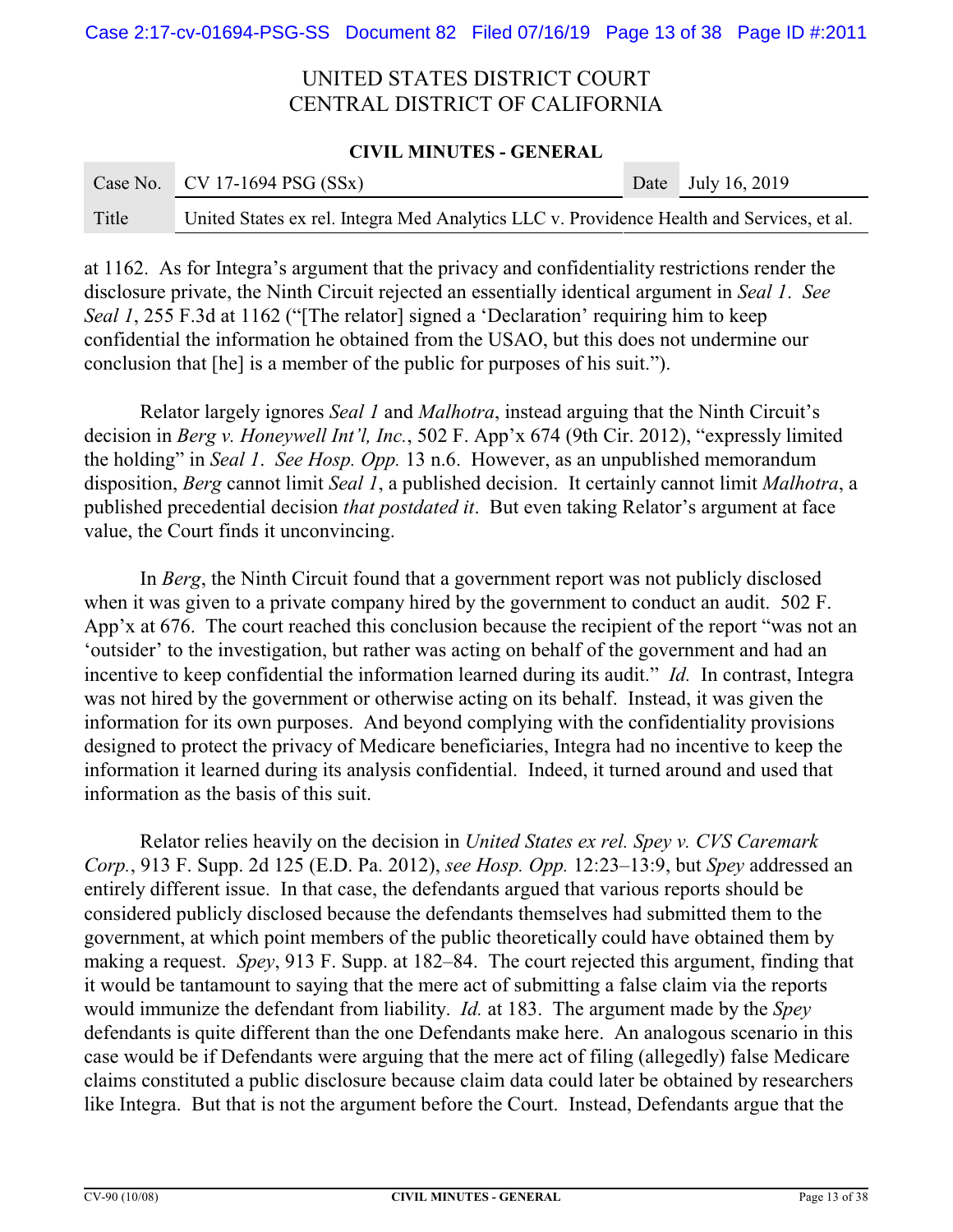### **CIVIL MINUTES - GENERAL**

|       | Case No. CV 17-1694 PSG $(SSx)$                                                           | Date July 16, 2019 |
|-------|-------------------------------------------------------------------------------------------|--------------------|
| Title | United States ex rel. Integra Med Analytics LLC v. Providence Health and Services, et al. |                    |

data became publicly disclosed only when the CMS *actually* provided it to Integra, an outsider. *Spey* is simply inapposite.

For the foregoing reasons, the Court concludes that the Medicare claims data was publicly disclosed in a federal report within the meaning of the FCA.

*b. HHS OIG Reports*

Relator does not dispute that information in the HHS OIG reports regarding the improper coding of kwashiorkor was publicly disclosed in a federal report. Accordingly, the Court concludes that this information was publicly disclosed within the meaning of the public disclosure bar.

*c. The JATA Business Practice Information*

The public disclosure bar applies to information "publicly disclosed . . . from the news media." 31 U.S.C. § 3730(e)(4)(A)(iii). Defendants argue that seven categories of information regarding JATA's business practices were publicly disclosed from the news media by virtue of being available on the internet:

**Case Mix Guarantee**—In the SAC, Relator alleges that JATA "guaranteed an increase in its clients' Case Mix Index ("CMI"), which is influenced by a hospital's CC and MCC rates." *SAC* ¶ 24. In support, it includes a screenshot of text from JATA's website that reads "**Guaranteed to increase CMI** . . . . See how we're helping hospitals achieve a 4–8% increase in their Case Mix Index through better documentation." *Id.*; *Exhibit 13 to RJN*, Dkt. # 59-14, at 202–03.

**Return on Investment Sales Pitch**—Relator alleges that JATA gave a sales pitch promising "guaranteed return on investment if [the hospital] followed [JATA]'s process." *SAC* ¶ 25. This quote was taken from a case study put together by JATA and another hospital that is publicly available on the website of Becker Hospital Review, a hospital industry trade publication. *Exhibit 14 to RJN*, Dkt. # 59-15, at 227.

**Documentation Tip Sheets**—The documentation tip sheets cited in the SAC—which, as explained above, informed Providence doctors about clinical language that would and would not support adding MCCs and CCs to diagnoses—are available on the website of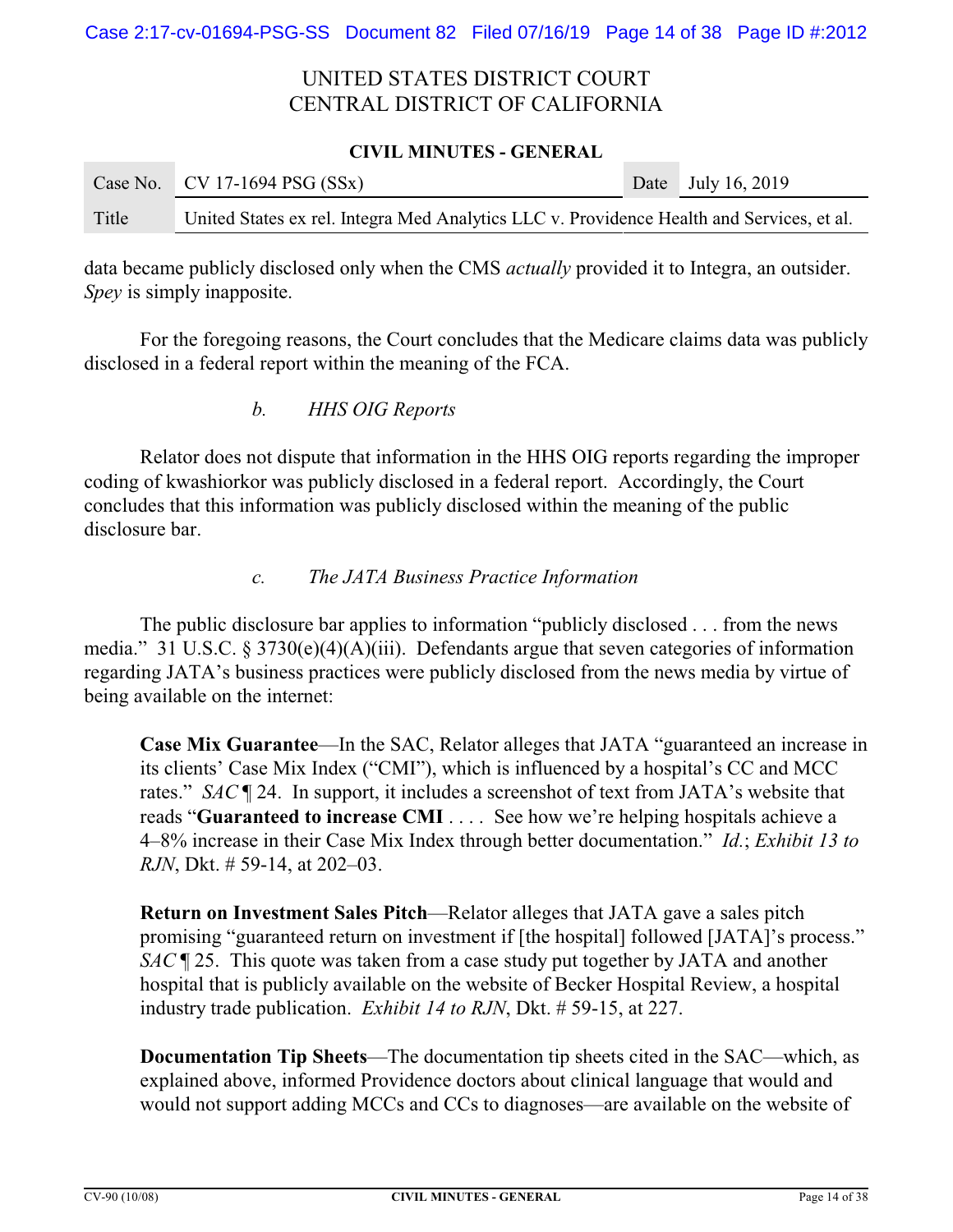### **CIVIL MINUTES - GENERAL**

|       | Case No. $\vert$ CV 17-1694 PSG (SSx)                                                     | Date July 16, 2019 |
|-------|-------------------------------------------------------------------------------------------|--------------------|
| Title | United States ex rel. Integra Med Analytics LLC v. Providence Health and Services, et al. |                    |

Providence Health & Services Southern California. *See SAC* ¶¶ 26–27, 29–30; *Exhibits 15–18 to RJN*, Dkts. # 59-16–59-19.

**Newsletter**—A monthly hospital newsletter that Relator alleges is evidence that "Providence gave CDI and doctors financial incentives for successful queries and . . . made clear to doctors and staff that it closely tracked their responsiveness," *SAC* ¶ 41, is available on the website of Defendant Swedish/Edmonds. *Exhibit 19 to RJN*, Dkt. # 59-20.

**Training Video**—A JATA training video described in the complaint is publicly available on YouTube. *See SAC* ¶ 31; *Exhibit 20 to RJN*, Dkt. # 59-21.

**Message Board Posts**—The complaint quotes several statements made by CDI specialists, questioning JATA's coding practices. *See SAC* ¶¶ 36–37, 45. These statements were taken verbatim from discussions on a message board that is hosted on the website of the Association of Clinical Documentation Improvement Specialists ("ACDIS"), a trade organization. *See Exhibits 21–25 to RJN*, Dkts. #59-22–59-26.

**JATA Audit Presentation**—The SAC references a presentation in which JATA staff "coached hospitals to avoid being audited." *SAC* ¶ 40. This presentation is available on the ACDIS website. *See Exhibit 26 to RJN*, Dkt. # 59-27, at 304–05.

*See JATA Mot.* 28:3–29:3.

Relator does not dispute that this information was publicly available on the internet. Instead, it argues that the websites containing this information are not "news media" within the meaning of the FCA. *See Hosp. Opp.* 14:14–15:23; *JATA Opp.* 28:10–29:17.

The public disclosure bar, read as a whole, provides context for the Court's discussion of whether the online information in this case was publicly disclosed "from the news media." The bar applies if "substantially the same allegations or transactions as alleged in the action or claim were publicly disclosed—

(i) in a Federal criminal, civil, or administrative hearing in which the Government or its agent is a party;

(ii) in a congressional, Government Accountability Office, or other Federal report,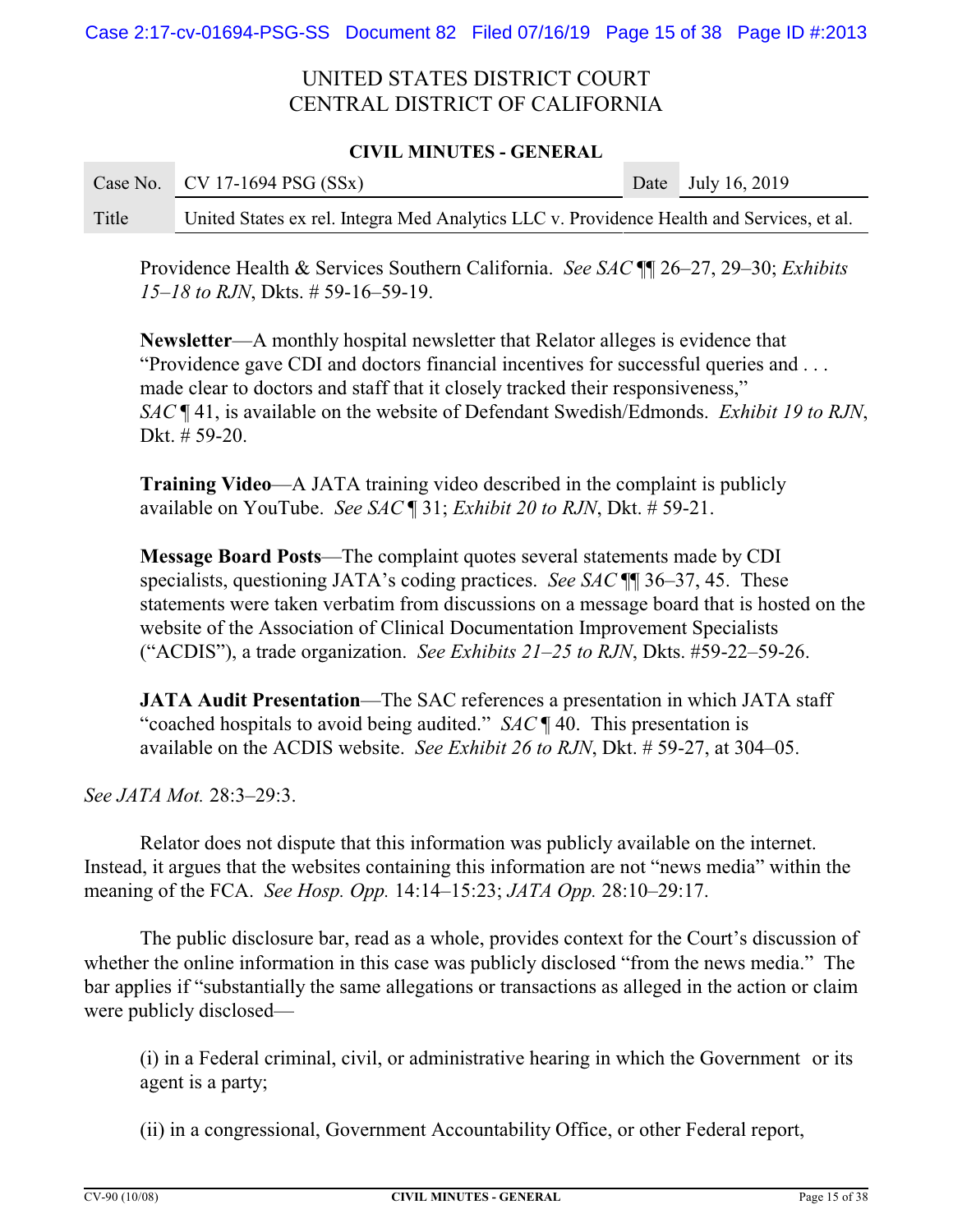### **CIVIL MINUTES - GENERAL**

|       | Case No. $\vert$ CV 17-1694 PSG (SSx)                                                     | Date July 16, 2019 |
|-------|-------------------------------------------------------------------------------------------|--------------------|
| Title | United States ex rel. Integra Med Analytics LLC v. Providence Health and Services, et al. |                    |

hearing, audit, or investigation; or

(iii) from the news media."

31 U.S.C. § 3730(e)(4)(A). This framework does not capture all information that could be described as "public" in common parlance. Instead, "[b]y its plain terms, the public disclosure bar applies to some methods of public disclosure and not to others." *Schindler Elevator*, 563 U.S. at 414.

As described above, the information about JATA's business practices comes from websites operated by industry groups, websites operated by Defendants, and an online message board. None of these would traditionally be described as "news media." But this is not necessarily dispositive. Courts have generally taken a broad view of the term "news media." For example, the Eleventh Circuit has held that a health clinic's publicly available websites qualified as news media because they were "intended to disseminate information about the clinics' programs." *United States ex rel. Osheroff v. Humana, Inc.*, 776 F.3d 805, 813 (11th Cir. 2015). And applying differing but related standards, numerous other decisions cited by Defendants have held that various online sources were "news media." *See United States ex rel. Carter v. Bridgeport Educ., Inc.*, No. 10-CV-1401 JLS (WVG), 2015 WL 4892259, at \*6 n.4 (S.D. Cal. Aug. 17, 2015) (holding that an online comment on the San Diego Reader website was disclosed from the news media because the site was a "well-established website designed to convey news to the public"); *United States ex rel. Green v. Serv. Contract Educ. & Training Tr. Fund*, 843 F. Supp. 2d 20, 32 (D.D.C. 2012) (concluding that the term includes "readily accessible websites"); *United States ex rel. Brown v. Walt Disney World Co.*, No. 6:06-cv-1943- Orl-22KRS, 2008 WL 2561975, at \*4 (M.D. Fla. June 24, 2008) (finding that Wikipedia is a news media outlet); *United States ex rel. Unite Here v. Cintas Corp.*, No. C 06-2413 PJH, 2007 WL 4557788, at \*14 (N.D. Cal. Dec. 21, 2007) (holding that information about contracts between the defendant and the government was publicly disclosed because it "was available on the Internet"); *see also United States ex rel. Beauchamp v. Academi Training Ctr.*, 816 F.3d 37, 43 n.6 (4th Cir. 2016) (stating in dicta that "[c]ourts have unanimously construed the term 'public disclosure' to include websites and online articles").

In particular, Defendants ask the Court to adopt the holding of a case from this District that stated, without further elaboration, that "[i]nformation publicly available on the Internet generally qualifies as 'news media.'" *United States ex rel. Hong v. Newport Sensors Inc.*, No. SACV 13-1164 JLS (JPRx), 2016 WL 8929246, at \*5 (C.D. Cal. May 19, 2016) ("*Hong I*"). But in affirming *Hong* on other grounds, the Ninth Circuit explicitly noted that it was not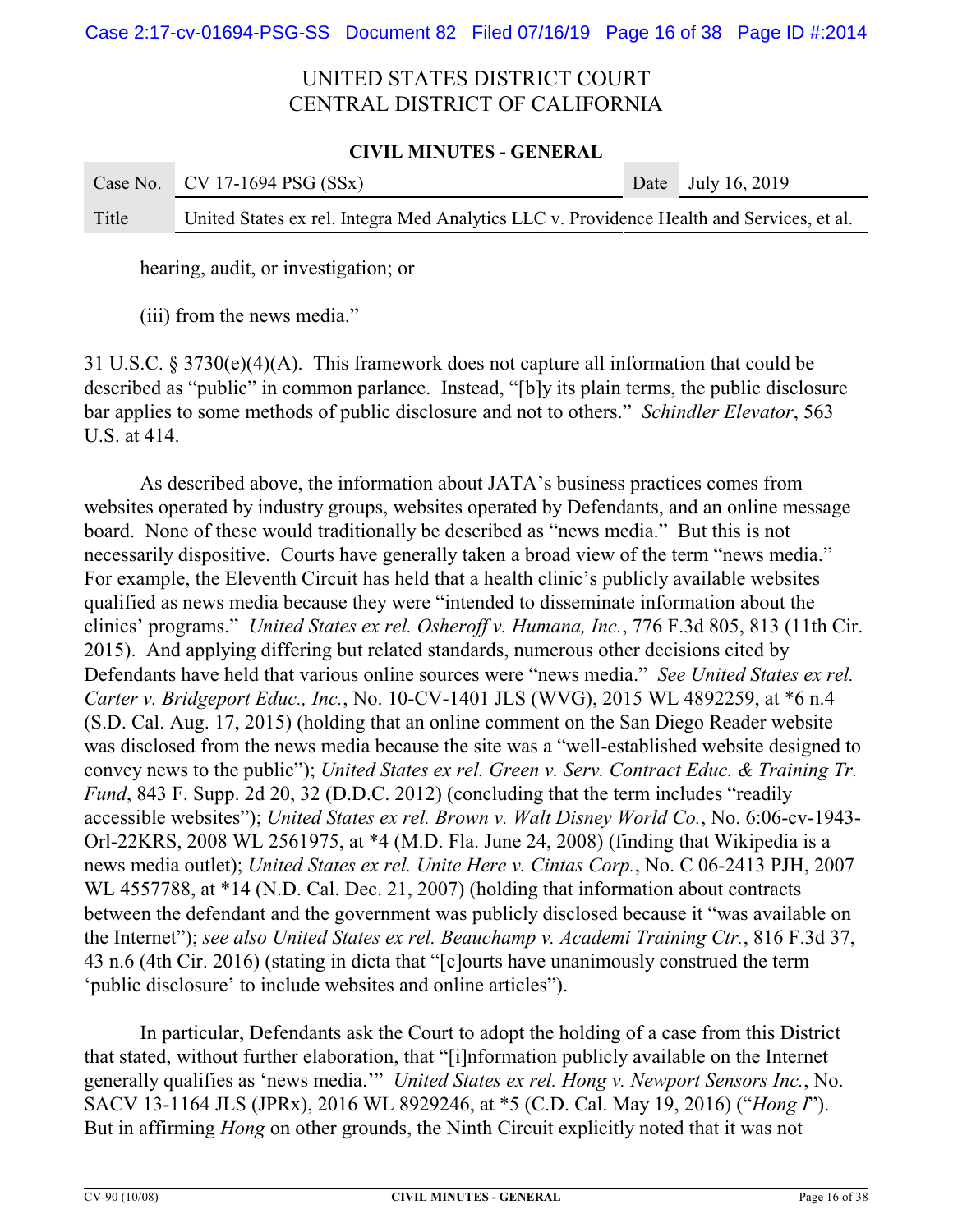### **CIVIL MINUTES - GENERAL**

|       | Case No. CV 17-1694 PSG $(SSx)$                                                           | Date July 16, 2019 |
|-------|-------------------------------------------------------------------------------------------|--------------------|
| Title | United States ex rel. Integra Med Analytics LLC v. Providence Health and Services, et al. |                    |

adopting "the district court's broad holding that most public webpages . . . generally fall within the category of 'news media.'" *United States ex rel. Hong v. Newport Sensors, Inc.*, 728 F. App'x 660, 662–63 (9th Cir. 2018) ("*Hong II*"). And the Court finds *Hong I*'s holding unpersuasive.

"News media" is not defined in the FCA. The courts that have interpreted the term to include all, or substantially all, information available online appear to have extrapolated their holdings from the Supreme Court's description of the public disclosure bar as having a "generally broad scope." *See Schindler Elevator*, 563 U.S. at 408; *see also, e.g.*, *Green*, 843 F. Supp. 2d at 32. Notably, none attempted to analyze whether the online sources at issue fell within the ordinary meaning of the term "news media." As the Court informed the parties at both hearings, it believes that an analysis of whether the information about JATA's business practices was "publicly disclosed . . . from the news media" must start with the statute's text. *See Schindler Elevator*, 563 U.S. at 407 ("Because the [FCA] does not define 'report,' we look first to the word's ordinary meaning."). After the first hearing, the Court invited the parties to submit supplemental briefs providing their views on the ordinary meaning of the term "news media," and both have done so. With the issue fully briefed, the Court now turns to the question of whether the online information about JATA's business practices was publicly disclosed from the news media.

## *1. Whether* All *Online Information Is Disclosed From the News Media*

The Court first addresses Defendants' argument that *all* publicly available online information has been publicly disclosed "from the news media." As explained above, the analysis must begin with the statute's text. While the compound term "news media" is not commonly defined in dictionaries, its component parts give some indication of its scope. "News" is a "report of a recent event," "what is reported in a newspaper, news periodical, or news broadcast," or "matter that is interesting to newspaper readers or news broadcast audiences . . . or is suitable for news copy." Webster's Third New International Dictionary 1524 (1986). "Medium," the singular of "media," can be defined as a "channel, method, or system of communication, information, or entertainment" or "a vehicle (such as a radio or television program or a newspaper) used to carry advertising." *Id.* at 1403. Read together, these definitions suggest that "news media" includes methods of communication that are used to convey a particular type of information: information about recent events or that would otherwise commonly be found in a newspaper, news broadcast, or other news source. It follows, then, that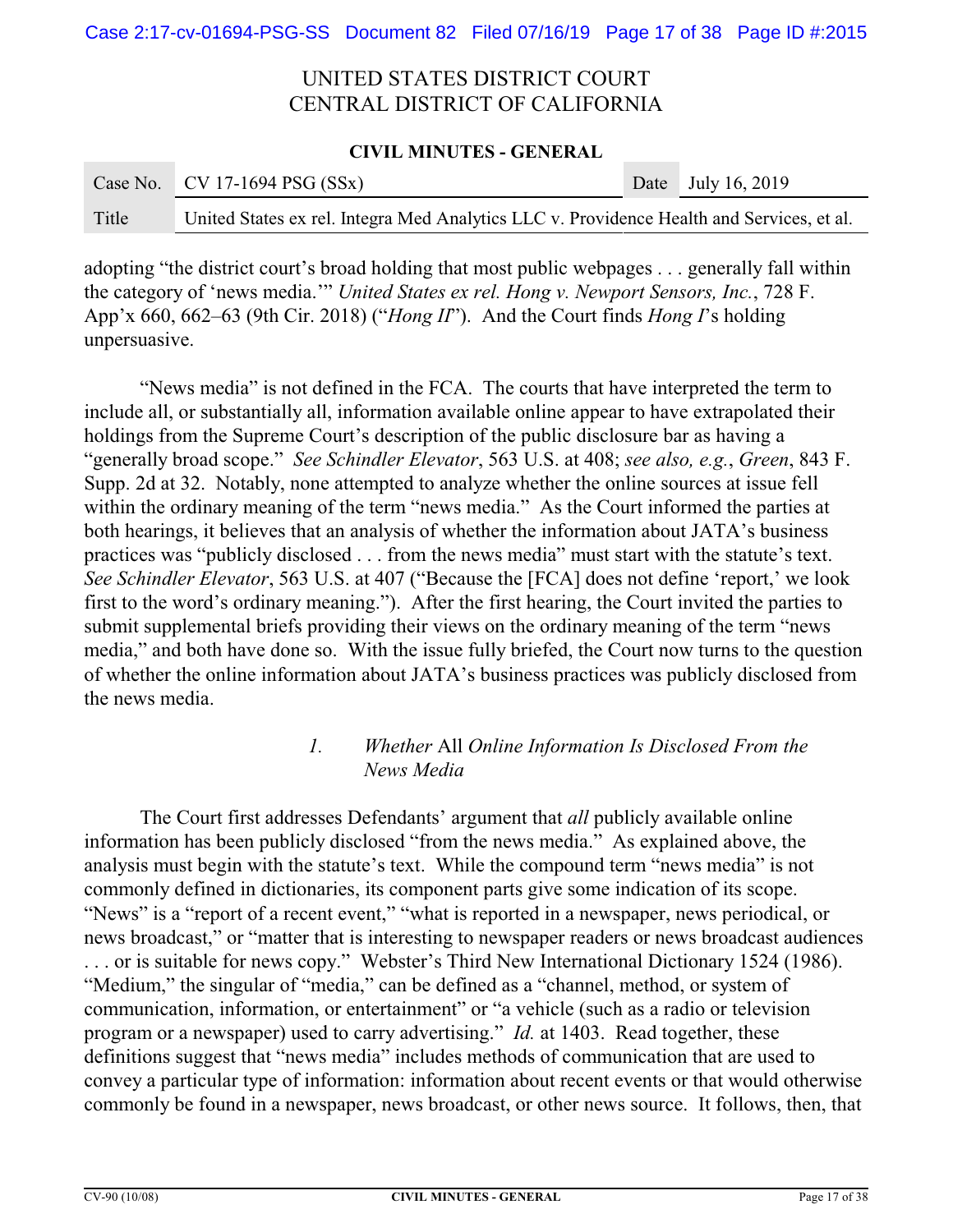### **CIVIL MINUTES - GENERAL**

|       | Case No. CV 17-1694 PSG $(SSx)$                                                           | Date July 16, 2019 |
|-------|-------------------------------------------------------------------------------------------|--------------------|
| Title | United States ex rel. Integra Med Analytics LLC v. Providence Health and Services, et al. |                    |

the term cannot refer to the internet in general, a channel that is designed to be able to convey essentially anything.

That "news media" cannot encompass *all* online information is also clear as a matter of common sense. Nobody would use the term this way in everyday speech. Information is available on the internet from innumerable sources. A person might go to a restaurant's website to look at its menu. Or the Dodgers' website to find out the ticket prices for the upcoming series. Or, closer to this case, a doctor's website to determine the next available appointment. In none of these circumstances would it be natural, or really conceivable, to say that the information had been learned by consulting the news media.

Defendants' unbounded reading of the news media provision also seems likely to swallow limitations that Congress specifically placed on the scope of the public disclosure bar. For example, the bar applies to suits based on information disclosed "in a Federal criminal, civil, or administrative hearing *in which the Government or its agent is a party*." 31 U.S.C.  $\S 3730(e)(4)(A)(i)$ . This provision evinces Congress's intent to exclude from the public disclosure bar information disclosed at hearings in cases in which the Government is *not* a party, conceivably in part based on a presumption that the Government is less likely to learn about events that transpire in cases it is not involved with. But transcripts of hearings in cases where the Government is not a party are commonly made available to the public for a small fee through the federal courts' PACER website. And many hearings are open to the public, such that a private citizen could attend and tweet his observations afterwards.

Under Defendants' view, the mere posting of the transcript on PACER or a tweet sent to a small handful of followers could render the information from the hearing publicly disclosed under the FCA, even though it otherwise would not be. This would run contrary to the purposes underlying the public disclosure bar, and indeed the FCA itself. *See Schindler Elevator*, 563 U.S. at 412 (describing the public disclosure bar as "narrower" than its predecessor, the Government knowledge bar, which was intended to preclude "parasitic *qui tam* actions based on evidence or information in the possession of the United States at the time such suit was brought") (cleaned up); *United States ex rel. Fine v. Chevron, U.S.A., Inc.*, 72 F.3d 740, 742 (9th Cir. 1995) ("[T]he purpose of the *qui tam* provisions of the False Claims Act is to encourage private individuals who are aware of fraud being perpetrated against the Government to bring such information forward.") (cleaned up).

In short, the Court concludes that applying the news media provision to anything ever published publicly on the internet is contrary to the ordinary meaning of the term "news media"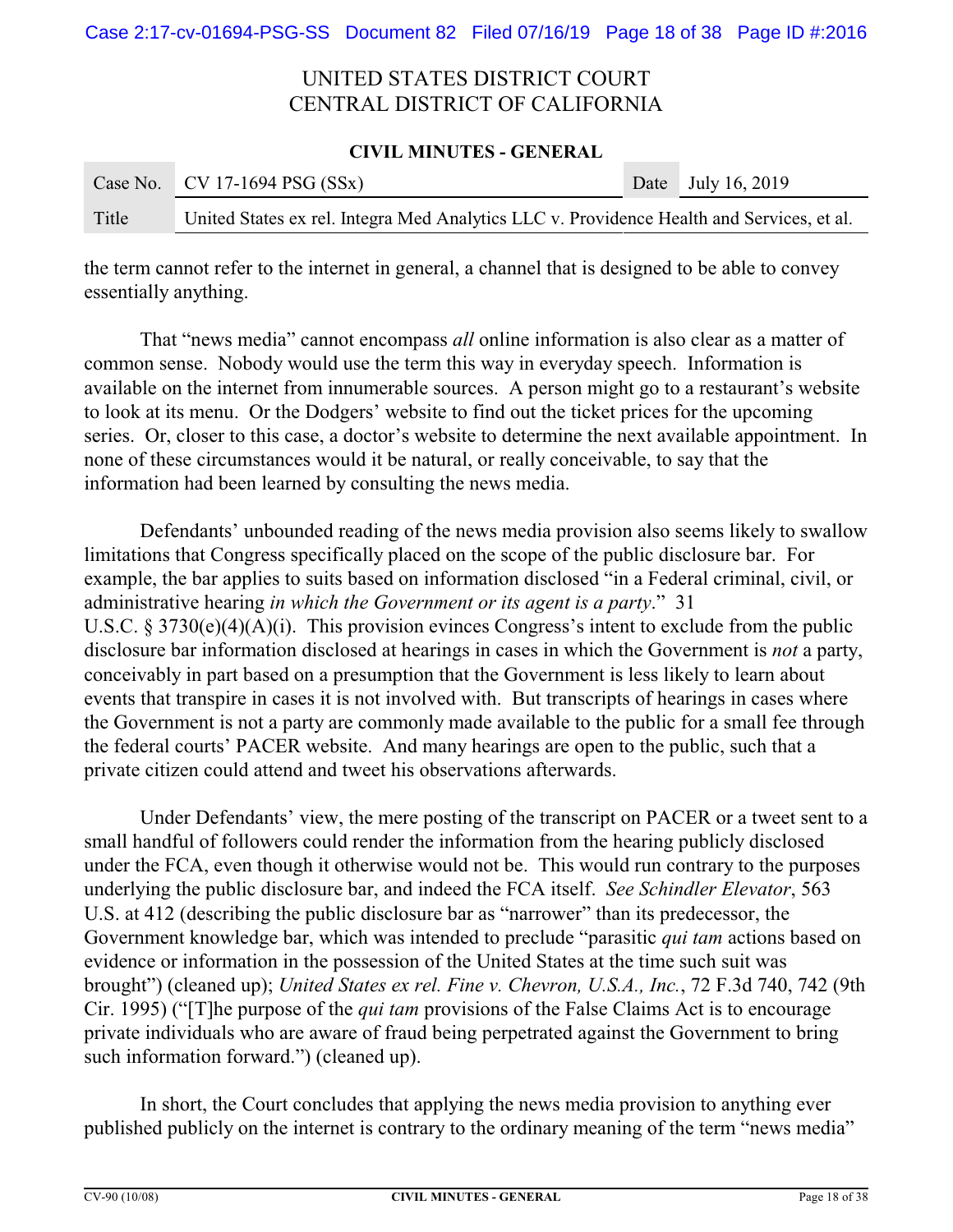### **CIVIL MINUTES - GENERAL**

|       | Case No. CV 17-1694 PSG $(SSx)$                                                           | Date July 16, 2019 |
|-------|-------------------------------------------------------------------------------------------|--------------------|
| Title | United States ex rel. Integra Med Analytics LLC v. Providence Health and Services, et al. |                    |

and has the potential to eviscerate the balance Congress struck between encouraging private parties to bring forth evidence of fraud and preventing parasitic suits. Accordingly, the Court declines to adopt Defendants' interpretation.

Defendants make several arguments to the contrary, none of which are persuasive. First, they contend that the ordinary meaning of the term "news media" must encompass all websites because "93 percent of adults get news online" and several news publishers, such as Slate.com and Vox.com, were founded on the internet. *See Def. Supp.* 10:6–23. But this fallaciously conflates the indisputable proposition that *some* websites are news media sources with a conclusion that *all* must be. Just as the fact that 93 percent of Americans may get their milk from the supermarket does not make everything in the supermarket milk, the fact that 93 percent of adults get their news online does not make everything on the internet a news media source.

Second, Defendants assert that Congress implicitly ratified previous judicial decisions holding that everything available on the internet is disclosed through the news media when it amended the public disclosure bar in 2010 but did not alter the news media provision. *See id.* 11:7–12:25. This argument invokes the so-called "prior-construction canon," under which "[i]f a statute uses words or phrases that have already received authoritative construction by the jurisdiction's court of last resort, or even uniform construction by inferior courts . . . they are to be understood according to that construction." Antonin Scalia & Bryan A. Garner, *Reading Law: The Interpretation of Legal Texts* 322 (2012); *see also Merck & Co. v. Reynolds*, 559 U.S. at 648 (2010) ("We normally assume that, when Congress enacts statutes, it is aware of relevant judicial precedent."); *United States v. Male Juvenile*, 280 F.3d 1008, 1016 (9th Cir. 2002) (similar).

There are two problems with Defendants' argument. First, Defendants emphasize that Congress failed to alter the news media provision when amending *other* provisions of the public disclosure bar in 2010. *See Def. Supp.* 11:7–12:25. But a mere failure to *correct* previous judicial constructions of a statute is generally not viewed as "a sound basis for believing that the legislature has 'adopted' them." Scalia & Garner, *Reading Law* 326. Even viewed in the light most favorable to Defendants, that is all Congress did here.

Further, the vast majority of decisions adopting Defendants' preferred rule—including all relevant decisions from the Courts of Appeals—were not issued until *after* the 2010 amendment. As evidence that the law was settled in their favor at the time of the amendment, Defendants point only to four pre-2010 district court decisions from the Northern District of California, Middle District of Florida, Southern District of Ohio, and Western District of Virginia. *See Def.*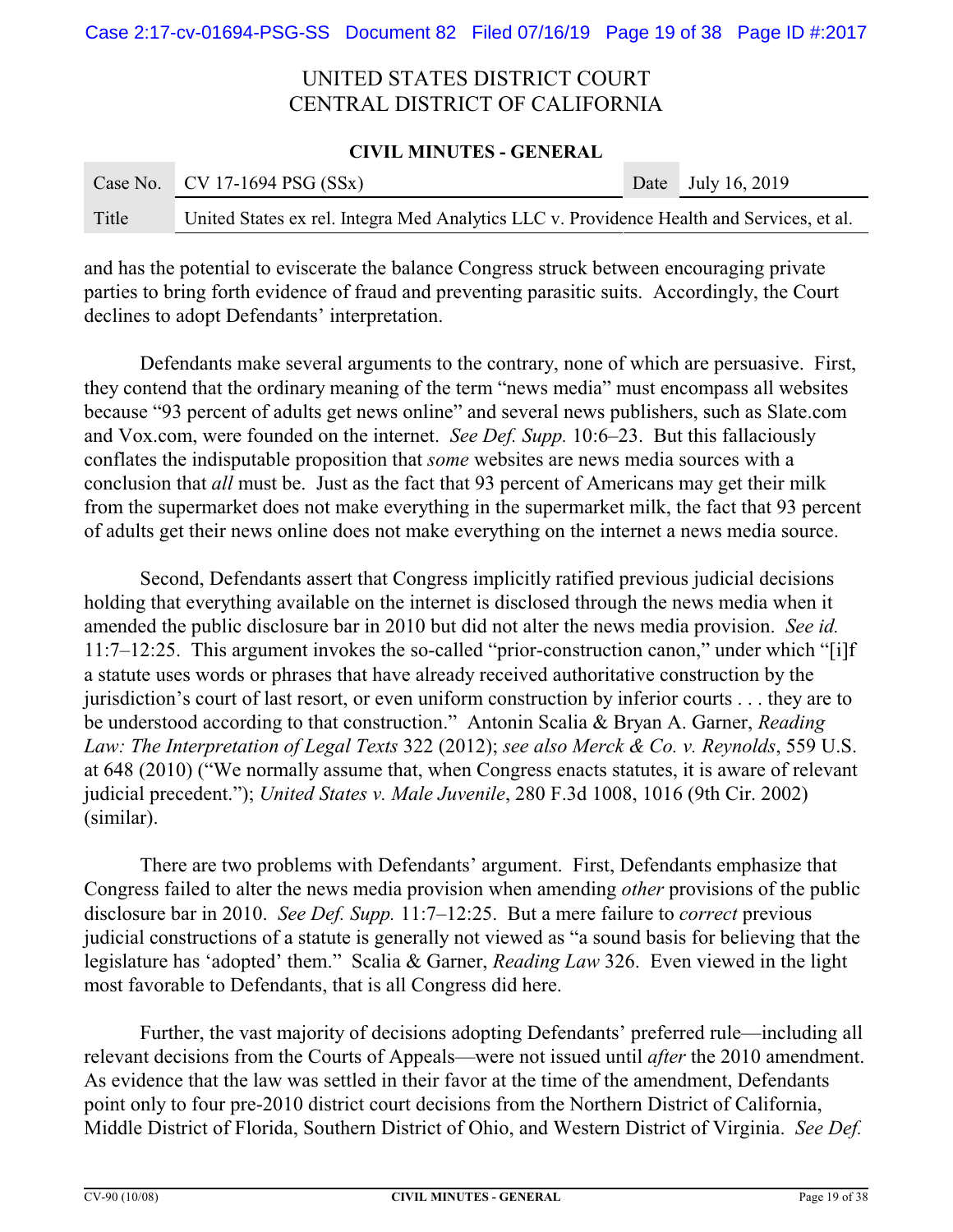### **CIVIL MINUTES - GENERAL**

|       | Case No. $\vert$ CV 17-1694 PSG (SSx)                                                     | Date July 16, 2019 |
|-------|-------------------------------------------------------------------------------------------|--------------------|
| Title | United States ex rel. Integra Med Analytics LLC v. Providence Health and Services, et al. |                    |

*Supp.* 12:8–16 (citing *United States ex rel. Radcliffe v. Purdue Pharma L.P.*, 582 F. Supp. 2d 766, 772 (W.D. Va. 2008), *rev'd on other grounds*, 600 F.3d 319 (4th Cir. 2010); *United States ex rel. Brown v. Walt Disney World Co.*, No. 6:06-cv-1943-Orl-22KRS, 2008 WL 2561975 (M.D. Fla. Jun. 24, 2008); *United States ex rel. Unite Here v. Cintas Corp.*, No. C 06-2413 PJH, 2007 WL 4557788 (N.D. Cal. Dec. 21, 2007); *United States ex rel. Doyle v. Diversified Collection Servs., Inc.*, No. 2:04 CV 053, 2006 WL 3834407 (S.D. Ohio Dec. 29, 2006)). Even putting aside the fact that some of these decisions did not go as far as adopting Defendants' rule that everything on the internet has been publicly disclosed through the news media—and indeed one explicitly declined to do so<sup>7</sup>—the central question in applying the prior-construction canon is whether the weight of authority is such that the construction of the statutory term can be considered "settled law." *See* Scalia & Garner, *Reading Law* 325. The Court does not believe that four scattered district court decisions sufficiently settled the law such that Congress should be presumed to have adopted their constructions of the term "news media" when it amended some provisions of the public disclosure bar but not others. *See United States v. Davis*, 139 S. Ct. 2319, 2331 (2019) ("[I]nterpretations of three courts of appeals 'may not have 'settled' the meaning" of a statute . . . .") (quoting *Jerman v. Carlisle, McNellie, Rini, Kramer & Ulrich, L.P.A.*, 559 U.S. 573, 590 (2010)). Accordingly, the prior-construction canon has little to no persuasive value in this case.

Finally, Defendants point to more than thirty cases that held that various forms of online information were publicly disclosed through the news media. *See Def. Supp.* 12:27–16:25. These decisions applied differing rationales to reach their conclusions. Some looked to the extent to which the purpose of an online source was to disseminate information. *See, e.g.*, *Osheroff*, 776 F.3d at 813 (information on a clinic's websites was disclosed through the news media because the websites were "intended to disseminate information about the clinics' programs"); *United States ex rel. Oliver v. Philip Morris USA, Inc.*, 101 F. Supp. 3d 111, 125 (D.D.C. 2015) (information on the websites of two military entities was disclosed through the news media notwithstanding the fact that the websites did not contain a "news header," because the purpose of the pages "was clearly to give the public an accurate account of those entities' contracting requirements"). Others looked at the number of visitors to the website. *Green*, 843 F. Supp. 2d at 33 (information was disclosed through the news media when "thousands" of visitors would have come across it during the relevant time period). Still others have focused upon the ease with which an online source can be accessed. *See United States ex rel. Liotine v.*

<sup>&</sup>lt;sup>7</sup> See Radcliffe, 582 F. Supp. 2d at 772 ("I am not ready to conclude that anything posted online would automatically constitute a public disclosure within the meaning of [the public disclosure bar].")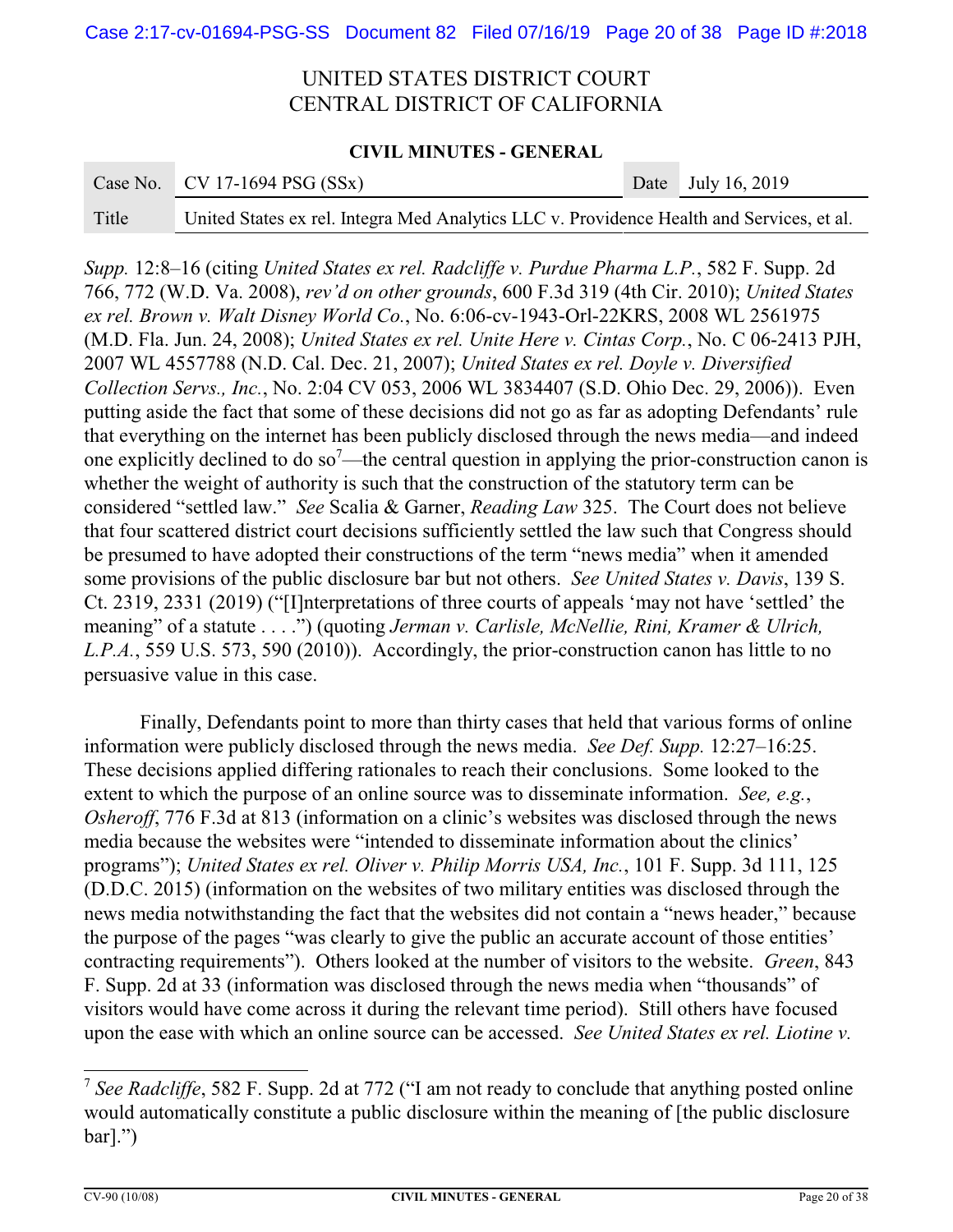### **CIVIL MINUTES - GENERAL**

|       | Case No. $\vert$ CV 17-1694 PSG (SSx)                                                     | Date July 16, 2019 |
|-------|-------------------------------------------------------------------------------------------|--------------------|
| Title | United States ex rel. Integra Med Analytics LLC v. Providence Health and Services, et al. |                    |

*CDW Gov't, Inc.*, No. 05-33-DRH, 2009 WL 3156704, at \*6 n.5 (S.D. Ill. Sept. 29, 2009) (information in an internal employee newsletter posted online was *not* disclosed through the news media in part because several steps needed to be taken before it could be located on the organization's website). And some have adopted the broad position that Defendants urge here, that all publicly available information on the internet has been disclosed through the news media within the meaning of the FCA. *See Hong I*, 2016 WL 8929246, at \*5; *United States v. Honeywell Int'l, Inc.*, No. CV 12-2214 JAK (JCGx), 2013 WL 12122693, at \*9 (C.D. Cal. Nov. 8, 2013) ("Documents that are publicly available on the internet generally qualify as 'publicly disclosed' documents under [the public disclosure bar].").

The Court does not lightly depart from what appears to be a general consensus in the federal courts that the news media provision of the public disclosure bar encompasses information from at least some types of online sources that might not traditionally be described as news media. But none of these decisions are binding on this Court. And their persuasive value is diminished by two factors.

First, most of the cases Defendants cite did not undertake their own independent analysis of the meaning and scope of the news media provision and instead simply cited to previous decisions of other courts (that themselves often contained sparse analysis) with little additional explanation. *See, e.g.*, *United States ex rel. Cherwenka v. Fastenal Co.*, Civ. No. 15-187 (PAM/BRT), 2018 WL 2069026, at \*7 (D. Minn. May 6, 2018); *Hong I*, 2016 WL 8929246, at \*5. Second, and more importantly, none of the decisions Defendants cite attempted to define the ordinary meaning of the term "news media" or to otherwise ground their interpretation in the statutory text. Most began their analysis with the Supreme Court's description of the news media provision as having a "broad[] sweep," *Graham Cty.*, 559 U.S. at 290, and proceeded to interpret it to encompass information from a broad swath of online sources without pausing to consider whether those sources could reasonably be defined as "news media" within any ordinary meaning of the term. *See, e.g.*, *Osheroff*, 776 F.3d at 813. Some appear to have gone so far as to suggest that information falls within the scope of the news media provision simply because it is publicly known, *see United States ex rel. Cervantes v. Deere & Co.*, No. CV-10- 3034-RMP, 2011 WL 5325466, at \*5 (E.D. Wash. Nov. 3, 2011), a conclusion that is at odds with the Supreme Court's description of the public disclosure bar as applying "to some methods" of public disclosure and not to others," *see Schindler Elevator*, 563 U.S. at 402.

The Court believes that this approach improperly strays from the Supreme Court's instruction that interpretation of the undefined term "news media" must begin with its ordinary meaning. *See id.* at 407. While the Court in *Schindler Elevator* acknowledged the "generally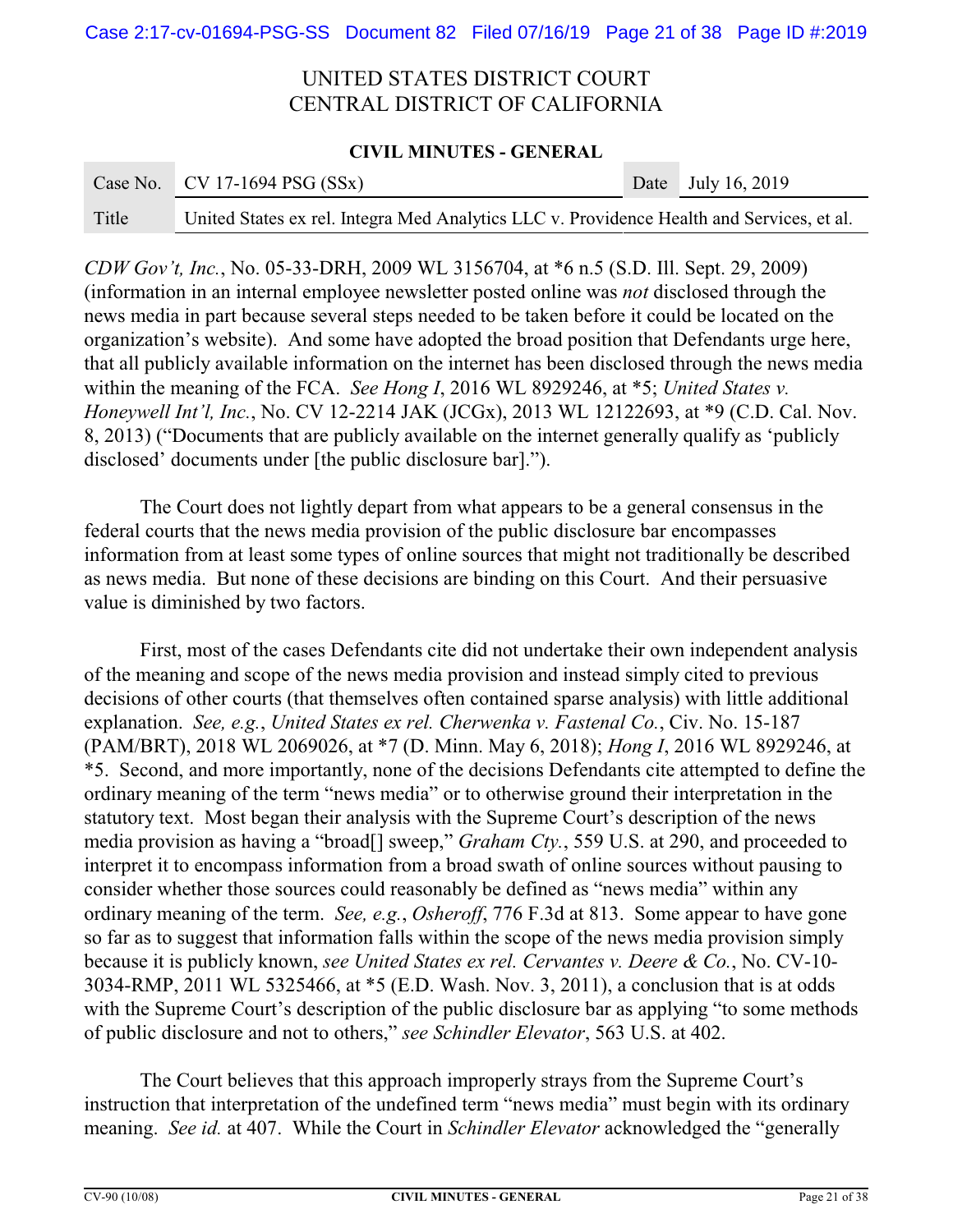### **CIVIL MINUTES - GENERAL**

|       | Case No. CV 17-1694 PSG $(SSx)$                                                           | Date July 16, 2019 |
|-------|-------------------------------------------------------------------------------------------|--------------------|
| Title | United States ex rel. Integra Med Analytics LLC v. Providence Health and Services, et al. |                    |

broad scope" of the public disclosure bar in giving the term "report" a broad construction, the documents in that case—written letters and emails from the Department of Labor containing information about records the agency found in response to FOIA requests—could still be considered "reports" within some ordinary meaning of the term because they were official government communications that conveyed information. *See id.* at 406–07. In contrast, as the Court illustrated above, there are many types of sources on the internet that cannot be realistically described as "news media."

A desire to carry out what may appear to the purposes of the public disclosure bar or to update the statute for the Internet Age, while perhaps understandable, does not provide the judiciary with a license to jettison the actual text that Congress enacted. Because many types of online sources clearly fall outside the ordinary meaning of the term news media, the news media provision cannot be read to encompass all publicly available online information.

Having reached this conclusion, the Court turns to the question of what the news media provision *does* encompass.

## *2. Scope of the News Media Provision*

In a world where the line between what is and is not considered news media has become increasingly blurred, attempting to set forth a single conclusive definition of the term may be an impossible task.<sup>8</sup> Nevertheless, the Court believes that several factors provide useful guideposts in determining whether information from an online source has been disclosed "from the news media" within the meaning of the FCA's public disclosure bar.

*First*, as explained above, combining the dictionary definitions of the terms "news" and "media" suggests that the compound term "news media" describes methods of communication

<sup>&</sup>lt;sup>8</sup> Citing this difficulty, Defendants suggested at the second hearing that the Court could avoid attempting to determine the ordinary meaning of the term news media and instead simply analyze the websites in this case by comparing them to online sources in other cases. But the Court believes that it is important to provide an ordinary meaning definition. As discussed above, none of the dozens of cases cited by both sides conducted an analysis that was anchored in the statutory text. While there may be room to disagree with the contours of the "news media" analysis that the Court sets forth below, perhaps this attempt to fashion an ordinary meaning definition of the term will lead others to attempt the same. *See Schindler Elevator*, 563 U.S. at 407.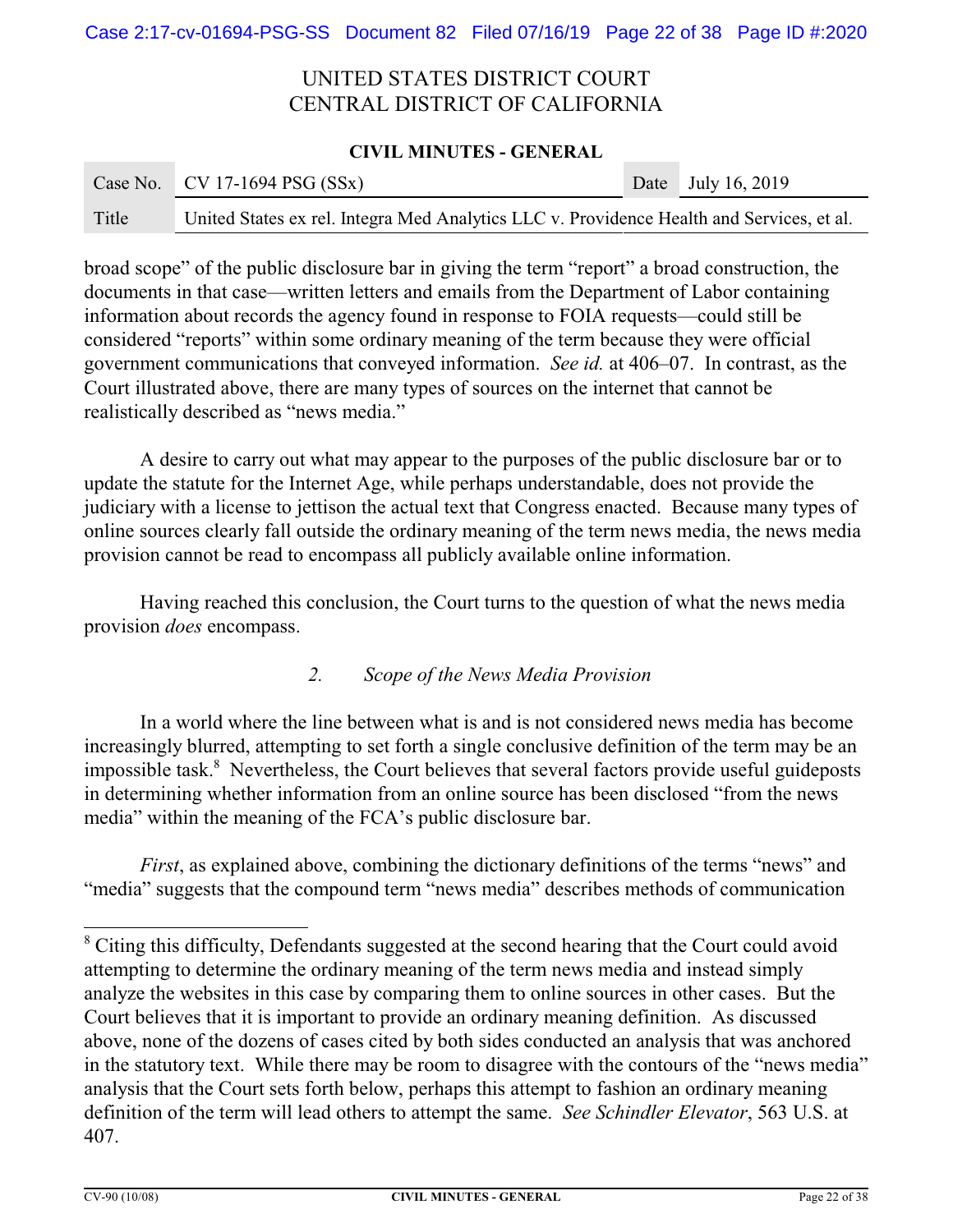### **CIVIL MINUTES - GENERAL**

|       | Case No. CV 17-1694 PSG $(SSx)$                                                           | Date July 16, 2019 |
|-------|-------------------------------------------------------------------------------------------|--------------------|
| Title | United States ex rel. Integra Med Analytics LLC v. Providence Health and Services, et al. |                    |

that are used to convey information about recent events or other information that would commonly be found in a newspaper, news broadcast, or other news source. Accordingly, the extent to which the information typically conveyed by a source would be considered newsworthy is relevant to whether it is a news media source.

*Second*, the term "news media" generally carries with it a connotation of editorial independence, or at least some separation, between the original source of information and the medium that conveys it. Along these lines, Relator points to FOIA, which defines "a representative of the news media" for purposes of that statute as "any person or entity that gathers information of potential interest to a segment of the public, uses its editorial skills to turn the raw materials into a distinct work, and distributes that work to an audience." *See* 5 U.S.C § 552(a)(4)(A)(ii)(III); *see also Integra Supp.* 15:9–15. While the Court does not simply import this definition from FOIA into the FCA, it believes that it accurately reflects the sense in which a news media entity is ordinarily viewed as one that collects information from outside sources, exercises some editorial judgment in deciding what to publish, and then transmits the published information to an audience—put more simply, it curates information—in contrast to an entity that simply publishes information about itself.

*Third*, the Court believes that a source's intent to disseminate information widely, as opposed to only to a few individuals, is relevant to whether it is acting as a news media entity.

*Fourth*, traditional news outlets like newspapers and radio and television stations unquestionably fall within the news media provision of the public disclosure bar. Accordingly, the more that an online source functions like one of these traditional outlets, the more likely it is to be news media under the FCA. Relevant to this consideration is the extent to which the conveyance of newsworthy information is the primary purpose of entity publishing the online source or whether the dissemination of such information is merely ancillary to some other purpose.

*Finally*, consistent with the Supreme Court's approach in *Schindler Elevator*, the Court believes that the most important consideration is whether the source in question falls within the "broad ordinary meaning" of the term "news media"—in other words, whether it could reasonably be described as "news media" as at least some people would that term in everyday speech. *See Schindler Elevator*, 363 U.S. at 408. Accordingly, while there may be some debate in society about whether non-traditional sources, like blogs, should be considered part of the news media, the fact that at least some people would describe them as such is likely enough to bring them within the public disclosure bar's "broad scope." *See id.* In contrast, the fact that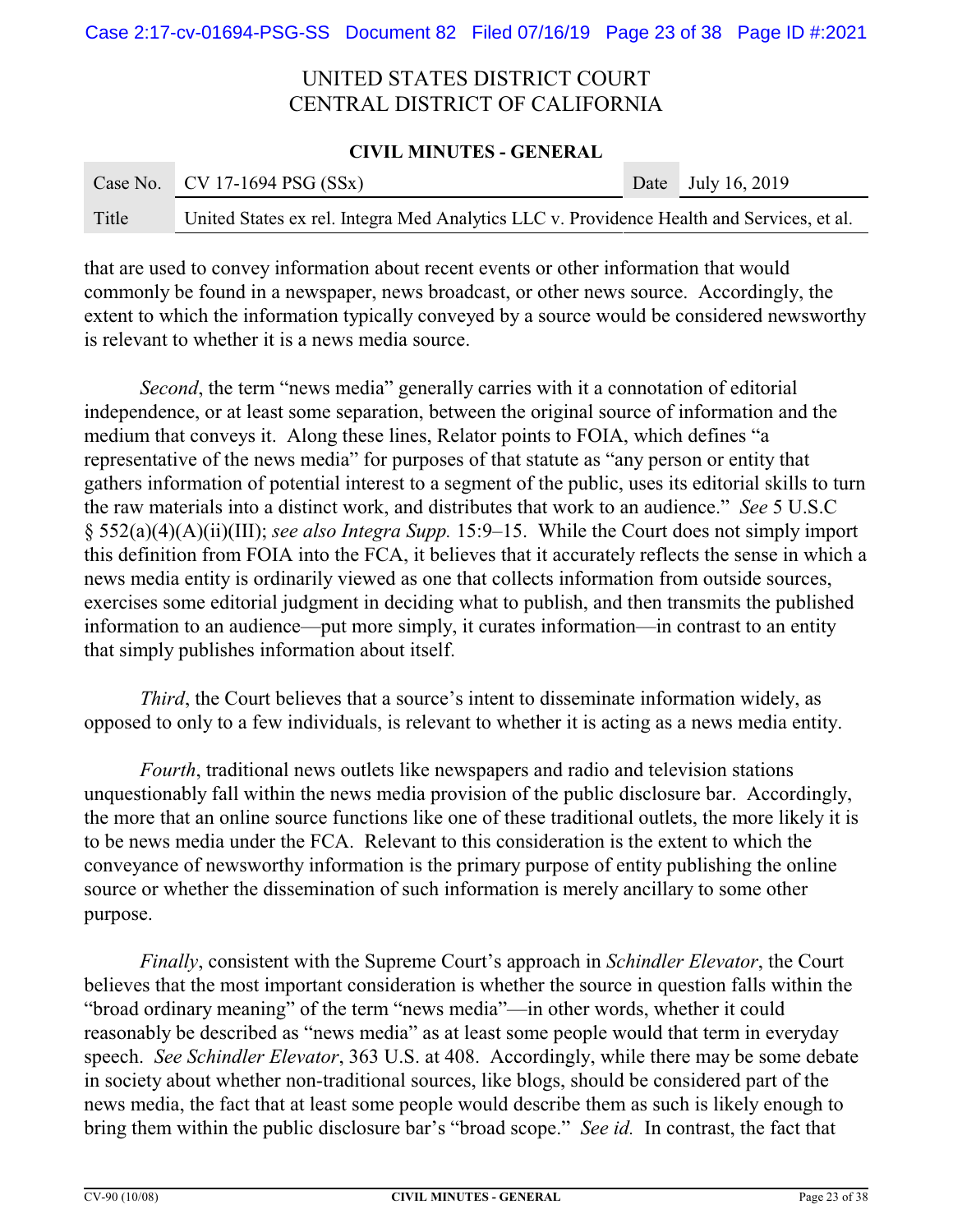### **CIVIL MINUTES - GENERAL**

|       | Case No. CV 17-1694 PSG $(SSx)$                                                           | Date July 16, 2019 |
|-------|-------------------------------------------------------------------------------------------|--------------------|
| Title | United States ex rel. Integra Med Analytics LLC v. Providence Health and Services, et al. |                    |

nobody would describe a menu on a restaurant website as coming from the news media is strong evidence that it falls outside the reach of the public disclosure bar.

None these factors on their own are necessarily dispositive of whether an online source should be considered news media, and other factors may be relevant in a given case. But taken together, the Court believes that they provide guidance on how to adhere to the Supreme Court's description of the news media provision as evidencing the public disclosure bar's "broad sweep," *see id.* (cleaned up), while still ensuring that any application of the provision remains tethered to the text—"news media"—that Congress has chosen.

## *3. Application*

Having set forth a framework for determining the contours of the public disclosure bar's news media provision as applied to online sources, the Court now turns to whether it can decide at the current stage whether the online sources containing information about JATA's business practices constitute "news media." It concludes that it cannot. The public disclosure bar is an affirmative defense, and an affirmative defense can only be adjudicated on a motion to dismiss when the allegations in the complaint or information that the court can take judicial notice of are sufficient to establish the defense. *See Sams*, 713 F.3d at 1179. The complaint does not describe the sources of the JATA business practice information.<sup>9</sup> Accordingly, the Court could decide

<sup>9</sup> Defendants argue that the websites containing the JATA business practice information have been incorporated by reference into the SAC. *See Def. Supp.* 25:8–18. In support, they cite to cases holding that a court adjudicating a motion to dismiss can take into account "documents whose contents are alleged in a complaint and whose authenticity no party questions, but which are not physically attached to the plaintiff's pleading." *See Knievel v. ESPN*, 393 F.3d 1068, 1076 (9th Cir. 2005) (cleaned up); *see also Oaktree Principal Fund V, LP v. Warburg Pincus LLC*, No. CV 15-8574 PSG (MRWx), 2016 WL 6782768, at \*8 (C.D. Cal. Aug. 9, 2016). However, the incorporation by reference doctrine is most commonly applied when the allegations in the complaint clearly implicate a document but the document is not attached to the pleading, for example when claims are based on a contract or insurance policy. *See Knievel*, 393 F.3d at 1076. Here, there appears to be at least some dispute about the extent to which the information underlying the allegations in the SAC came from the websites Defendants have put forward, as opposed to interviews with former JATA employees. *See Pl. Supp.* 22:5–23:8; *SAC* ¶ 1 (alleging that information about the fraud came in part from "interviewing former employees"). In any event, even assuming for the sake of argument that the online sources were incorporated by reference, a determination of whether any source constitutes "news media"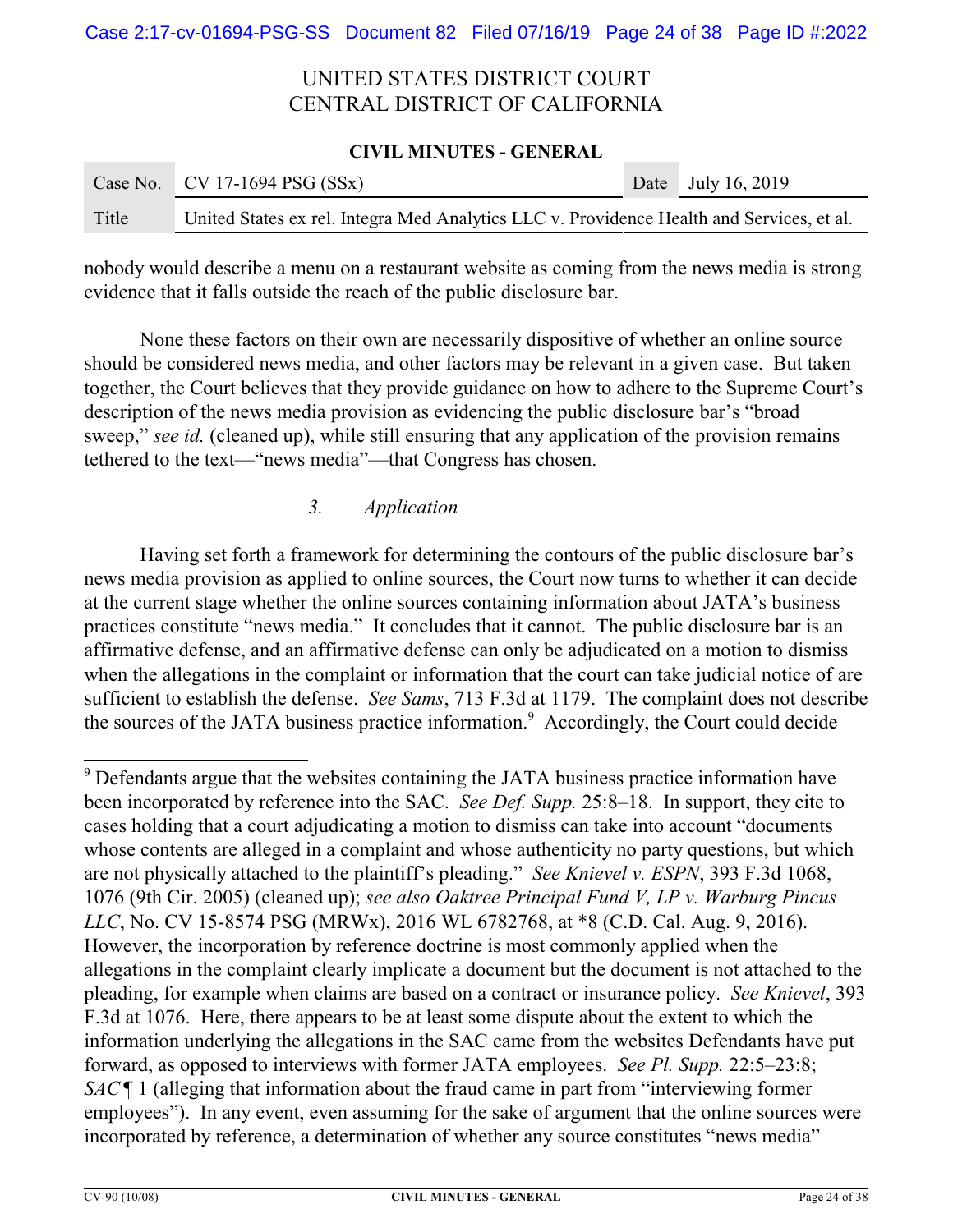### **CIVIL MINUTES - GENERAL**

|       | Case No. CV 17-1694 PSG $(SSx)$                                                           | Date July 16, 2019 |
|-------|-------------------------------------------------------------------------------------------|--------------------|
| Title | United States ex rel. Integra Med Analytics LLC v. Providence Health and Services, et al. |                    |

now whether that information has been publicly disclosed from the news media only if this fact is "not subject to reasonable dispute because it . . . can be accurately and readily determined from sources whose accuracy is not in question." *See* Fed. R. Evid. 201(b)(2) (standard for judicial notice). These conditions are not present here.

Relator very much disputes the extent to which several of the online sources qualify as "news media." For example, it contends that information about JATA's "Documentation Tips" was marked "Proprietary and Confidential" and was posted only on "internal staff homepages." *See Integra Supp.* 17:11–19. Likewise, it argues that information in Providence's internal newsletters was not publicly disclosed from the news media because the newsletters were only intended for Providence's own medical staff. *See id.* 18:2–10. Additionally, it appears that at least some of the information comes from online sources that were not easily accessible. For example, according to Relator, a presentation hosted on the webpage of Becker's Hospital Review can only be accessed "by typing in a precise URL," which brings up a list of hundreds of folders, one of which contains the presentation, which is labeled only by a gibberish file name. *See id.* 19:20–20:9.

These facts, which in some instances seem to be in dispute, could be relevant to whether the sources at issue were "news media" sources within the meaning of the FCA. Further, Defendants have largely ignored them in the briefing currently before the Court, instead resting on their contention that everything on the Internet falls within the scope of public disclosure bar. Without evidence and briefing from both sides about the specific nature of each source, the Court is not able to determine which sources constitute "news media" and which do not. Accordingly, adjudication of whether the information about JATA's business practices was publicly disclosed from the news media will have to await a later stage of the case.

## *ii. Substantial Similarity*

Defendants argue that regardless of whether the JATA business practice information was publicly disclosed through the news media, the case should *still* be dismissed because Relator's claims are based on substantially the same information contained in the Medicare claims data

within the meaning of the public disclosure bar will require more than simply looking at the screenshots Defendants have put forward. *See* Dkt. # 76. Accordingly, the issue is not ripe for adjudication.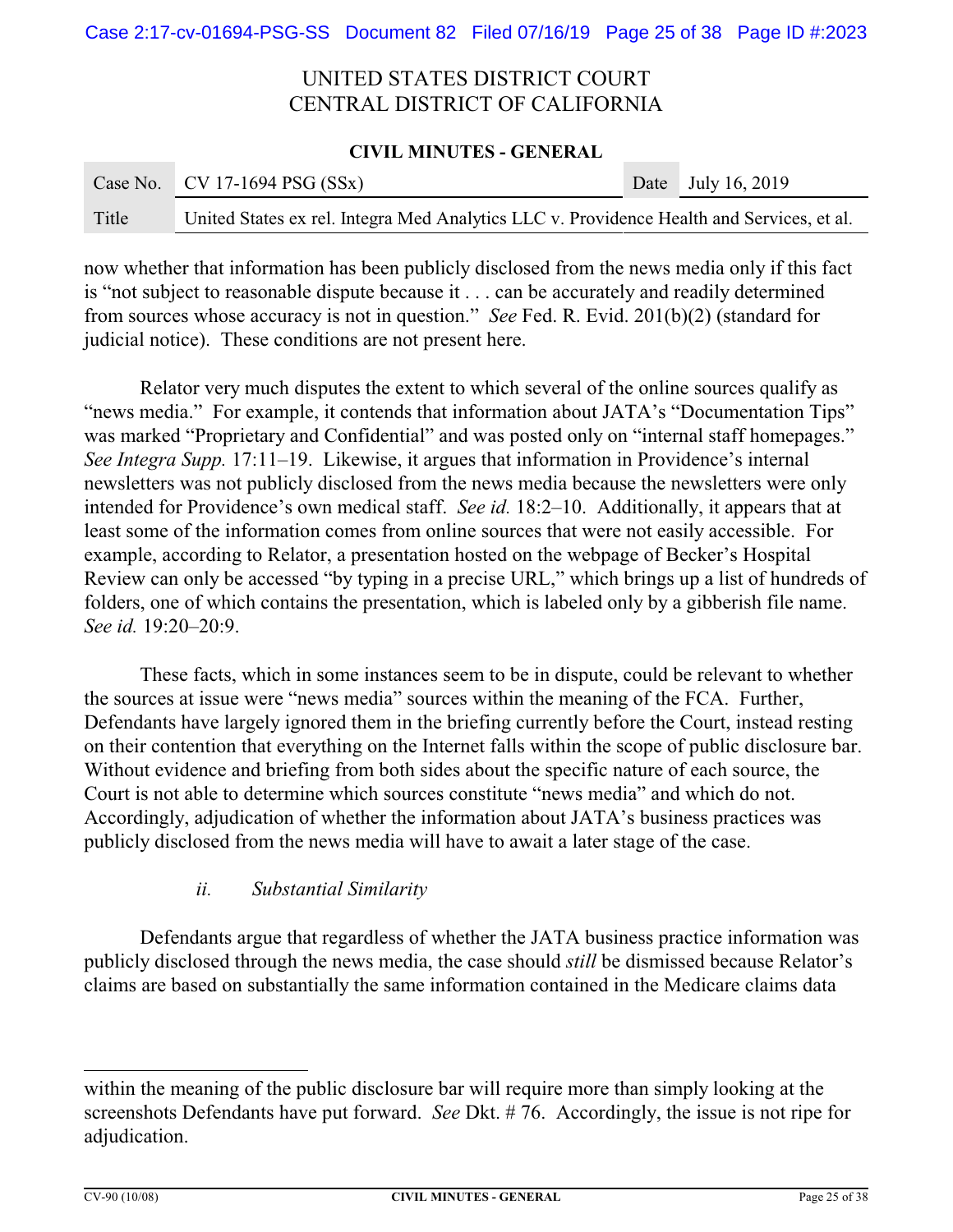### **CIVIL MINUTES - GENERAL**

|       | Case No. CV 17-1694 PSG $(SSx)$                                                           | Date July 16, 2019 |
|-------|-------------------------------------------------------------------------------------------|--------------------|
| Title | United States ex rel. Integra Med Analytics LLC v. Providence Health and Services, et al. |                    |

and HHS OIG reports, which, as explained above, were publicly disclosed in federal reports within the meaning of the FCA.<sup>10</sup> *See Def. Supp.* 4:16–7:18.

The FCA's public disclosure bar provides that a case should be dismissed "if substantially the same allegations or transactions" were publicly disclosed through the channels listed in the statute. 31 U.S.C. § 3730(e)(4)(A). In deciding whether a case falls within the scope of the public disclosure bar, a court must determine (1) whether the publicly disclosed information contains an "'allegation or transaction' of fraud" and (2) whether the claims in the complaint are "'based upon' said 'allegation or transaction.'" *United States ex rel. Mateski v. Raytheon Co.*, 816 F.3d 565, 570 (9th Cir. 2016). An "allegation" is a "direct claim of fraud," while a transaction refers to "facts from which fraud can be inferred." *Id.* at 571.

The Court begins with the Medicare claims data. It is undisputed that this raw data does not contain an "allegation" of fraud—that is, "a direct claim of fraud." *Id.* But "the substance of the disclosure need not contain an explicit 'allegation' of fraud so long as the material elements of the allegedly fraudulent 'transaction' are disclosed in the public domain." *Id.* (cleaned up). As the Ninth Circuit has explained:

If  $X + Y = Z$ , Z represents the allegation of fraud and X and Y represent its essential elements. In order to disclose the fraudulent transaction publicly, the combination of X and Y must be revealed, from which readers or listeners may infer Z, i.e., the conclusion that fraud has been committed.

*Id.* (quoting *United States ex rel. Found. Aiding the Elderly v. Horizon W.*, 265 F.3d 1011, 1015 (9th Cir. 2001)). "[I]n a fraud case, X and Y inevitably stand for but two elements: a misrepresented state of facts and a true state of facts." *Id.* (cleaned up). Therefore, unless the

<sup>&</sup>lt;sup>10</sup> Defendants had originally taken the position that Relator's claims would be precluded by the public disclosure bar as substantially similar to publicly disclosed information only if the Medicare claims data, HHS OIG reports, *and* the online information about JATA's business practices were *all* publicly disclosed. *See, e.g*, *JATA Reply*, 17:15–19. But at the February 13 hearing, they argued for the first time that public disclosure of the Medicare claims data and HHS OIG reports *alone* would be enough to trigger the public disclosure bar, regardless of whether the information about the JATA business practices was publicly disclosed. At the Court's request, the parties submitted supplemental briefs addressing this argument, *see Def. Supp.* 4:16–7:18; *Relator Supp.* 6:1–12:27, and it is now ripe for adjudication.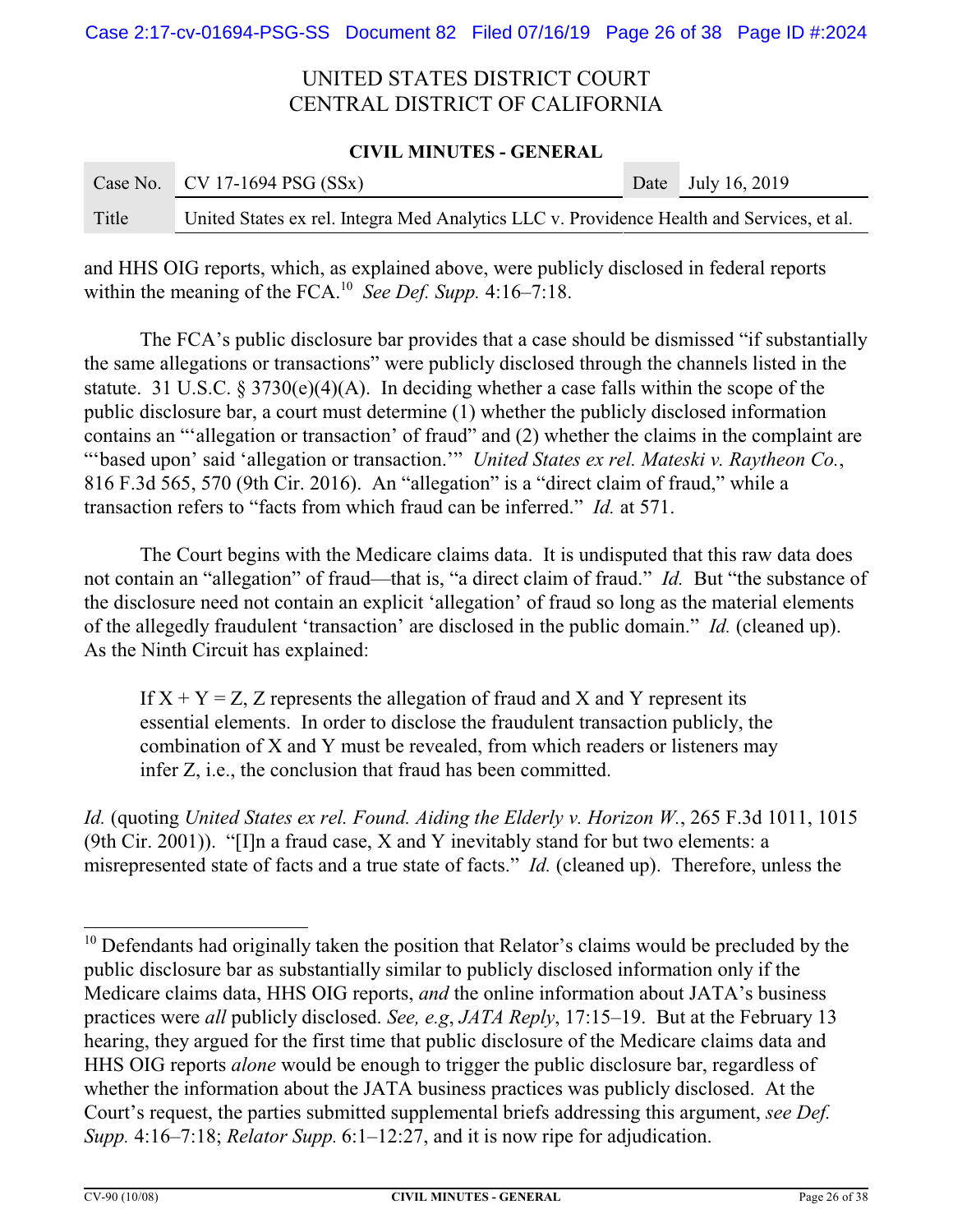### **CIVIL MINUTES - GENERAL**

|       | Case No. CV 17-1694 PSG $(SSx)$                                                           | Date July 16, 2019 |
|-------|-------------------------------------------------------------------------------------------|--------------------|
| Title | United States ex rel. Integra Med Analytics LLC v. Providence Health and Services, et al. |                    |

information at issue reveals *both* the misrepresented state of facts and the true state of facts, the fraudulent transaction has not been publicly disclosed. *See id.*

The Medicare claims data undoubtedly contains the alleged misrepresented state of facts: it reveals the extent to which Defendants submitted Medicare claims that included MCCs for encephalopathy, respiratory failure, and severe malnutrition—codes that the SAC alleges were not merited by the clinical circumstances. The question is whether the data also reveals the *true* state of facts, i.e. whether it reveals that the use of the codes was not merited.

The Court does not believe that it does. The most that can be determined from the data alone is that the Hospital Defendants submitted claims with MCCs for encephalopathy, respiratory failure, and severe malnutrition at rates that far exceeded their peers. The data itself does not provide an explanation for the high coding rates.

At other points in their motions, Defendants appear to agree. They argue strenuously that these allegations of statistical disparities in the Medicare claims data are not enough to plead fraud under the relevant pleading standards.<sup>11</sup> As discussed further below, the Court agrees with Defendants that the statistics alone are likely not enough to state a viable fraud claim. *See infra* IV.B.i. This does not end up being fatal to Relator's claims here, however, because the complaint contains more than just numbers. Specifically, the complaint alleges facts—taken from the JATA business practice information—that explain why the high coding rates for the three MCCs are plausibly attributable to fraud, as opposed to some other cause. The JATA business practice information is therefore key to Relator's fraud claim; without it, there likely *would be no claim*.

For this same reason, then, the Court concludes that the Medicare claims data alone does not reveal the alleged true state of facts that would allow readers to "infer . . . the conclusion that fraud has been committed." *See Mateski*, 816 F.3d at 571. Nothing in the claims data reveals JATA's role in the alleged scheme, or even JATA's existence. Accordingly, public disclosure of the Medicare claims data alone did not publicly disclose "substantially the same allegations or transactions" of fraud that are alleged in Relator's complaint. *See* 31 U.S.C. § 3730(e)(4)(A).

<sup>11</sup> *See, e.g.*, *Hosp. Mot.* 24:17–21 ("Relator's central allegation is that Providence had a statistically significant higher incidence of coding for three MCCs than other hospitals. From this, Relator makes the inferential leap that the claims that use those codes are fraudulent. This lack of a claim-specific analysis is fatal to its complaint.")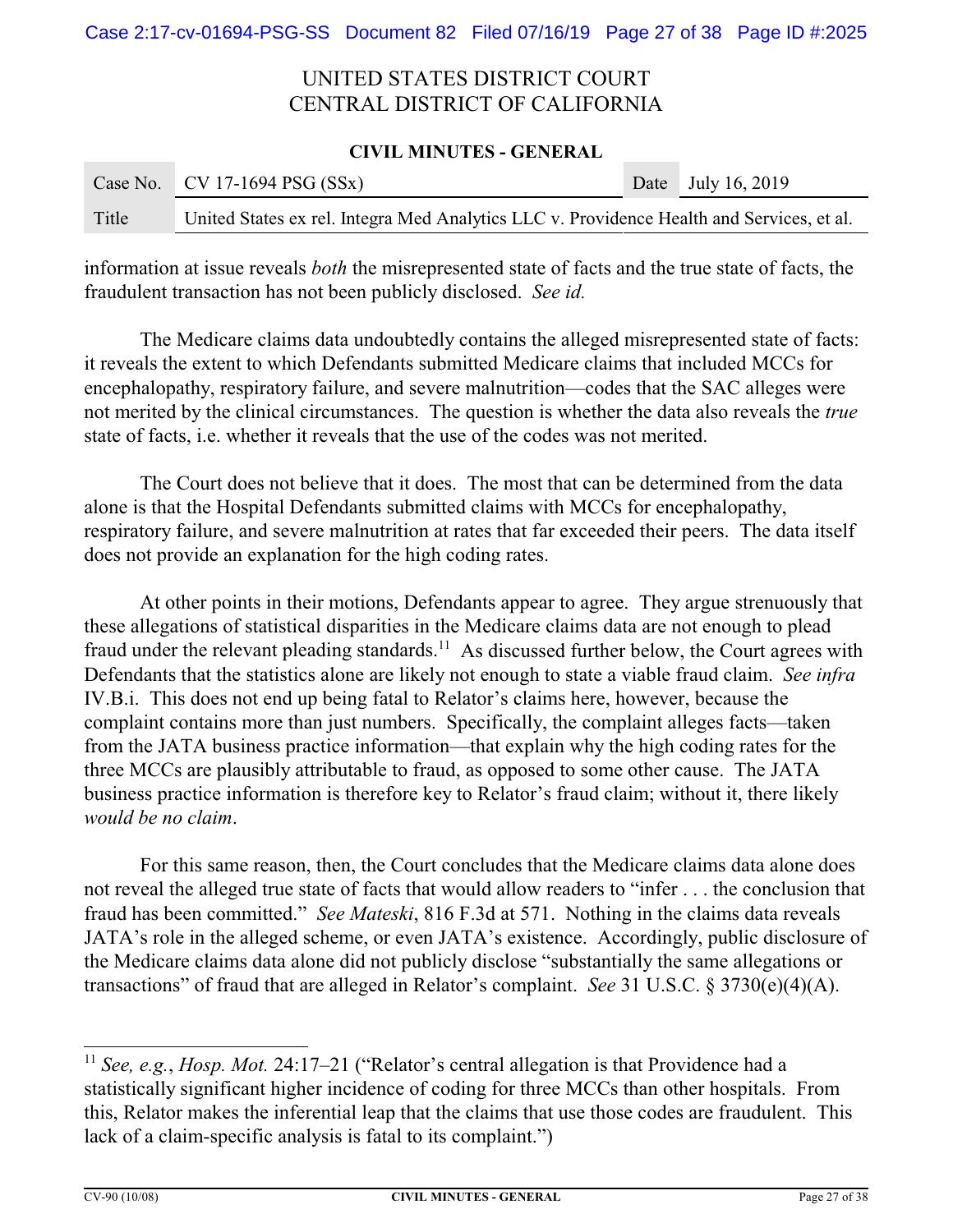### **CIVIL MINUTES - GENERAL**

|       | Case No. CV 17-1694 PSG $(SSx)$                                                           | Date July 16, 2019 |
|-------|-------------------------------------------------------------------------------------------|--------------------|
| Title | United States ex rel. Integra Med Analytics LLC v. Providence Health and Services, et al. |                    |

Nor does the public disclosure of the OIG reports regarding kwashiorkor coding change the analysis. These reports addressed industry-wide miscoding of kwashiorkor caused by a discrepancy in the ICD-9 coding guidelines<sup>12</sup> that created ambiguity as to whether a code that was intended only for kwashiorkor could be used to code other forms of malnutrition. *See* Dep't Health & Human Servs. OIG, *CMS Did Not Adequately Address Discrepancies in the Coding Classification for Kwashiorkor* (Dec. 2017), *Exhibit 31 to RJN*, Dkt. # 59-35 ("*Dec. 2017 OIG Report*"), at 731–32. While a 2014 OIG report specifically addressed Providence Portland Medical Center's overcoding of kwashiorkor, it did not draw a conclusion about the cause of the overcoding, and the hospital attributed it to confusion about the ICD-9 guidelines. *See* Dep't Health & Human Servs. OIG, *Providence Portland Medical Center Incorrectly Billed Medicare Inpatient Claims With Kwashiorkor* (Sept. 2014), *Exhibit 10 to RJN*, Dkt. # 59-11 ("*Sept. 2014 OIG Report*"), at 188–94. The industry-wide miscoding of kwashiorkor, which was attributed to ambiguous ICD-9 guidelines, is far different than the scheme alleged by Relator: that Providence and JATA specifically instructed doctors to code kwashiorkor—even though it is "not typically found in the United States"—in order to increase reimbursements. *See SAC* ¶¶ 26–27. Accordingly, the OIG reports, even taken together with the Medicare claims data, did not publicly disclose the "substantially the same allegations or transactions" of fraud that are alleged in Relator's complaint. *See* 31 U.S.C. § 3730(e)(4)(A).

Because Relator's claims are not substantially based on the information revealed in the Medicare claims data and HHS OIG reports alone, and because the Court cannot determine on the current record and briefing whether the online information about JATA's business practices was publicly disclosed, the Court **DENIES** Defendants' motion to dismiss based on the public disclosure bar.

The Court now proceeds to address Defendants' arguments that Relator has nonetheless failed to sufficiently plead its claims.

B. Primary FCA Claims

To state a claim under the FCA, Relator must allege the following elements: "(1) a false or fraudulent claim (2) that was material to the decision-making process (3) which defendant

<sup>&</sup>lt;sup>12</sup> The ICD or "International Classification of Diseases" is maintained by the World Health Organization and is the "international standard diagnostic tool for epidemiology, health management, and clinical purposes." *Dec. 2017 OIG Report* at 728. ICD-9 was the ninth revision of the ICD.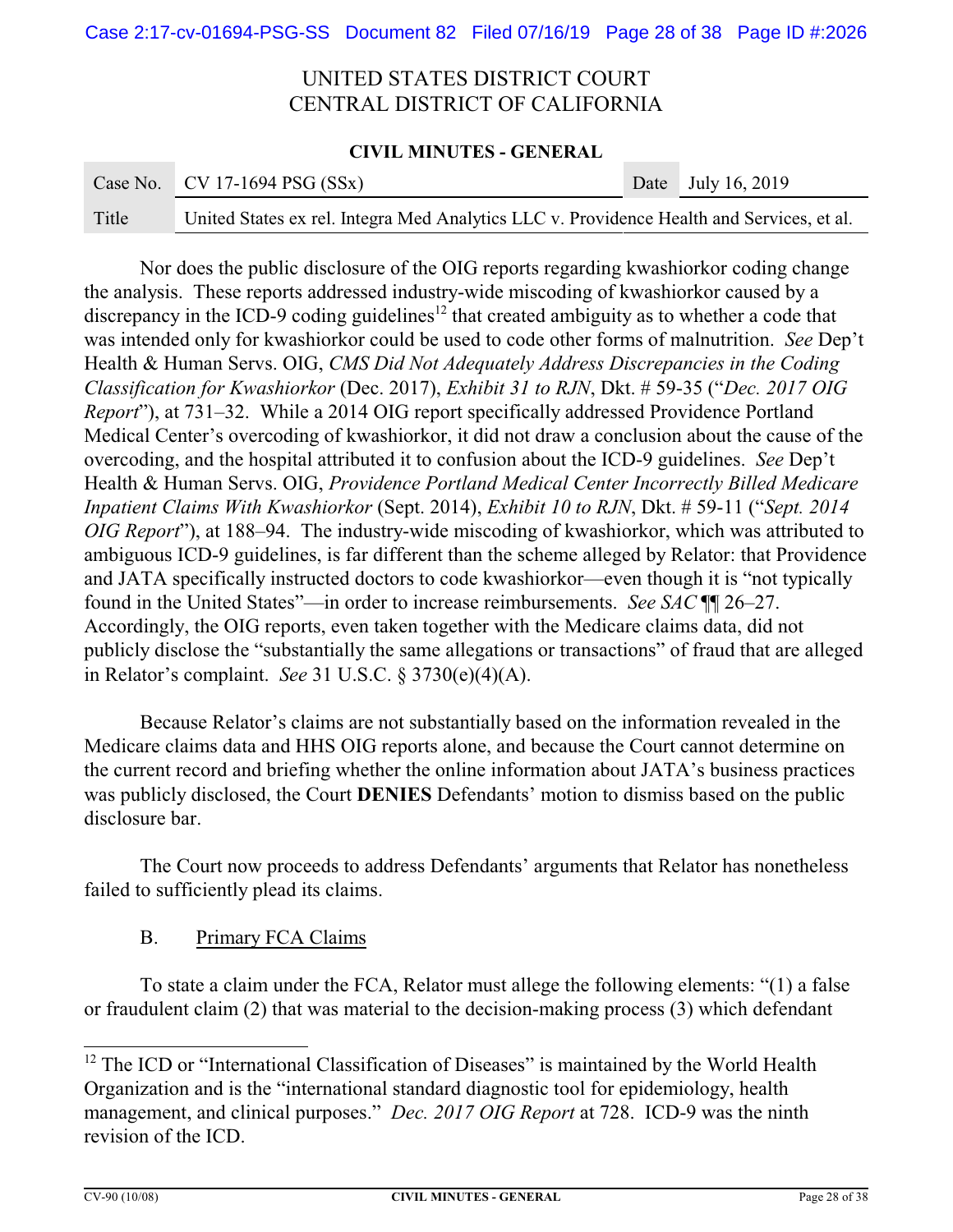### **CIVIL MINUTES - GENERAL**

|       | Case No. CV 17-1694 PSG $(SSx)$                                                           | Date July 16, 2019 |
|-------|-------------------------------------------------------------------------------------------|--------------------|
| Title | United States ex rel. Integra Med Analytics LLC v. Providence Health and Services, et al. |                    |

presented, or caused to be presented, to the United States for payment or approval (4) with knowledge that the claim was false or fraudulent." *Hooper v. Lockheed Martin Corp.*, 688 F.3d 1037, 1047 (9th Cir. 2012).

Because FCA claims sound in fraud, they must satisfy both the plausibility requirement of Rule 8 *and* the particularity requirement of Rule 9(b). *See United Health Servs., Inc. v. United States ex rel. Escobar*, 136 S. Ct. 1989, 2004 n.6 (2016). Accordingly, Relator's complaint must "set forth what is false or misleading about a statement, and why it is false"; in other words, "the who, what, when, where, and how" of the misconduct charged. *Vess*, 317 F.3d at 1106; *see also Bly-Magee v. California*, 236 F.3d 1014, 1019 (9th Cir. 2001) ("To comply with Rule 9(b), allegations of fraud must be specific enough to give defendants notice of the particular misconduct which is alleged to constitute the fraud charged so that they can defend against the charge and not just deny that they have done anything wrong.") (internal quotation marks omitted). In the context of the FCA, Rule 9(b) requires "particular details of a scheme to submit false claims paired with reliable indicia that lead to a strong inference that claims were actually submitted." *Ebeid ex rel. United States v. Lungwitz*, 616 F.3d 993, 998–99 (9th Cir. 2010) (quoting *United States ex rel. Grubbs v. Kanneganti*, 565 F.3d 180, 190 (5th Cir. 2009)).

Defendants argue that Relator failed to adequately plead the elements of falsity, materiality, and scienter.

*i. Falsity*

Relator alleges that the Hospital Defendants submitted false claims to Medicare by including unwarranted MCCs for encephalopathy, respiratory failure, and severe malnutrition. *See generally SAC*. For each of these three categories, the complaint contains a table listing specific claims that Relator alleges were false. *See id*.  $\P$  66, 74, 81. Among other information, the tables list the claim ID number, the hospital, the principal diagnosis, the alleged MCC false claim, and the false claim amount. *See id.* While the complaint does not contain allegations about the medical conditions of specific patients—i.e. the symptoms they exhibited or their medical test results—because Relator does not have access to patient medical records, it alleges, based on its proprietary statistical analysis, that there is only a 1 in 1,000 to 1 in 100 million probability (depending on the diagnosis) that Providence's use of the encephalopathy, respiratory failure, and severe malnutrition MCCs at rates disproportionate to other hospitals is attributable to chance. *See JATA Opp.* 18:14–24. Importantly, Relator provides an explanation for this disparity, alleging that the MCCs Providence used at high rates line up with Defendant JATA's documentation tips, which instructed Providence doctors that these were MCCs that could result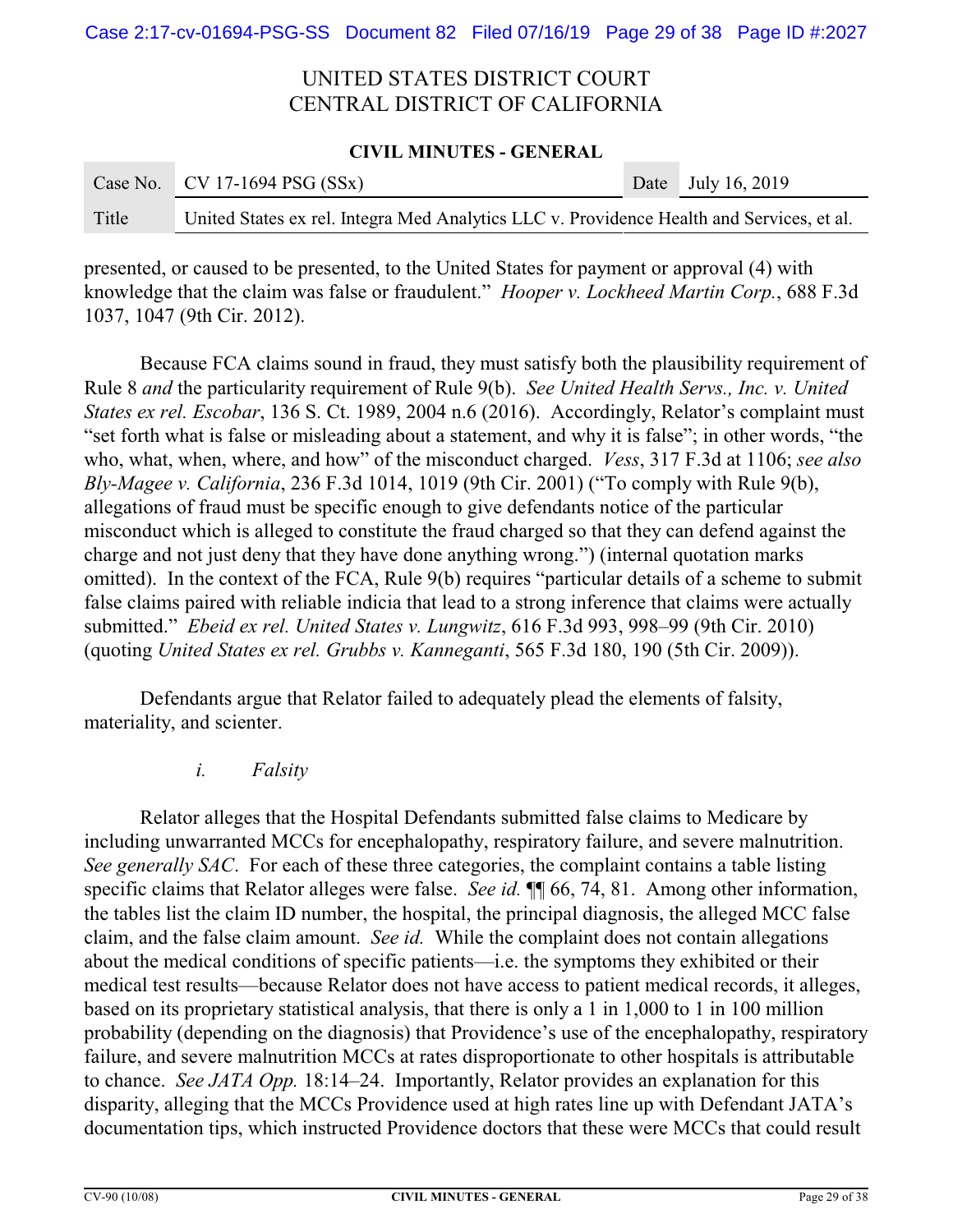#### **CIVIL MINUTES - GENERAL**

|       | Case No. CV 17-1694 PSG $(SSx)$                                                           | Date July 16, 2019 |
|-------|-------------------------------------------------------------------------------------------|--------------------|
| Title | United States ex rel. Integra Med Analytics LLC v. Providence Health and Services, et al. |                    |

in increased reimbursement. *See SAC* ¶ 29. And Relator further alleges that Defendants' use of leading queries and the incentives doctors had to code MCCs give rise to a plausible inference that false claims were submitted. *See id.* ¶¶ 32–39.

Defendants argue that this is not enough. They contend that without information about the actual medical conditions of specific patients, Relator cannot plausibly allege that any particular use of an MCC was not supported by the clinical circumstances. Relator's attempt at identifying false Medicare claims through statistical analysis appears to be novel. Neither side has identified any cases precisely on point. But the Third Circuit has relied on similar statistical data in determining that a relator had adequately pleaded its FCA claims. *See United States ex rel. Customs Fraud Investigations, LLC v. Victaulic Co.*, 839 F.3d 242, 258 (3d Cir. 2016).

In *Victaulic*, the relator alleged that the defendant had failed to properly mark pipe fittings it had imported from abroad (only imported fittings had to be marked). *See id.* at 247–48. In support of its claims, it relied principally on two sources of information: (1) an analysis of shipping manifest data that showed the majority of the defendant's pipe fittings were imported from abroad and (2) a study that showed that most of the defendant's products in the marketplace did not have the proper markings. *Id.* Notably, the complaint did not identify any specific pipe fittings that were alleged to be both imported from abroad and improperly marked; instead, it alleged that the number of pipe fittings the defendant imported combined with the number of unmarked fittings on the market gave rise to an inference that at least some imported fittings did not have the proper markings. *Id.* The Third Circuit found this sufficient to allege falsity under both Rule 8 and Rule 9(b). *See id.* at 256–58. It determined at the motion to dismiss stage that it had to credit the relator's expert's conclusion that the only possible explanation for the lack of markings on products in the marketplace was that unmarked goods were being imported. *Id.* at 257. And it concluded that the relator did not need to identify specific shipments of unmarked goods under Rule 9(b) because only the defendant had "access to the documents that could prove or disprove [Relator's] well-pled allegations." *Id.* at 258.

The Court finds the Third Circuit's analysis persuasive. At this stage, it must credit Relator's allegations that the Hospital Defendants' high rates of coding for encephalopathy, respiratory failure, and severe malnutrition are highly unlikely to be caused by chance. And while the coding rates alone likely would not be enough to state a claim for fraud, Relator's allegations about the documentation tips that JATA gave to Providence's doctors, along with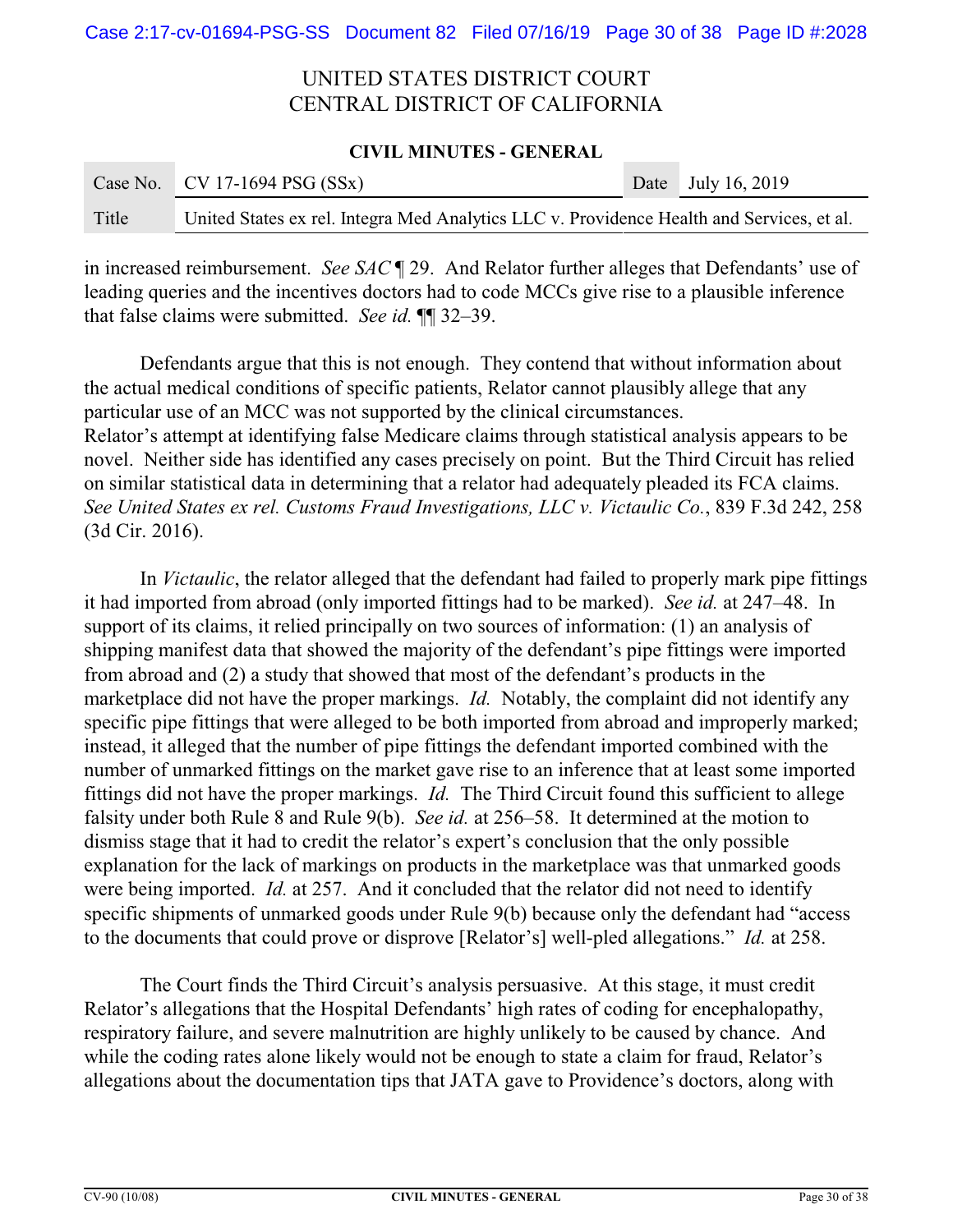#### **CIVIL MINUTES - GENERAL**

|       | Case No.   CV 17-1694 PSG $(SSx)$                                                         | Date July 16, 2019 |
|-------|-------------------------------------------------------------------------------------------|--------------------|
| Title | United States ex rel. Integra Med Analytics LLC v. Providence Health and Services, et al. |                    |

JATA's promotion of leading queries<sup>13</sup> and its guarantee that it would increase hospitals' case mix, are enough to give rise to a plausible inference that the increased coding rates were plausibly caused by the Hospital Defendants submitting claims with MCCs that were not supported by the clinical realities.

Defendants' arguments to the contrary are unpersuasive. *See JATA Mot.* 24:14–28:14. First, they rely on three out-of-circuit cases that they contend stand for the proposition that relators cannot rely on statistical analyses to allege falsity. *See United States ex rel. Nathan v. Takeda Pharm. N. Am., Inc.*, 707 F.3d 451 (4th Cir. 2013); *United States ex rel. Crews v. NCA Healthcare of Ill., Inc.*, 460 F.3d 853 (7th Cir. 2006); *United States ex rel. Thompson v. Columbia/HCA Healthcare Corp.*, 125 F.3d 899 (5th Cir. 1997). But these cases are inapposite.

In *Thompson*, the defendant alleged only that "in reasonable probability, based on statistical studies performed by the Government and others approximately 40 percent of claims submitted by defendants . . . were for services that were not medically necessary." 125 F.3d at 903. The Fifth Circuit found that this bare reference to statistical studies was not enough to allege falsity because the studies did not show that the defendants were the cause of the disparity. *Id.* In contrast, Relator here has provided detailed allegations explaining why JATA and the Hospital Defendants were responsible for the allegedly false claims reflected by the statistical analysis.

In *Nathan*, the Fourth Circuit found that the statistical inferences the relator was making to connect various data points were "implausible and unsupported by the stated facts." 707 F.3d at 460. Here, however, the Court believes the Hospital Defendants' use of certain MCC codes at rates that far exceed other hospitals, when combined with allegations about JATA's business practices, renders Relator's inferences at least plausible.

<sup>&</sup>lt;sup>13</sup> Defendants argue that Relator cannot base its FCA claims on allegedly leading queries because there is no CMS or other government guidance on the use of queries. *See Hosp. Mot.* 30:16–32:13. But while the Court agrees that merely violating industry practices that are not codified in any government regulation cannot create liability, that is not what Relator alleges here. Relator instead points to Defendants' alleged non-conformance with the practices of the industry to explain *why* Defendants coded MCCs at rates that far exceeded other hospitals. If these allegations are true, they could tend to show that the queries predictably led Providence doctors to code MCCs that were not supported by a patient's condition. In other words, Relator does not ground its FCA claim in violations of industry standards; it instead points to Defendants' query practices as evidence that supports its theory that false claims were submitted.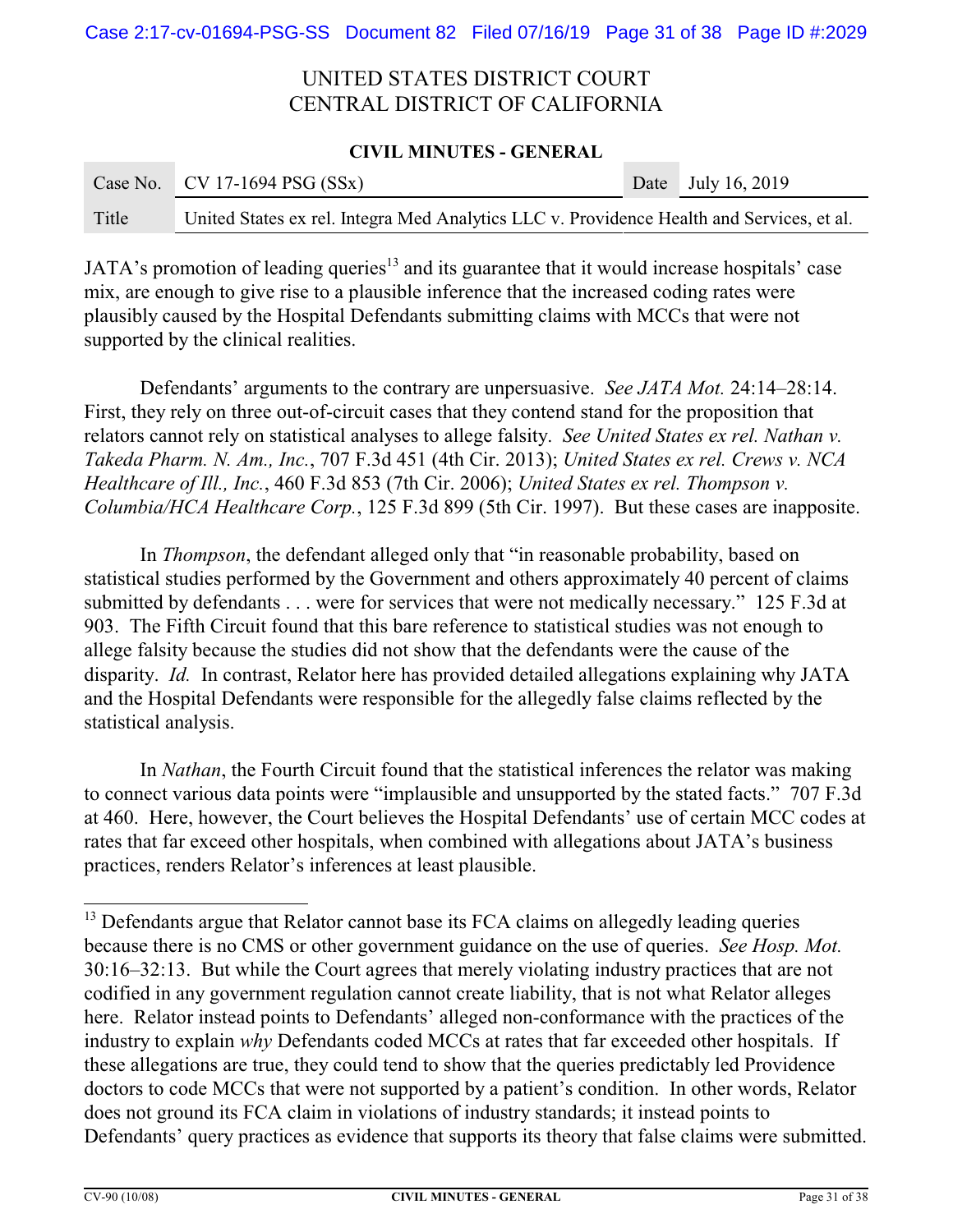### **CIVIL MINUTES - GENERAL**

|       | Case No. CV 17-1694 PSG $(SSx)$                                                           | Date July 16, 2019 |
|-------|-------------------------------------------------------------------------------------------|--------------------|
| Title | United States ex rel. Integra Med Analytics LLC v. Providence Health and Services, et al. |                    |

 Finally, in *Crews*, the Seventh Circuit found that a statistical analysis was not enough to show that any given claim was false. *See* 460 F.3d at 856–57. But in the Ninth Circuit, unlike in the Seventh Circuit, relators need not identify a specific false claim; instead, they may "allege particular details of a scheme to submit false claims paired with reliable indicia that lead to a strong inference that claims were actually submitted." *Ebeid*, 616 F.3d at 998–99. Accordingly, *Crews*'s holding is simply not relevant in this circuit.

Defendants also point to the fact that while Medicare conducts similar statistical analyses of claims as part of its auditing practices, its contractors are not permitted to deny claims on the basis of statistics without first reviewing the relevant medical record. *See Hosp. Mot.* 27:9–28:10 (citing CMS, *Medicare Program Integrity Manual*, Pub. 100-08 Ch. 2—Data Analysis (rev. June 22, 2016) ("PIM")). However, Defendant cannot argue that statistical analysis of the type performed by Relator is entirely irrelevant. Medicare's manual itself specifically notes that "Data Analysis is an essential first step in determining whether patterns of claims submissions and payments indicate potential problems. Such data should include identification of statistical outliers in billing patterns within a well-defined group, or more sophisticated detection of patterns within claims or groups of claims that might suggest improper billing or payment." PIM § 2.1.C.

Defendants view this Medicare guidance as a point in their favor, arguing that that if statistical analyses "are not even enough to deny a claim, they are certainly not enough to initiate an FCA action." *Hosp. Mot.* 28:11–14. But the argument proceeds from a faulty premise. On a motion to dismiss, Relator does not need to have enough evidence to justify denying a claim—i.e. to *prove* that a claim is false—because it does not need to prove its case at this stage. Instead, it need only allege facts sufficient to "raise a right to relief above the speculative level." *Twombly*, 550 U.S. at 545. Relator's statistical analysis, which Medicare itself has acknowledged can suggest improper billing, combined with its allegations about JATA's practices, take its claims out of the realm of the speculative.

Defendants also argue that Relator has failed to satisfy the particularized pleading requirements of Rule 9(b). *See JATA Reply*, 6:15–7:22. But the Court agrees with Relator that it has adequately alleged the "who, what, when, where, and how" of the alleged fraud: the "who" is JATA and the Providence hospitals, the "what" is the upcoding of three categories of MCCs (encephalopathy, respiratory failure, and severe malnutrition), the "when" is between 2011 and 2017, and the "how" is by training doctors to use language supporting the MCCs and steering them into using that language through leading queries and incentives. *See Hosp. Opp.* 30:9–20; *see also Vess*, 317 F.3d at 1106. Defendants argue that Relator has not alleged the "who"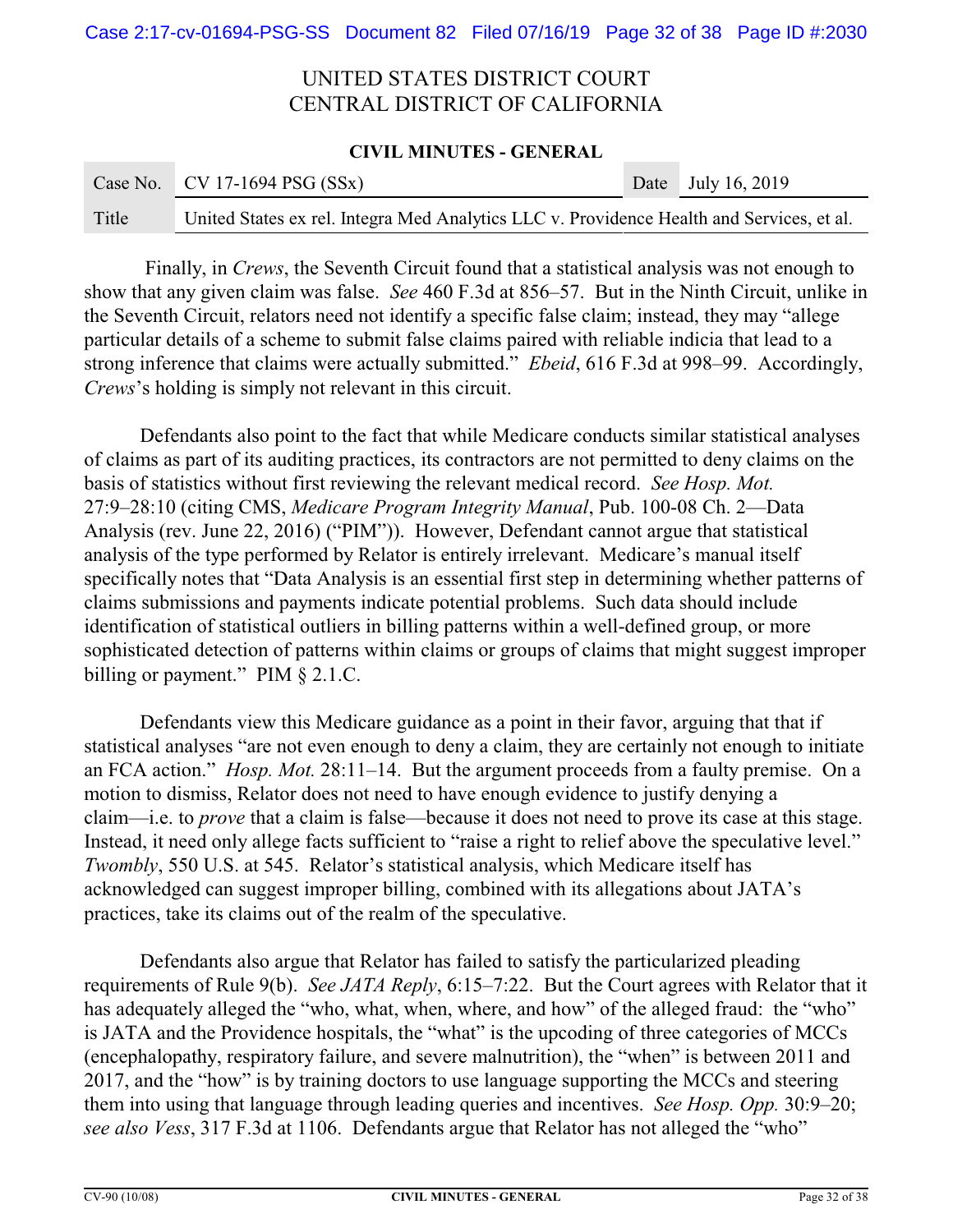### **CIVIL MINUTES - GENERAL**

|       | Case No. CV 17-1694 PSG $(SSx)$                                                           | Date July 16, 2019 |
|-------|-------------------------------------------------------------------------------------------|--------------------|
| Title | United States ex rel. Integra Med Analytics LLC v. Providence Health and Services, et al. |                    |

because it has "failed to identify a single Providence affiliate who engaged in misconduct or a single physician who went against her own medical judgement to diagnose a patient with a condition she did not have." *Hosp. Mot.* 10:21. But this is not entirely correct. Relator has provided a list of 125 alleged false claims and has identified the hospital at issue for each of them. *See id.* ¶¶ 66, 74, 81. As for the names of the doctors who provided the diagnoses that led to these specified claims, their names can be easily determined by Defendants and therefore did not need to be alleged in the complaint. *See United States ex rel. Mei Ling v. City of L.A.*, No. CV 11-974 PSG (JCx), 2018 WL 3814498, at \*11 (C.D. Cal. July 25, 2018) ("The individuals who signed the claims and statements can be divined by [Defendants]; the Government need not include them in its complaint when its allegations already provide Defendants with the notice required by Rule 9(b)" (cleaned up)). In short, the Court concludes that the detailed allegations in the complaint provide Defendants with sufficient notice of the allegedly fraudulent conduct, satisfying the requirements of Rule 9(b).

## *ii. Materiality*

A falsehood is material under the False Claims Act if it has "a natural tendency to influence, or be capable of influencing, the payment or receipt of money or property." 31 U.S.C. § 3729(b)(4).

Defendants contend that Relator has not adequately alleged materiality because "coding an MCC does not necessarily change reimbursement." *Hosp. Mot.* 32:22–23. This is because while each claim can have multiple secondary diagnoses, there are only three severity levels: (1) "without Complication or Major Complication," (2) "with Complication," or (3) "with Major Complication." *SAC* ¶ 23. Defendants argue that even if some MCCs for encephalopathy, respiratory failure, and severe malnutrition were coded incorrectly, it is possible that the severity level of the claim—and consequently the reimbursement—would not have changed because it could have been adequately supported by other, legitimately coded, MCCs. *See JATA Mot.* 20:1–11. In support, it points to an audit that HHS OIG performed of Providence Portland Medical Center's claims using the diagnosis code for kwashiorkor, a type of severe malnutrition. *See id.* 20:12–25; *Sept. 2014 OIG Report*. HHS OIG identified 90 claims that improperly used the kwashiorkor code but determined that for 87 of those 90 claims, the severity level of the claim was unaffected because it was adequately supported by other diagnosis codes that had a similar or greater severity level. *Sept. 2014 OIG Report at* 189–90.

However, Relator alleges that for each of the 125 specific claims identified in the SAC, adding the MCC increased the severity level and the reimbursement amount. *See Hosp. Opp.*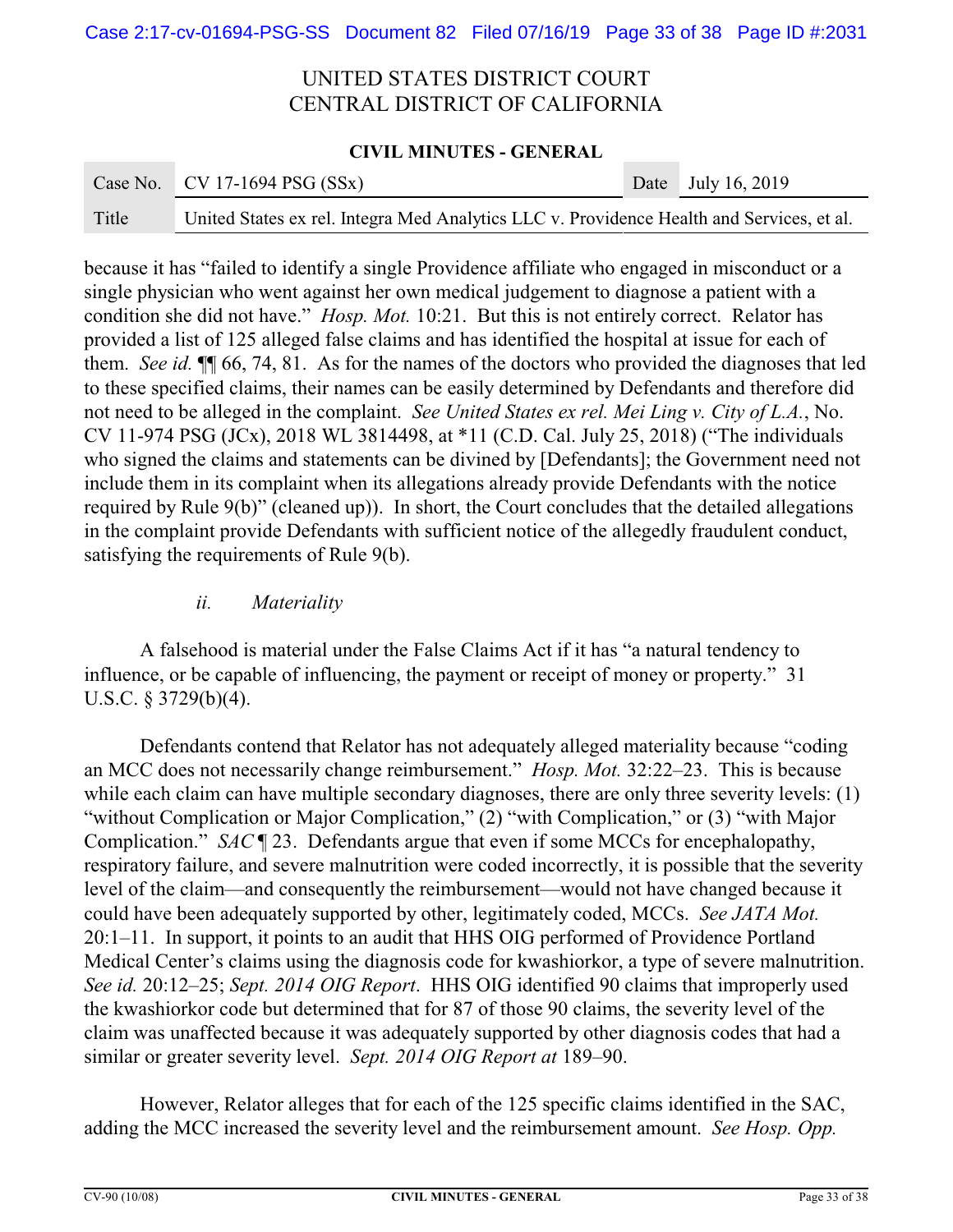#### **CIVIL MINUTES - GENERAL**

|       | Case No. CV 17-1694 PSG $(SSx)$                                                           | Date July 16, 2019 |
|-------|-------------------------------------------------------------------------------------------|--------------------|
| Title | United States ex rel. Integra Med Analytics LLC v. Providence Health and Services, et al. |                    |

26:7–12; *see SAC* ¶¶ 66, 74, 81. At the motion to dismiss stage, the Court must take these allegations as true, and they are enough to adequately plead materiality.

### *iii. Scienter*

A defendant is liable under the FCA only if it acted "knowingly." 31 U.S.C. § 3729(b)(1). The defined term "knowingly" is somewhat of a misnomer because it includes both acting with "actual knowledge of the information" and acting with "deliberate ignorance" or "reckless disregard of the truth or falsity of the information. *See id.* § 3729(b)(1)(i)–(iii). Mere negligence, however, is insufficient to state a claim under the FCA. *See United States ex rel. Hefner v. Hackensack Univ. Med. Ctr.*, 495 F.3d 103, 109 (3d Cir. 2007) ("Congress specifically expressed its intention that the act not punish honest mistakes or incorrect claims submitted through mere negligence.") (internal quotation marks omitted). Although "knowledge must [] be pleaded sufficiently to make entitlement to relief plausible," *United States ex rel. Modglin v. DJO Glob. Inc.*, 114 F. Supp. 3d 993, 1012 (C.D. Cal. 2015), it need not be pleaded with particularity. *See id.* at 1011–12; *see also United States ex rel. Lee v. Corinthian Colls.*, 655 F.3d 984, 996 (9th Cir. 2011) ("[M]alice, intent, knowledge, and other conditions of a person['s] mind, including scienter, can be alleged generally.") (internal quotation marks omitted).

Defendants' argument for lack of scienter is essentially that Relator has not adequately alleged that Defendants knew the claims they were submitting to Medicare contained MCCs that were not justified by the clinical circumstances. *See JATA Mot.* 21:1–22:9. But the Court is not persuaded. Relator has alleged that Defendants implemented a coding program that was intended to increase Medicare revenue by leading physicians to use language that would support coding of certain MCCs. *SAC* ¶¶ 26–31. They did so by training physicians to use such language and by sending allegedly leading queries, in contravention of industry practices, that physicians responded to in a manner that supported the addition of an MCC. *Id.* ¶¶ 33–39. Further, JATA's Regional Director allegedly taught Providence physicians that the only way to avoid being harassed by queries would be to document an MCC in the first place. *Id.* ¶ 38. All of these allegations taken together are enough to give rise to a plausible inference that Defendants were primarily focused on increasing their Medicare revenue such that they at least recklessly disregarded the possibility that the tactics they used could lead to improper upcoding. Because acting with reckless disregard is enough to satisfy the FCA's "knowingly" requirement, Relator has adequately alleged scienter.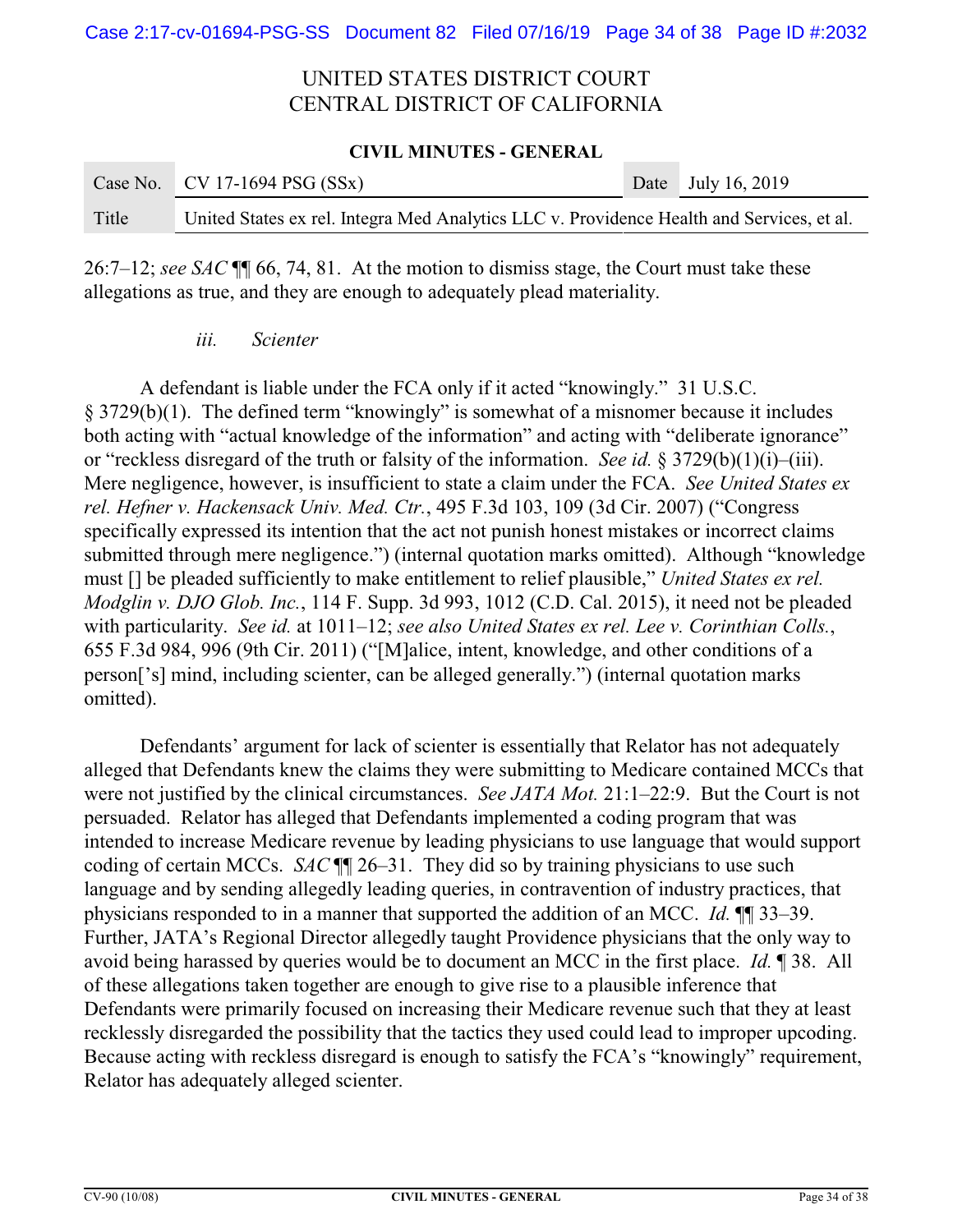### **CIVIL MINUTES - GENERAL**

|       | Case No. CV 17-1694 PSG $(SSx)$                                                           | Date July 16, 2019 |
|-------|-------------------------------------------------------------------------------------------|--------------------|
| Title | United States ex rel. Integra Med Analytics LLC v. Providence Health and Services, et al. |                    |

### C. Conspiracy Claims

The FCA claims described above provide for liability if the defendant acts "knowingly," which is defined as having actual knowledge *or* acting in deliberate ignorance or with reckless disregard. *See* 31 U.S.C. § 3729(b)(1). However, the FCA's reference to *conspiracy* claims does *not* have this "knowingly" requirement. *See id.* § 3729(a)(1)(C). Accordingly, most courts have concluded that general civil conspiracy principles apply to the conspiracy provision of the FCA. *See United States ex rel. Rizzo v. Horizon Lines, LLC*, No. CV 10-7409 PA (AJWx), 2013 WL 12131171, at \*4 (C.D. Cal. Oct. 23, 2013); *see also United States ex rel. Durcholz v. FKW Inc.*, 189 F.3d 542, 545 n.3 (7th Cir. 1999). Under these principles, Relator "must show that the conspiring parties reached a unity of purpose or a common design and understanding, or a meeting of the minds in an unlawful agreement." *Gilbrook v. City of Westminster*, 177 F.3d 839, 856 (9th Cir. 1999) (cleaned up). As the alleged object of this conspiracy was to submit false claims to Medicare, Relator must show that Defendants jointly intended to do so. For conspiracy, reckless disregard is not enough.

The Court concludes that the allegations in the SAC are not sufficient to make this showing. While Relator adequately alleges that Defendants may have recklessly disregarded the possibility that their actions would lead to false claims, nothing in the SAC—beyond a conclusory allegation of conspiracy—alleges that the Hospital Defendants and JATA set out with a joint purpose to submit false claims. It instead alleges that they intended to increase the Hospital Defendants' Medicare reimbursements. That, in and of itself, is not illegal. If the Hospital Defendants were previously underbilling Medicare, then it would be legitimate to attempt to increase the billing rate. While Relator has plausibly alleged Defendants' plan was executed in a manner that predictably led to false claims, such that it was reckless for Defendants to disregard the fact that false claims were submitted, this does not necessarily mean that submitting false claims was Defendants' goal at the outset.

Because Relator has not adequately alleged an agreement between the Hospital Defendants and JATA to submit false claims, it has not adequately alleged a conspiracy. Accordingly, the Court **GRANTS** Defendants' motion to dismiss the conspiracy claims.

## D. Reverse FCA Claims

In 2009, Congress expanded the scope of the FCA by making it unlawful to "knowingly conceal[] or knowingly and improperly avoid[] . . . an obligation to pay or transmit money or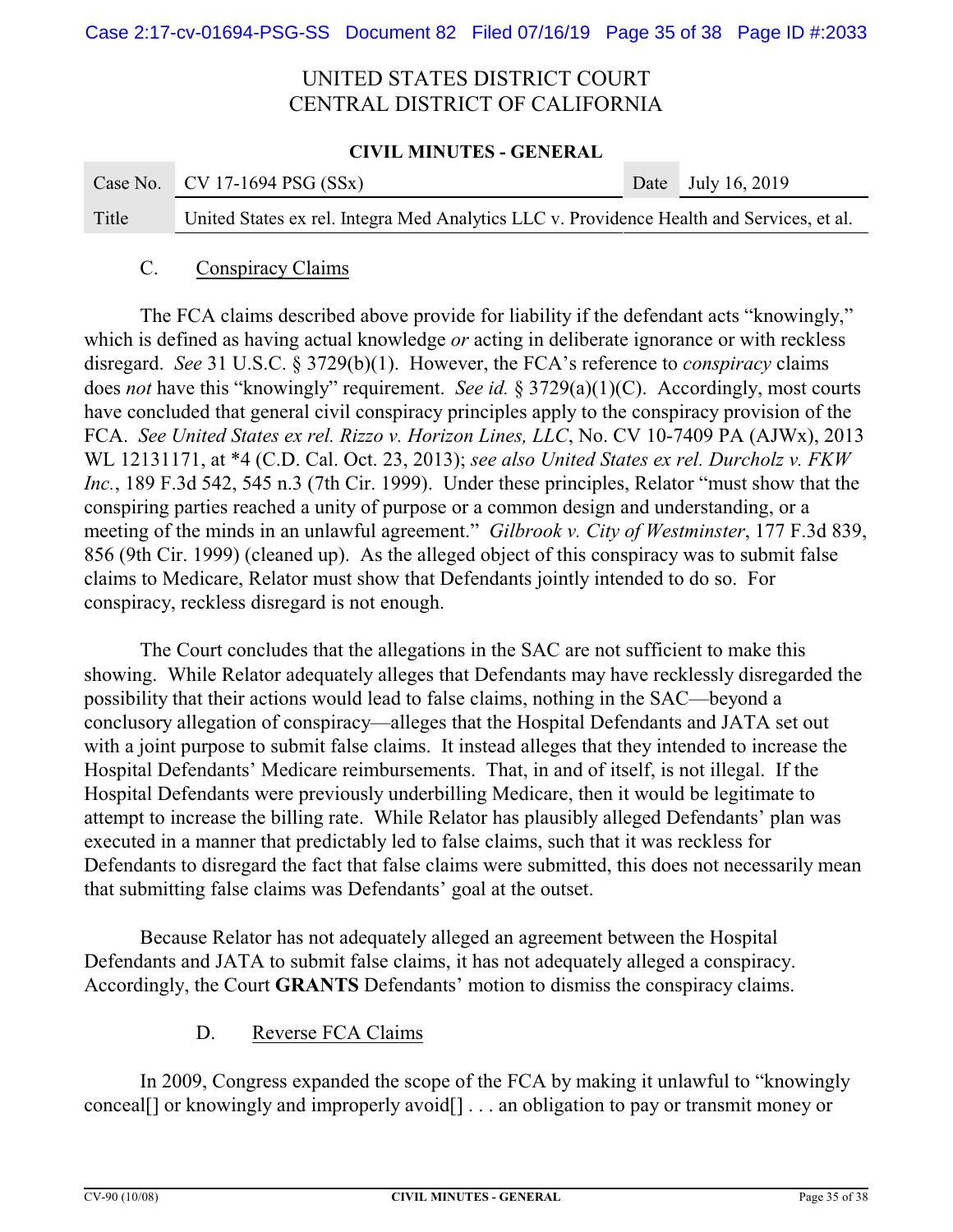### **CIVIL MINUTES - GENERAL**

|       | Case No. CV 17-1694 PSG $(SSx)$                                                           | Date July 16, 2019 |
|-------|-------------------------------------------------------------------------------------------|--------------------|
| Title | United States ex rel. Integra Med Analytics LLC v. Providence Health and Services, et al. |                    |

property to the Government." 31 U.S.C. § 3729(a)(1)(G). These claims based on failure to pay money owed to the Government are known as "reverse FCA claims."

Relator's reverse FCA claim is predicated upon Defendants' statutory obligation to report and return Medicare overpayments. *See Hosp. Opp.*; 42 U.S.C. § 1320a-7k. Essentially, Relator alleges that after overcharging Medicare, Defendants further violated the FCA by failing to return the overpayments. However, "[i]n cases where a plaintiff alleges a reverse false claim by claiming that the defendant fraudulently overcharged the government and then failed to repay the government, courts have consistently dismissed the [reverse FCA] claim as redundant." *United States v. Kinetic Concepts, Inc.*, No. CV 08-1885 BRO (AGRx), 2017 WL 2713730, at \*13 (C.D. Cal. Mar. 6, 2017).

Relator argues that its reverse FCA claim is not redundant because the Court could find that Defendants did not knowingly submit false claims but did "knowingly conceal" false claims by avoiding Medicare audits. *See Hosp. Opp.* 28:19–26. But the Court does not believe this theory is supported by the single allegation Relator cites from the SAC, which alleges that a JATA official advised hospitals at an industry event to avoid single CC or single MCC diagnoses to avoid triggering audits. *See SAC* ¶ 40. The complaint does not allege that this advice was ever given *to Defendants*, and in any event, Relator has not explained how Defendants could knowingly attempt to avoid audits by manipulating CC or MCC codes without at least recklessly disregarding whether the codes it used were accurate (which would give rise to a primary FCA claim).

Because the Court finds that Relator's reverse FCA claim is redundant of its primary claims, it **GRANTS** Defendants' motion to dismiss this claim.

## E. Anti-Kickback Claims

Relator's second cause of action alleges that Defendants violated the FCA by submitting claims that were tainted by violations of the Anti-Kickback Statute, 42 U.S.C. § 1320a-7b(b). *See SAC* ¶¶ 134–42. The statute prohibits paying or receiving kickbacks in exchange for "referring an individual to a person for the furnishing or arranging for the furnishing of any item or service for which payment may be made . . . under a Federal health care program." 42 U.S.C. § 1320a-7b(b).

Relator's theory of liability on this claim is that JATA and the Hospital Defendants conspired to pay JATA kickbacks, in the form of increased remuneration, in exchange for a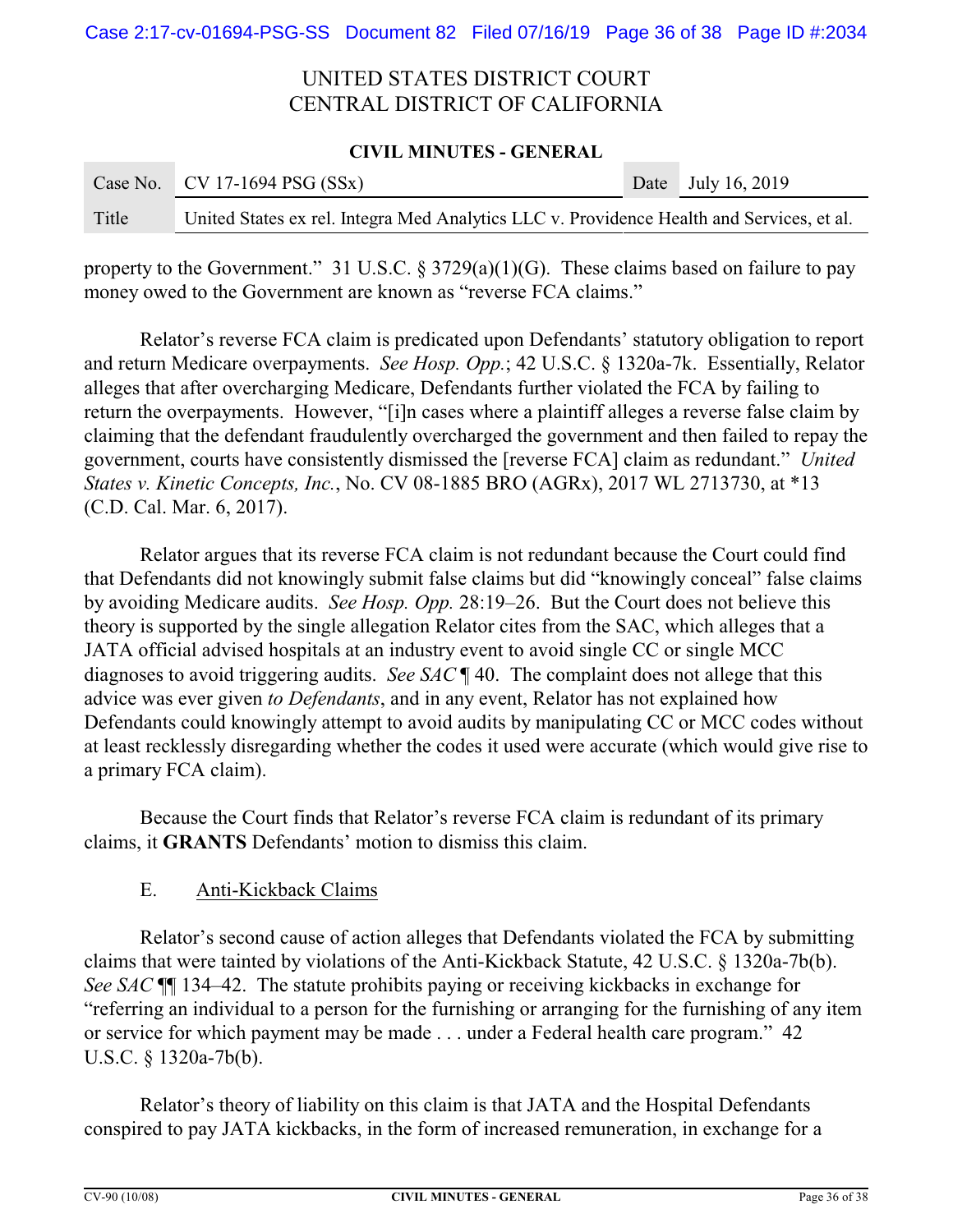### **CIVIL MINUTES - GENERAL**

|       | Case No. CV 17-1694 PSG $(SSx)$                                                           | Date July 16, 2019 |
|-------|-------------------------------------------------------------------------------------------|--------------------|
| Title | United States ex rel. Integra Med Analytics LLC v. Providence Health and Services, et al. |                    |

guarantee that JATA would increase the hospitals' Medicare billing. But under the plain text of the Anti-Kickback Statute, this is not a violation. The statute applies only to kickbacks paid in exchange for "referring *an individual*" for health care services. *See id.* There are no allegations that JATA referred individuals to the Hospital Defendants for treatment; nor could there be because JATA is a coding consultant, not a physician.

As Relator has not adequately alleged a violation of the Anti-Kickback Statute, it likewise has not alleged an FCA violation based on violation of that statute. Accordingly, the Court **GRANTS** Defendants' motion to dismiss the FCA claims in the second cause of action.

## F. Summary

For the foregoing reasons, the Court concludes that Relator has adequately pleaded its FCA claims against both Defendants based on the submission of false claims to Medicare but has not adequately pleaded its claims based on conspiracy or violation of the Anti-Kickback Statute. The Court further concludes that the reverse FCA claims should be dismissed as redundant. And it finds that resolution of the question of whether the public disclosure bar prohibits Relator's claims must wait for further factual development.

Accordingly, Defendants' motions to dismiss are **GRANTED** in part and **DENIED** in part. The Court **DISMISSES** the conspiracy, reverse FCA, and Anti-Kickback Statute claims. Relator may proceed on its other claims.

## V. Leave to Amend

Whether to grant leave to amend rests in the sound discretion of the trial court. *See Bonin v. Calderon*, 59 F.3d 815, 845 (9th Cir. 1995). The Court considers whether leave to amend would cause undue delay or prejudice to the opposing party, and whether granting leave to amend would be futile. *See Sisseton-Wahpeton Sioux Tribe v. United States*, 90 F.3d 351, 355 (9th Cir. 1996). Generally, dismissal without leave to amend is improper "unless it is clear that the complaint could not be saved by any amendment." *Jackson v. Carey*, 353 F.3d 750, 758 (9th Cir. 2003).

The Court **GRANTS** leave to amend in part and **DENIES** it in part. As the defects in Relator's conspiracy claims could be cured by additional allegations about the nature of the agreement between JATA and the Hospital Defendants, the Court **GRANTS** leave to amend the conspiracy claims. As for the reverse FCA claims, the Court is skeptical that Relator will be